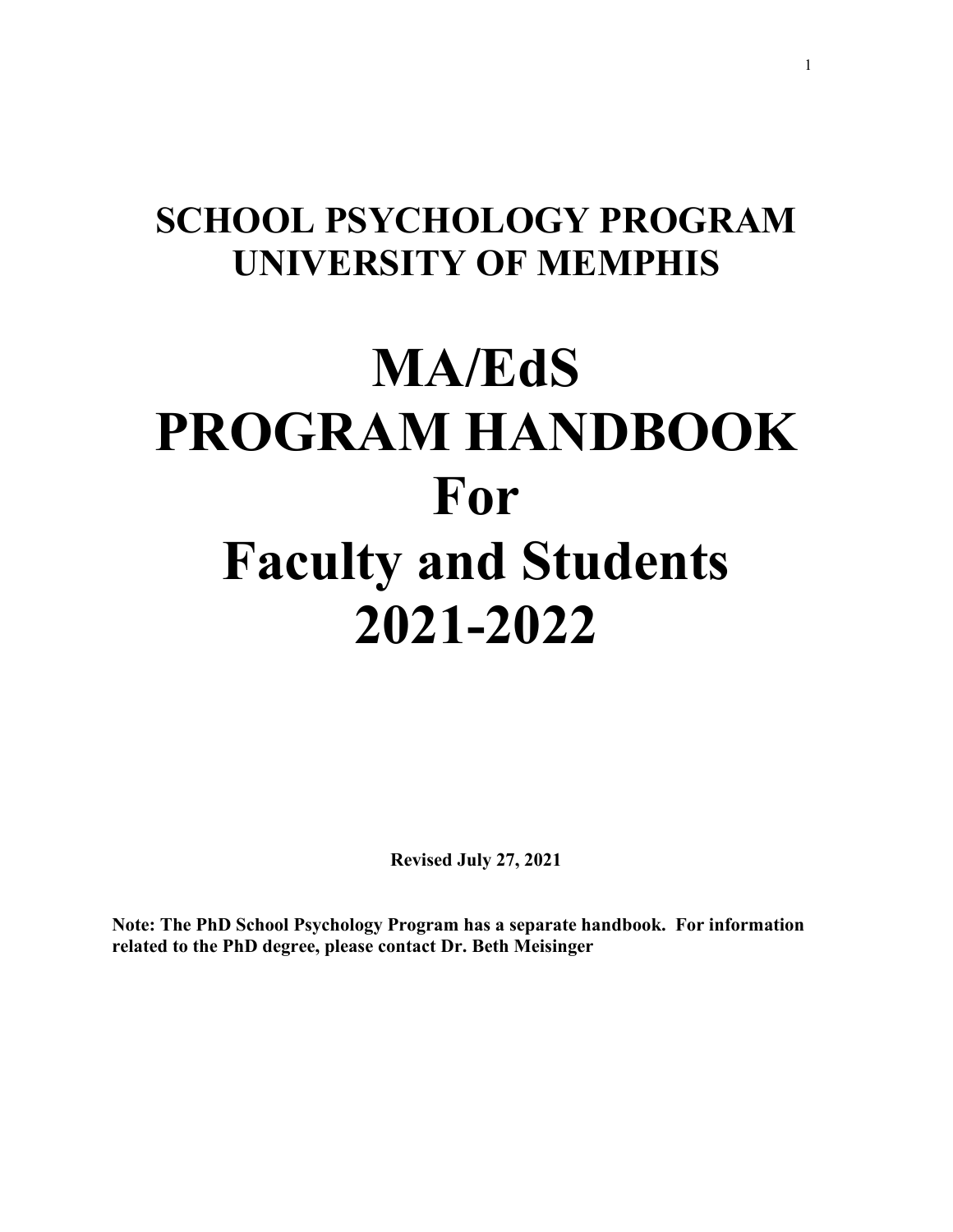# **TABLE OF CONTENTS Pages**

|                          | <b>PART I: Institutional Context and Resources</b>            |                |
|--------------------------|---------------------------------------------------------------|----------------|
|                          | <b>School Psychology Program Faculty</b>                      | $\overline{4}$ |
|                          | The School Psychology Program Committee (SPPC), SPA, GSCC     | 5              |
|                          | <b>Important Contacts</b>                                     | 6              |
|                          | <b>Important Resources, Publications, and Events</b>          | $\overline{7}$ |
|                          | The Program and Institutional Context                         |                |
|                          | A. The University of Memphis                                  | 8              |
|                          | B. The Department of Psychology                               | 9              |
|                          | C. The College of Education                                   | 11             |
|                          | D. The School Psychology Program                              | 13             |
|                          | <b>PART II: Descriptions of the School Psychology Program</b> |                |
|                          | <b>Program Philosophy</b>                                     | 15             |
|                          | <b>Program Goals and Content Domains</b>                      | 16             |
|                          | <b>Master of Arts/Educational Specialist Requirements</b>     | 19             |
| <b>Field Experiences</b> |                                                               |                |
|                          | A. Professional Experience                                    | 21             |
|                          | B. Practica                                                   | 25             |
|                          | C. Internship                                                 | 25             |
|                          | D. Required Background Checks                                 | 31             |
|                          | E. Required Liability Insurance                               | 31             |
|                          | <b>Research Requirements and Expectations</b>                 |                |
|                          | A. Expectations for All Students                              | 31             |
|                          | B. Child and Family Group                                     | 31             |
|                          | C. Voluntary Participation                                    | 31             |
|                          | D. Research and Teaching Assistantships                       | 31             |
|                          | E. Thesis and Dissertation                                    | 31             |
|                          | <b>Assessments and Evaluations:</b>                           |                |
|                          | A. Admission Requirements and Expectations                    | 32             |
|                          | B. Advising                                                   | 32             |
|                          | C. Course Assessments                                         | 32             |
|                          | D. Annual Review                                              | 32             |
| E.                       | Portfolios                                                    | 32             |
| F.                       | <b>Field Experience Evaluations</b>                           | 32             |
|                          | G. M.A. Examination                                           | 33             |
|                          | H. Ed.S. Written Examination                                  | 33             |
| L.                       | Overall Licensure Recommendation to COE/TSDE                  | 33             |
| J.                       | Post-Degree Contacts                                          | 33             |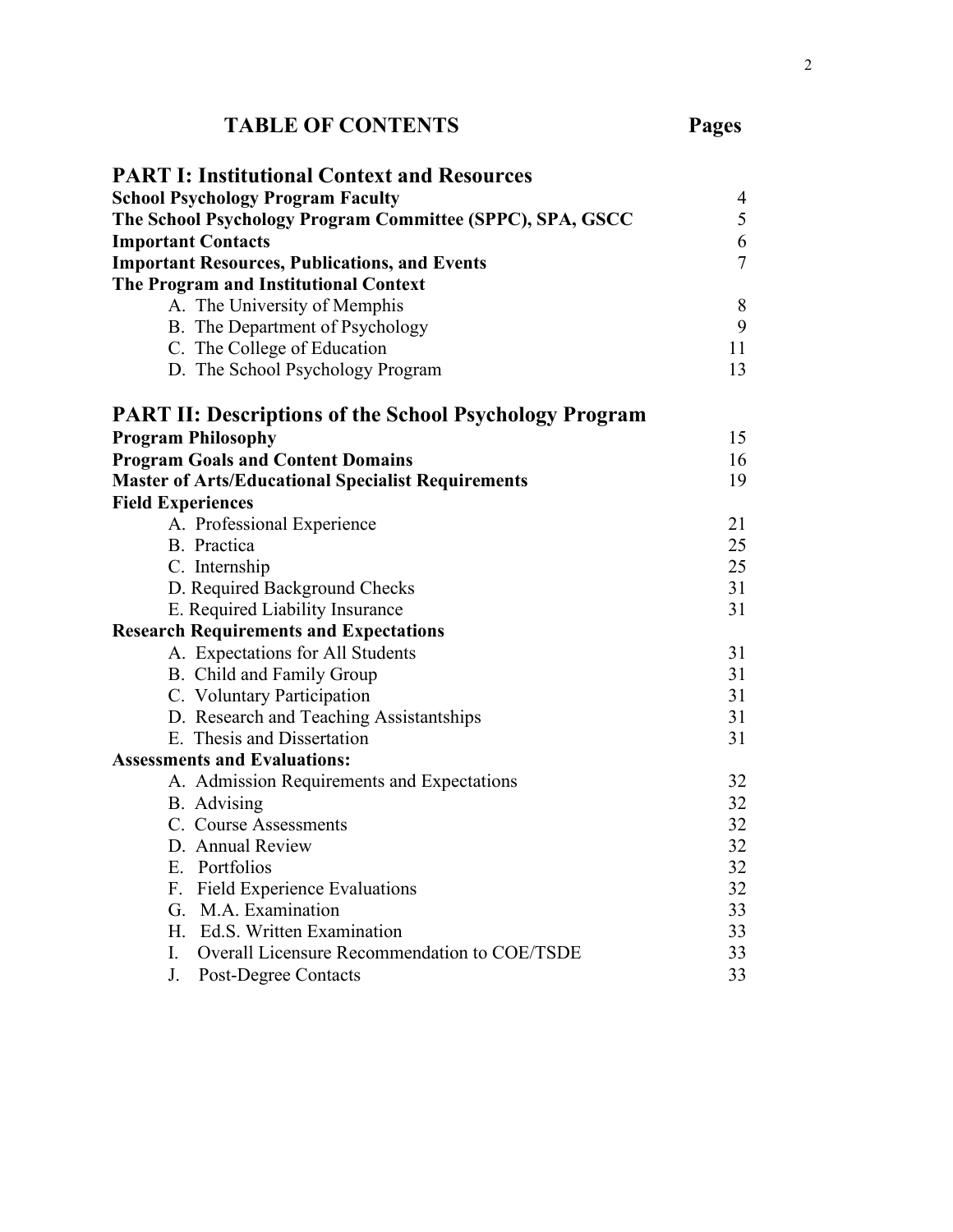| <b>PART III: Policies and Other Information</b>                               |    |
|-------------------------------------------------------------------------------|----|
| <b>MA/EdS Policies of the School Psychology Program Committee</b>             |    |
| A. Policy for Admission to the MA/EdS Program                                 | 34 |
| B. Policy Regarding Advising in the MA/EdS Program                            | 35 |
| <b>C. Policy for Advising PhD Students</b>                                    | 36 |
| D. Policy Regarding Residency in the MA/EdS Program                           | 36 |
| E. Policy for the Periodic Evaluation of Students                             | 36 |
| F. Policy for the EdS Internship                                              | 38 |
| G. Policy for MA and EdS Specialty Examinations                               | 39 |
| H. Policy for the Endorsement of Non-Degree Students                          | 41 |
| I. Policies and Procedures for the SPPC                                       | 42 |
| J. Policy on Responsibilities of Program MA/EdS Director                      | 44 |
| <b>TDOE Licensure Recommendation Requirements Form</b>                        | 46 |
| <b>External Evaluations of the program</b>                                    | 48 |
| <b>Graduate Student Organization (GSCC) and School Psychology Association</b> | 48 |
| <b>Employment Assistance Resources</b>                                        | 48 |
| <b>Student Awards</b>                                                         | 49 |
| <b>Annual Orientation Meeting</b>                                             | 49 |
| <b>Financial Assistance</b>                                                   | 49 |
| <b>Full-Time Status</b>                                                       | 49 |
| Commencement                                                                  | 50 |
| <b>Becoming a Professional School Psychologist</b>                            |    |
| A. The Importance of Ethics and Standards                                     | 50 |
| B. Professional Association Memberships                                       | 50 |
| C. Becoming Nationally Certified or Board Approved                            | 50 |
| D. Acquiring Practice Credentials                                             | 50 |
| E. Continuing Professional Development                                        | 51 |
| <b>Appendix A: Student Evaluation of Performance Portfolio Summary</b>        | 51 |
| <b>Appendix B: Course Curriculum-NASP Domains Matrix</b>                      | 54 |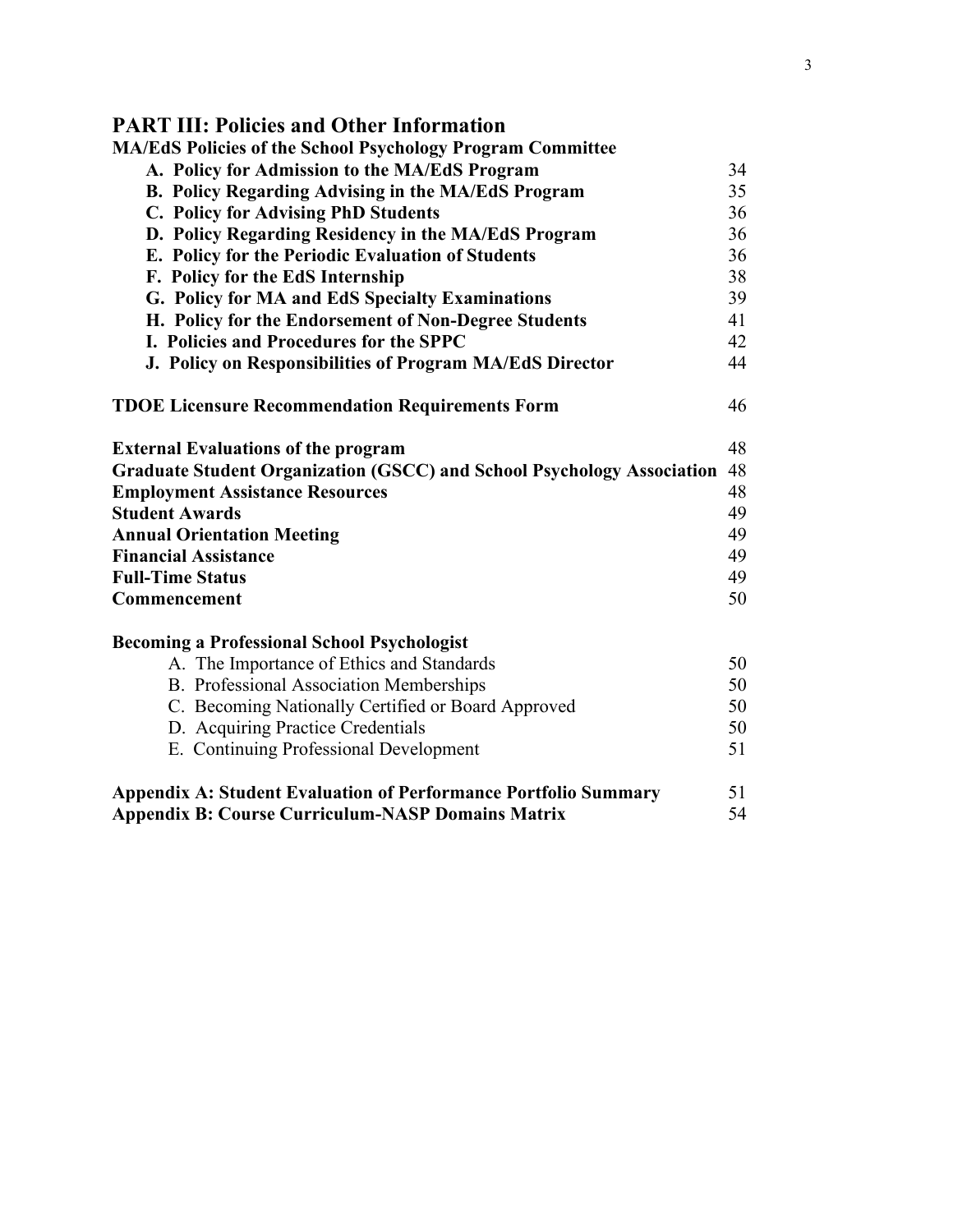# **PART I: Institutional Context and Resources**

## **School Psychology Program Faculty**

Dr. Sarah Irby, Interim Program Director Rm. 306 Psychology Bldg., 400 Innovation Dr. University of Memphis, Memphis, TN 38152-3230. 901-678-4473 Office 901-340-7212 cell 901-678-2579 FAX [Sarahmirby@gmail.com](mailto:Sarahmirby@gmail.com) Ph.D. 2014, University of Memphis Interests: School psychology assessment, consultation and interventions, field supervision

Dr. Randy Floyd, Professor and Director of the PhD Program Rm. 332 Psychology Bldg.,400 Innovation Dr. University of Memphis, Memphis, TN 38152-3230. 901-678-4846 Office 901-678-2579 FAX [rgfloyd@memphis.edu](mailto:rgfloyd@memphis.edu) Ph.D. 1999, Indiana State University. Interests: Psychoeducational assessment, theories of intelligence, academic achievement

Dr. Beth Meisinger, Associate Professor & Associate Director of the PhD Program Rm. 338 Psychology Bldg., 400 Innovation Dr. University of Memphis, Memphis, TN 38152-3230. 901-678-3435 Office 901-678-2579 FAX [bmsinger@memphis.edu](mailto:bmsinger@memphis.edu) Ph.D. 2006, University of Georgia Interests: Academic and behavioral interventions, consultation, school mental health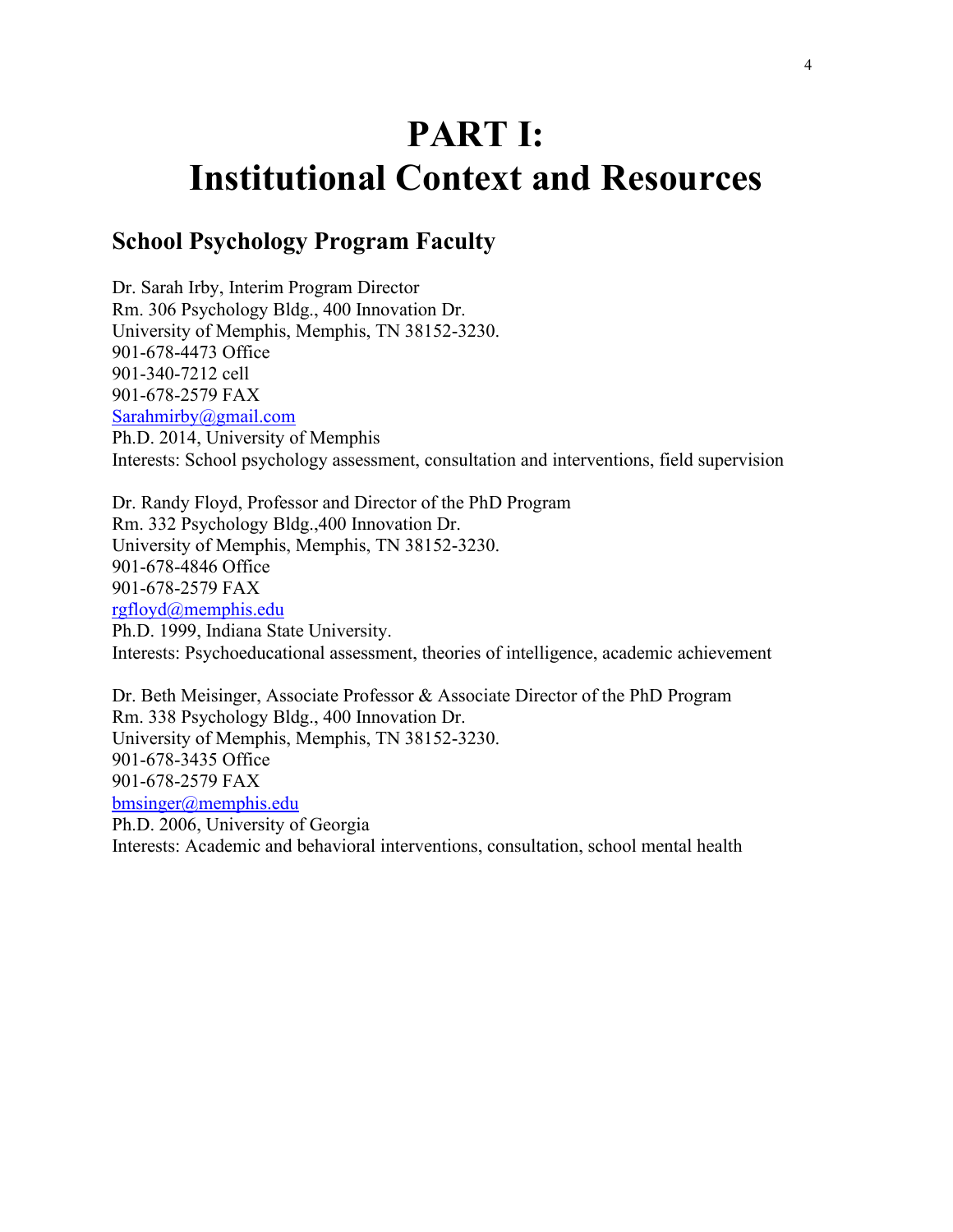#### **THE SCHOOL PSYCHOLOGY PROGRAM COMMITTEE (SPPC): 2021-2022**

Starting with the fall semester, 2015, the SPPC replaced the former School Psychology Coordinating Committee that governed the MA/EdS Program from 1976-2015. The SPPC governs both the MA/EdS and the MS/PhD programs (See Handbook III-I, p. 44-46). The committee members are:

- Dr. Sara Irby, Assistant Clinical Professor and Interim Director of the MA/EdS School Psychology Program, 678-4473. [Sarahmirby@gmail.com](mailto:Sarahmirby@gmail.com) Could serve as SPPC chair for 2021-2022
- Dr. Randy Floyd, Professor, 678-4846. [rgfloyd@memphis.edu](mailto:rgfloyd@memphis.edu) Served as SPPC chair 2016- 2017, 2018-2019, 2020-2021
- Dr. Beth Meisinger, Associate Professor and Director of the PhD School Psychology Program, 678-3435. [bmsinger@memphis.com](mailto:bmeisinger@memphis.com) Served as SPPC chair 2020-2021
- Dr. Steve Zanskas, Associate Dean, College of Education, 678-2399 or 678-3663. [szanskas@memphis.edu](mailto:szanskas@memphis.edu)

#### **The School Psychology Association (SPA)**

**President:** Lauren Fennimore **Vice President/GSCC Representative:** Emma Pursley **Social Chair:** Niki Pike **Webmaster:** Sequoya Fitzpatrick **Service Chair:** Emily Lewis

**Div. 16 SASP Representative:** Morgan Huenergarde **TASP & NASP Representative:** Kaitlin Thornton

**Graduate Student Coordinating Committee (GSCC) updated 6/20/21 President**–Kerry Jones **Vice President**–Missy Beyer **Secretary**–Kari Thomsen **Treasurer**–Alex Johnson **Service Representative**–Andrew Snell **Wellness Representative**-Adora Choquette **Web and Media Administrator**-Brooke Buckley **Clinical Program Rep**–Mya Bowen **School Psych Rep**–Emma Pursley **Experimental Program Rep**-Grace Minnes **MSGP Program Rep**-Katryn Robinson **Member at Large**–Taylor Napier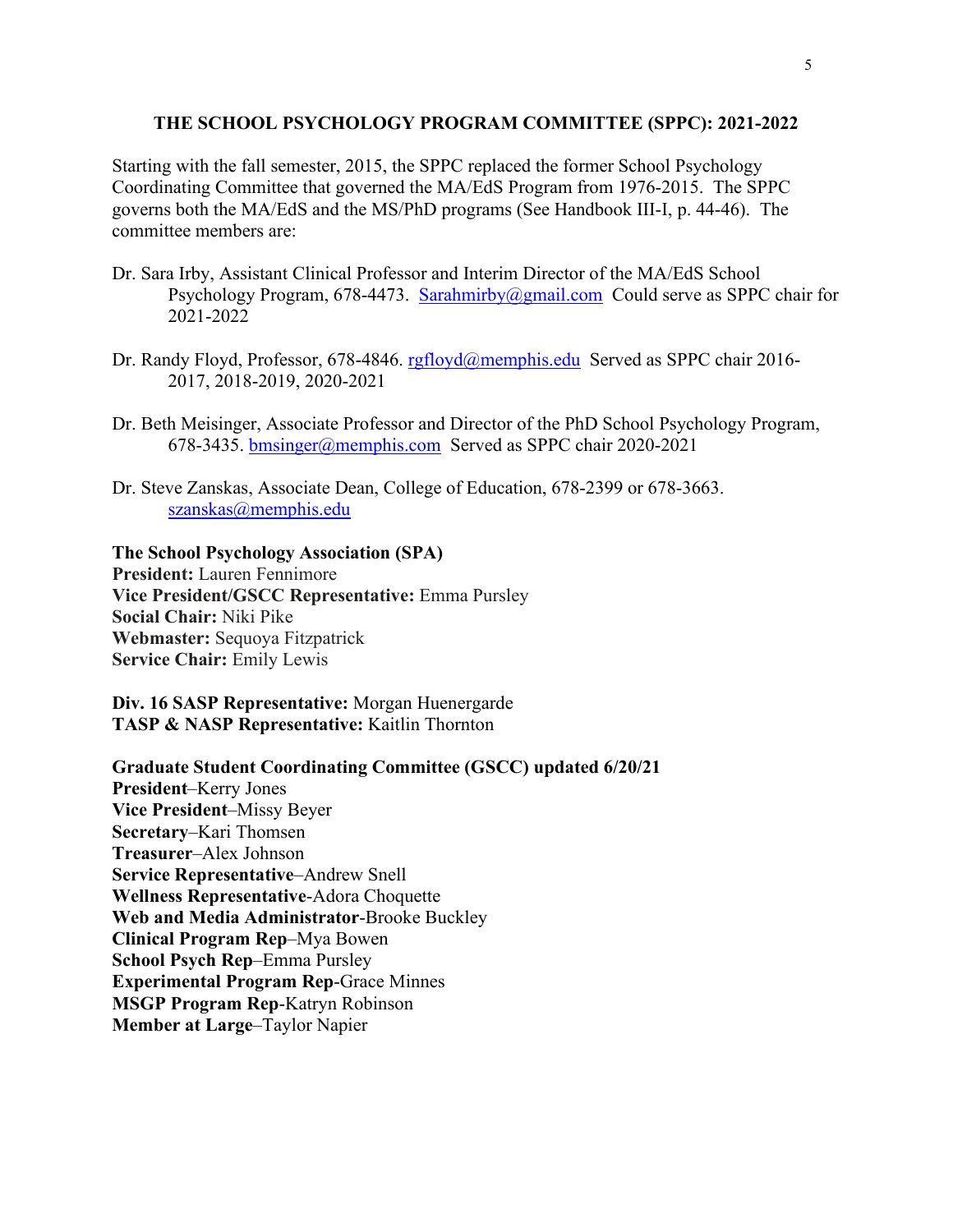# **Important Contacts**

**Psychology Department.** 202 Psychology Bldg., 400 Innovation Dr., University of Memphis, Memphis, TN 38152-3230. 678-2145, FAX: 678-2579 Website: [www.memphis.edu/psychology](http://www.memphis.edu/psychology) **Psychological Services Center.** Rm. 126 Psychology Bldg. 678-2147

#### **College of Education**

Dr. Steve Zanskas, Associate Dean, College of Education, 678-2399 or 678-3663. [szanskas@memphis.edu](mailto:szanskas@memphis.edu) Graduate Studies: BH 215, Stormy Warren, 678-2363 Office of Teacher Education & Student Support Services (678-2377): BH 202, Mary Lanier, 678-4309, [mlanier@memphis.edu;](mailto:mlanier@memphis.edu) Director is Dr. Nichelle C. Robinson [ncrbnson@memphis.edu](mailto:ncrbnson@memphis.edu) CAEP Accreditation Coordinator: Dr. Mary Ransdell, [mransdll@memphis.edu](mailto:mransdll@memphis.edu)

#### **Graduate School** <http://memphis.edu/gradschool>

Dr. Robin Poston, Dean of the Graduate School 201D FedEx Institute of Technology (901) 678-5739 [rposton@memphis.edu](mailto:rposton@memphis.edu) Peggy Callahan, Graduation Analyst, [mcllahan@memphis.edu,](mailto:mcllahan@memphis.edu) 678-3560

#### **Shelby County Schools**

Celia Moore, Director, Division of Exceptional Children 2930 Airways, Memphis, TN 38116. 901-416-5600, [moorecs2@scsk12.org](mailto:moorecs2@scsk12.org) Dr. Mary Berk: [berkmr@scsk12.org](mailto:berkmr@scsk12.org) Dr. Natalie Wilkins: [wilkinsn1@scsk12.org](mailto:wilkinsn1@scsk12.org) Dr. Vance Stewart, Mental Health Center Services, Supervising Psychologist. 901-473-2721

[STEWARTGV@scsk12.org](mailto:STEWARTGV@scsk12.org)

#### **TN State Department of Education**

Andrew Johnson Tower, 7th Flr., 710 James Robertson Pkwy., Nashville, TN 37243-1102, Contact Kate Martin. 615-829,-9331. [kate.b.martin@tn.gov](mailto:kate.b.martin@tn.gov) (Is taking over for Joanna Bivins.)

#### **TN Department of Health, Health Related Boards: Psychology**

665 Mainstream Dr., 2nd flr., Nashville, TN 37243. (615) 741-5735 local or 1-800-778-4123 [https://www.tn.gov/health/health-program-areas/health-professional-boards/psychology](https://www.tn.gov/health/health-program-areas/health-professional-boards/psychology-board.html)[board.html](https://www.tn.gov/health/health-program-areas/health-professional-boards/psychology-board.html)

#### **American Psychological Association**

750 First St. NE, Washington, DC 20002-4242, 800-374-2721. [www.apa.org](http://www.apa.org/) **National Association of School Psychologists** 4340 East west Hwy., Suite 402, Bethesda, MD 20814. 301-657-0270, toll free: 866-331-NASP. [www.nasponline.org](http://www.nasponline.org/)

#### **Tennessee Association of School Psychologists**

Contact: Taylor Biondi, President. [Taylor.Biondi@mnps.org](mailto:Taylor.Biondi@mnps.org) or [www.tasponline.org](http://www.tasponline.org/) West TN Representatives, Mary McCollum, [mmccollum@colliervilleschools.org](mailto:mmccollum@colliervilleschools.org) & David Jones,  $d$ *jones@tipton-county.com* 

#### **Tennessee Psychological Association**

Contact: Dr. Eliyahu Reich, President, [www.tpaonline.org,](http://www.tpaonline.org/) or [eliyahu.reich@gmail.com](mailto:eliyahu.reich@gmail.com)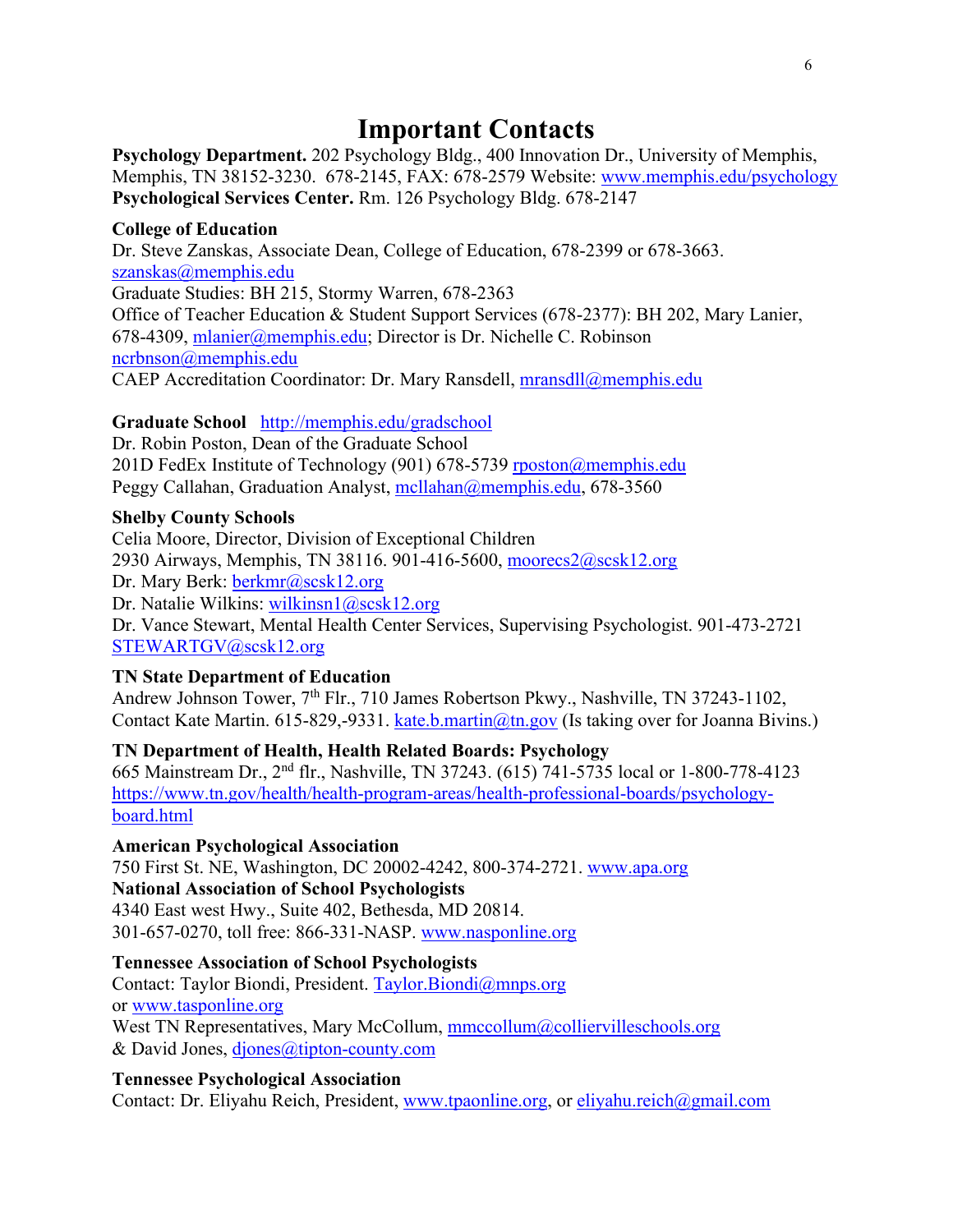#### **Important Resources, Publications, and Events**

**Department of Psychology, Graduate Program Handbook Department of Psychology:** <http://www.memphis.edu/psychology> **This site also connects to related sites in the department and the graduate school.** 

<http://memphis.edu/gradcatalog/>

**College of Education** <http://memphis.edu/coe/> **University of Memphis Graduate Bulletin:** <http://catalog.memphis.edu/index.php> **UM Code of Student Conduct:** <http://www.memphis.edu/osa/pdfs/csrr.pdf> **Codes of Ethics of the APA** [www.apa.org/ethics/code/](http://www.apa.org/ethics/code/) **and the NASP** <https://www.nasponline.org/standards-and-certification/professional-ethics>

#### **Journals**

*Journal of Applied School Psychology Journal of School Psychology Psychology in the Schools School Psychology International School Psychology School Psychology Forum (NASP online) Professional Psychology: Research & Practice School Psychology Review J. Educational & Psychological Consultation J. Psychoeducational Assessment Canadian J. of School Psychology Contemporary School Psychology* (Calif.) *International J. of School & Educational Psychology*

#### **Newsletters**

*Communique*, National Association of School Psychologists *The School Psychologist*, Division of School Psychology, APA *The Tennessee School Psychologist*, TASP

#### **Web Sites for School Psychology Information**

National Association of School Psychologists: [www.nasponline.org](http://www.nasponline.org/) American Psychological Association: [www.apa.org](http://www.apa.org/) APA Division of School Psychology: [www.apadivisions.org/division-16](http://www.apadivisions.org/division-16) TN Association of School Psychologists: [www.tasponline.org](http://www.tasponline.org/) NASP Listserv (open): [NASP-Listserv-subscribe@yahoogroups.com](mailto:NASP-Listserv-subscribe@yahoogroups.com)

**Calendar of Events 2020-2021 APA Annual Conventions NASP Annual Conventions**

August 12-14, 2021 Virtual February 15-18, 2022 Boston, MA

**TASP Mid-South Conference**, November 10-11, 2021, Virtual **TASP Spring Institute**, March-April 2022, TBA **TPA Annual Convention**, November 3-6, 2021 Virtual and In-Person; Nashville Marriott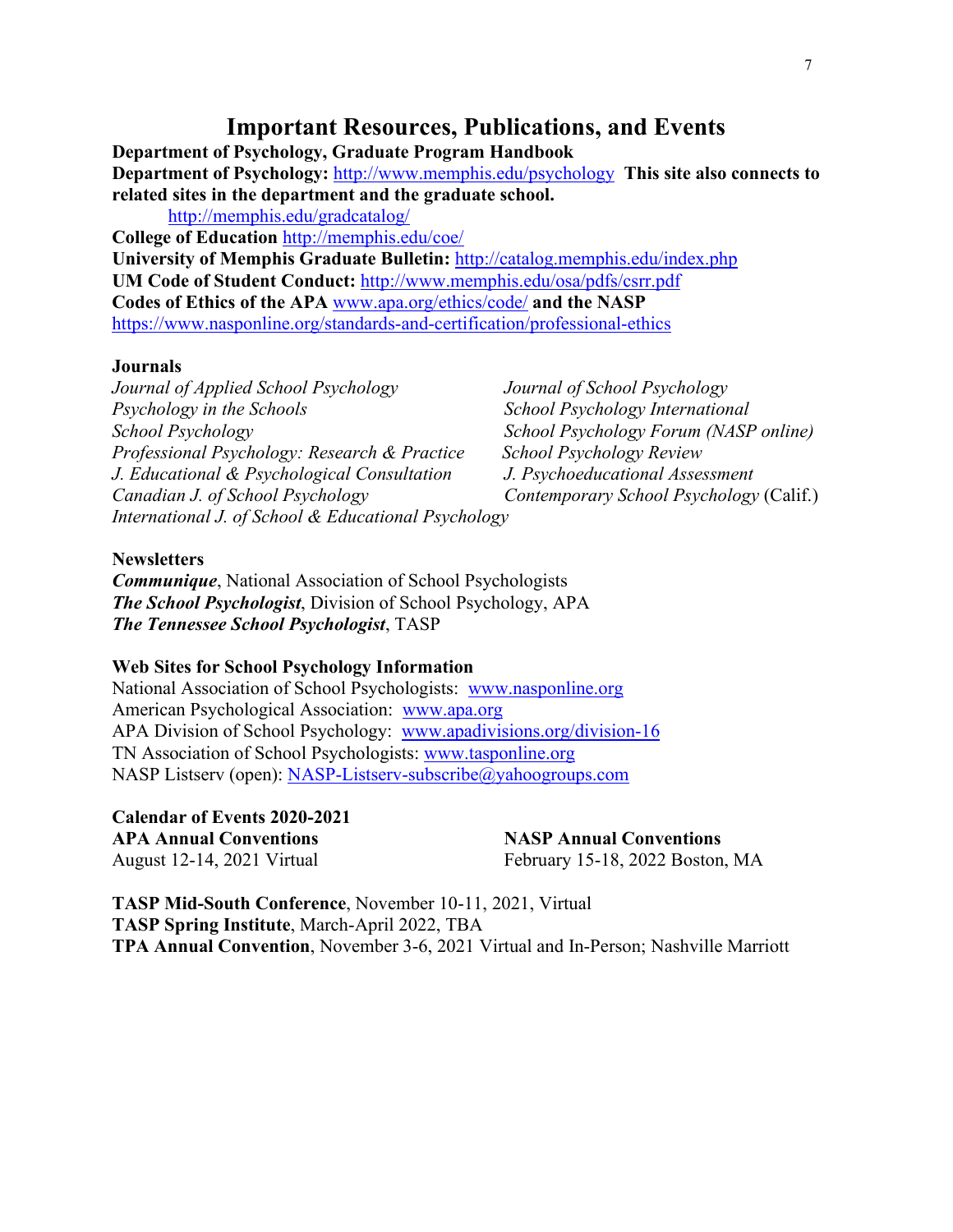## **THE PROGRAM AND INSTITUTIONAL CONTEXT**

#### **The University of Memphis**

**History**: The University of Memphis was founded under the auspices of the General Education Bill, enacted by the Tennessee Legislature in 1909. Known originally as West Tennessee Normal School, the institution opened its doors September 10, 1912. In 1925 the name of the college changed to West Tennessee State Teachers College. The college changed names again in 1941, becoming Memphis State College, and in 1950 graduate studies were initiated. In 1957 the state legislature designated Memphis State full university status. The first doctoral programs began in 1966. In 1983 MSU became the first public university in Tennessee to gain accreditation of its entire curriculum. In 1994 MSU became The University of Memphis, and the [Ned R. McWherter Library](http://exlibris.memphis.edu/) was completed.

Moving into the 21st century, the Kemmons Wilson School of Hospitality and Resort Management and the FedEx Institute of Technology have made their mark on the University landscape. Today, the University of Memphis is one of Tennessee's three comprehensive doctoral-extensive institutions of higher learning. Situated in a beautiful park-like setting in the state's largest city, it was the flagship of the Tennessee Board of Regents system; in 2016-2017 the UM transitioned to its own governing board. The university awards more than 3,000 degrees annually. With an enrollment of approximately 21,000 students, The University of Memphis has 24 Chairs of Excellence, more than any other Tennessee university, and five state-approved Centers of Excellence.

**Mission**: The University of Memphis is a learner-centered metropolitan research university providing high quality educational experiences while pursuing new knowledge through research, artistic expression, and interdisciplinary and engaged scholarship.

**Accreditation**: The University of Memphis is accredited by the Commission on Colleges of the Southern Association of Colleges and Schools to award bachelor's, first professional, master's, educational specialist's, and doctoral degrees.

**Major Divisions of the University**: [College of Arts and Sciences,](http://cas.memphis.edu/) [Fogelman College of](http://fcbe.memphis.edu/)  [Business and Economics,](http://fcbe.memphis.edu/) [College of Communication and Fine Arts,](http://www.people.memphis.edu/%7Ecommfinearts/) [College of Education,](http://coe.memphis.edu/) [Herff](http://www.engr.memphis.edu/)  [College of Engineering,](http://www.engr.memphis.edu/) Kemmons Wilson School of Hospitality and Resort Management, [University College,](http://www.people.memphis.edu/%7Eunivcoll/) [Loewenberg College](http://nursing.memphis.edu/) of Nursing, [School of Communication Sciences and](http://www.ausp.memphis.edu/)  [Disorders,](http://www.ausp.memphis.edu/) [School of Public Health,](http://www.memphis.edu/sph/) School of Health Studies, [Cecil C. Humphreys School of](http://www.law.memphis.edu/)  [Law,](http://www.law.memphis.edu/) University College, and the [Graduate School.](http://www.memphis.edu/gradschool/)

**Degrees**: The University of Memphis offers 17 bachelor's degrees in more than 250 areas of study, master's degrees in over 55 subjects, and doctoral degrees in 23 disciplines in addition to the Juris Doctor (law) and a specialist degree in education.

Library: The University's Ned [R. McWherter Library](http://exlibris.memphis.edu/) provides one of the most electronically up-to-date information repositories within hundreds of miles. Library collections contain more than 13 million items, which include monographs, periodical volumes, federal and state documents, maps and manuscripts. Holdings include nearly 3.1 million microformat materials and more than a million bound volumes.

**[Information Technology](http://is.memphis.edu/)**: The U of M provides state-of-the-art computing facilities for student and faculty use, including a 24-hour [TigerLAN lab.](http://support.memphis.edu/tigerlan/labshours.shtml) Thirty-five additional labs with more than 700 PC and Macintosh workstations and nearly ["smart" classrooms](http://www.people.memphis.edu/%7Eprofweb/smart/) complement teaching and research.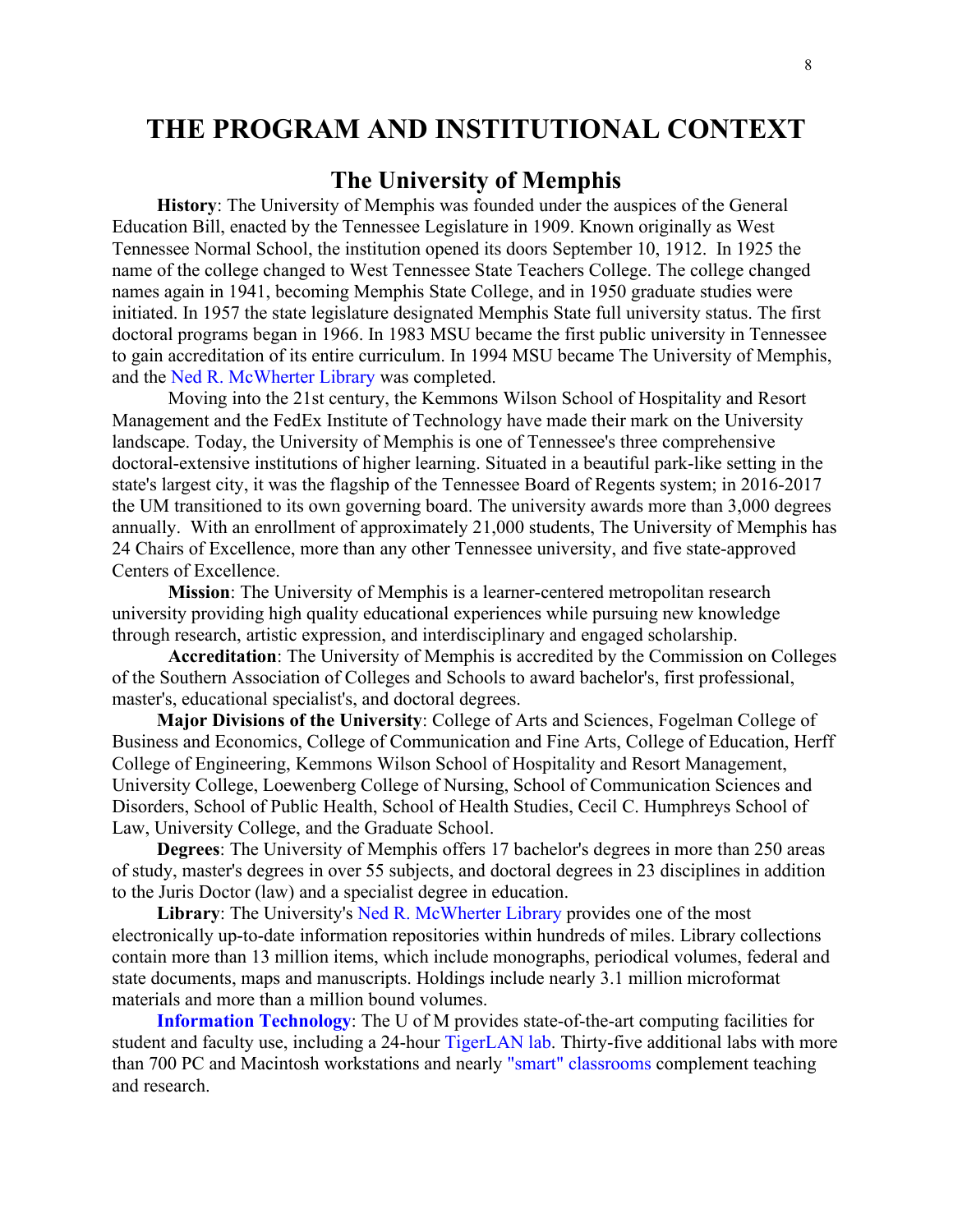**Center and Chairs of Excellence**: The University has five state-approved Centers of Excellence: [Center for Applied Psychological Research,](http://www.psyc.memphis.edu/pages/progdesc.htm#appres) [Center for Earthquake Research and](http://www.ceri.memphis.edu/)  [Information,](http://www.ceri.memphis.edu/) [Center for Research Initiatives and Strategies for the Communicatively Impaired,](http://www.ausp.memphis.edu/crisci.html) [Center for Research in Educational Policy,](http://www.people.memphis.edu/%7Ecoe_crep/) and the [Institute of Egyptian Art and Archaeology.](http://www.memphis.edu/egypt/main.html) There are 25 endowed Chairs of Excellence.

#### **Facts: From the UM Website and Office of Institutional Research**

Average entering ACT Scores: UMemphis 23, State of Tennessee 19.9, U.S. 20.8 Campus Size: 1,607 acres, 239 buildings at 8 sites.

Operating Budget: \$478 million. Full-time faculty: 930, Employees 2,500 (Fall, 2019) Spring 2019 Enrollment Data:

Enrollment Total 20, 585; Undergraduate 17,378, Graduate 4307 (includes Law School @300) Total Enrollment Undergraduate: Male 41.7% Female 58.3%

Total Enrollment Graduate (includes Law School): Male 40.6%, Female 59.4%

Undergraduate Ethnicity: White 47.6%, Black 34.1%, Hispanic 6.7%, Asian 4.1%, Other 7.5% Graduate Ethnicity (includes Law School): White 54.8%, Black 17.7%, Hispanic 4%, Asian 4.9%, Other 18.6%

Graduate (includes Law School): Full-Time 45%, Part-Time 55% (Spring 2020) Tuition & Fees:

In-State Graduate (full-time, at least 10 hrs.) \$11,940/year plus fee (Fall, 2020) Out-of-State Graduate (full-time, at least 10 hrs.) \$15,780/year plus fee (Fall, 2020) International Graduate (full-time, at least 10 hrs.) \$19,620/year plus fee (Fall, 2020)

#### **The Department of Psychology**

**Mission**: Psychology is a major discipline which contributes to the social and natural sciences. The primary mission of the Department of Psychology is to advance the science and profession of psychology through the production and dissemination of knowledge related to the discipline, and the preparation of academic and professional psychologists. Consistent with the mission of the Center for Applied Psychological Research (CAPR), departmental emphasis is placed upon scholarly activities which maintain and enhance the department's national research reputation. The department strives to provide high quality liberal and general education for undergraduate students, a coherent, high quality program for its majors and graduate students, service courses to students in other majors, and services to the general public. The breadth of the faculty's commitment is reflected in graduate programs in both basic and applied science and in diverse research and scholarly pursuits. The department's mission is consistent with the university's mission to advance learning through excellence in teaching, research, and service. In 2020-2021 the department employed 22 full-time and 10 Non-Tenure-Track faculty (including adjuncts), and 24 full-time office staff including the Institute for Intelligent Systems (IIS) and the Psychological Services Center (PSC).

**History and Degrees**: Psychology was established as an independent department in 1947. Authorization to award the master's degree was granted in 1960 and the first such degree was granted in 1962. The Ph.D. program in psychology was begun in 1966. For fall semester 2020 there were 122 students enrolled: There were 44 doctoral students in clinical, 16 in experimental, and 15 in school psychology. There were 29 students enrolled in the Master of Science in General Psychology (MSGP) and 18 in the Master of Arts/Educational Specialist in School Psychology (MA/EdS) Program. Graduate students have a voice in policy and decision-making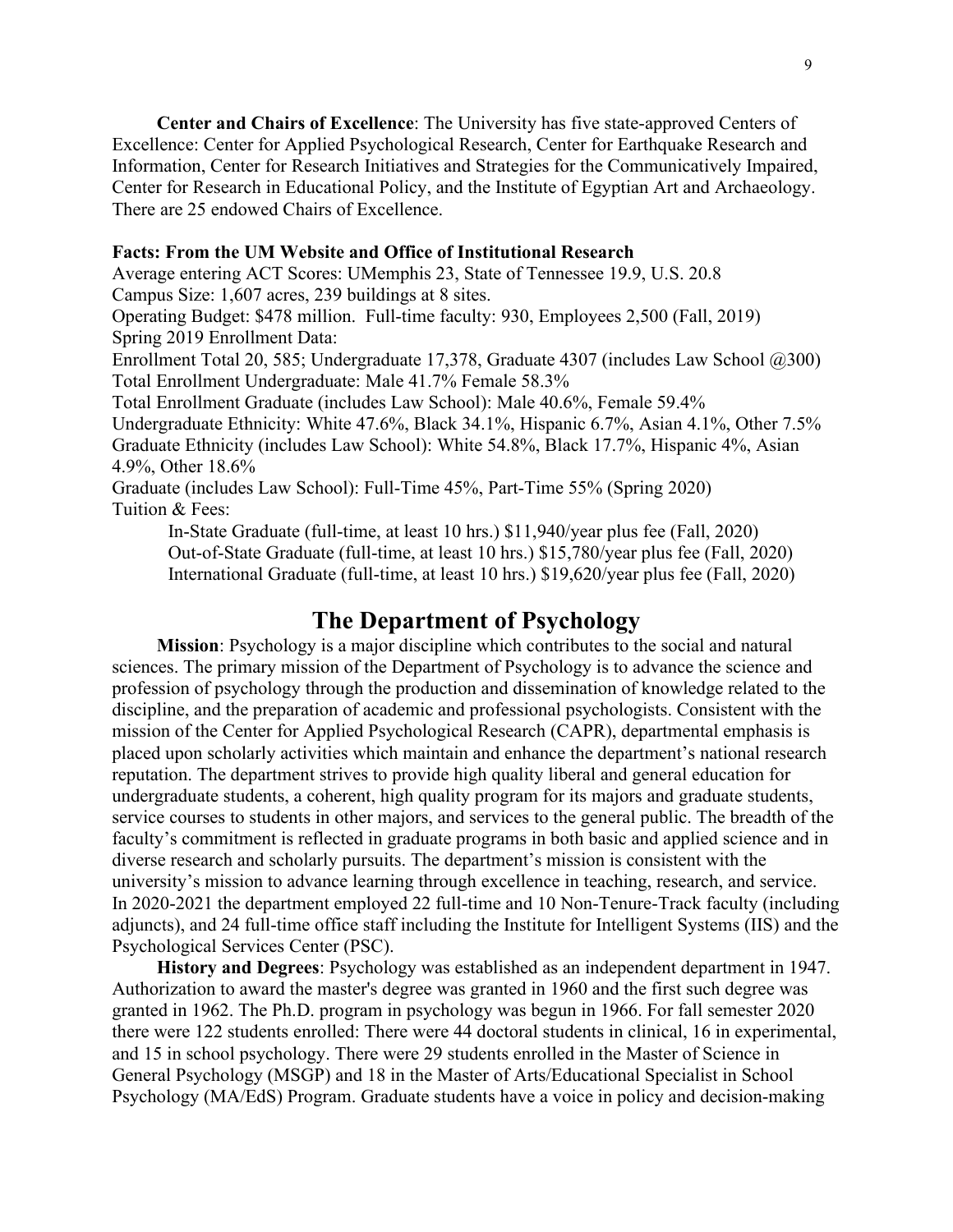through elected representatives to the department, and students are full members of several committees in the department. The training program in clinical psychology has been continuously accredited by the American Psychological Association since 1972. The MA/EdS program in school psychology has been continuously NASP approved since 1988. The PhD school psychology program was accredited by the APA in fall, 2014, and is currently undergoing reaccreditation.

**Facilities**: The [Department of Psychology](http://www.psyc.memphis.edu/psych.htm) occupies a building of 88,000 square feet on the main University campus. This four-story structure contains two complete floors of animal and human research laboratories allowing all types of psychological investigation, a clinic [\(Psychological Services Center\)](http://www.psyc.memphis.edu/pages/specials/psc/psc.htm), undergraduate laboratories, a data analysis center, classrooms, and offices for all Psychology Department faculty and full-time graduate students. Classrooms are modern and equipped with computer, projection equipment, and internet access. The department's laboratories and clinic are outfitted completely with modern equipment sufficient for faculty or student research or training activities. Additional space exists in the nearby FedEx Institute of Technology Bldg.

The University maintains a modern computer center with numerous networked connections in the Department of Psychology. Student access to this system is readily available. The department owns a large number of network-connected computers. Wireless internet access is available to faculty and students in all campus instructional buildings. The department also houses two computer laboratories that are used for both research and teaching. Online and distance learning facilities have expanded to meet the needs of continued instruction and business operations during the pandemic.

**The Psychological Services Center** at the University of Memphis offers a wide range of services to the university and the general public. The Center is the training and service delivery unit of the Psychology Department's graduate programs in clinical and school psychology. Psychological and psychoeducational assessment, consultation, and intervention services are available by graduate students and advanced Ph.D. candidates who are directly supervised by clinical and school psychologists from the Memphis community and the University faculty.

**Center of Excellence**: Founded in 1984, the Center for Applied Psychological Research (CAPR) is one of the original Tennessee Centers of Excellence, now designated an Accomplished Center of Excellence. The CAPR faculty have attracted millions of dollars in extramural funding to the State of Tennessee, published hundreds of scholarly works, graduated hundreds of masters and doctoral students and many times that number of undergraduates, been elected or appointed to many national professional offices, and won numerous local and national honors and awards. The primary CAPR goals are (a) to achieve national prominence for its accomplishments, (b) to increase the number of trained psychologists able to conduct, disseminate, and apply such research, and (c) to secure extramural funding to facilitate research and training. In addition, as part of a Psychology Department in a major urban research university, CAPR supports the general teaching, research, and service missions of the department and university. Center funds are also used to sponsor major conferences that allow top psychologists from this country and throughout the world to visit our department.

The primary mission of the Center for Applied Psychological Research (CAPR) at The University of Memphis is to support psychological research. As part of a major urban research university, a primary focus of this mission is the application of psychological knowledge to finding solutions to individual and social problems -- local, regional, and national. Therefore, CAPR research focuses extensively on problems concerning health, mental health, education,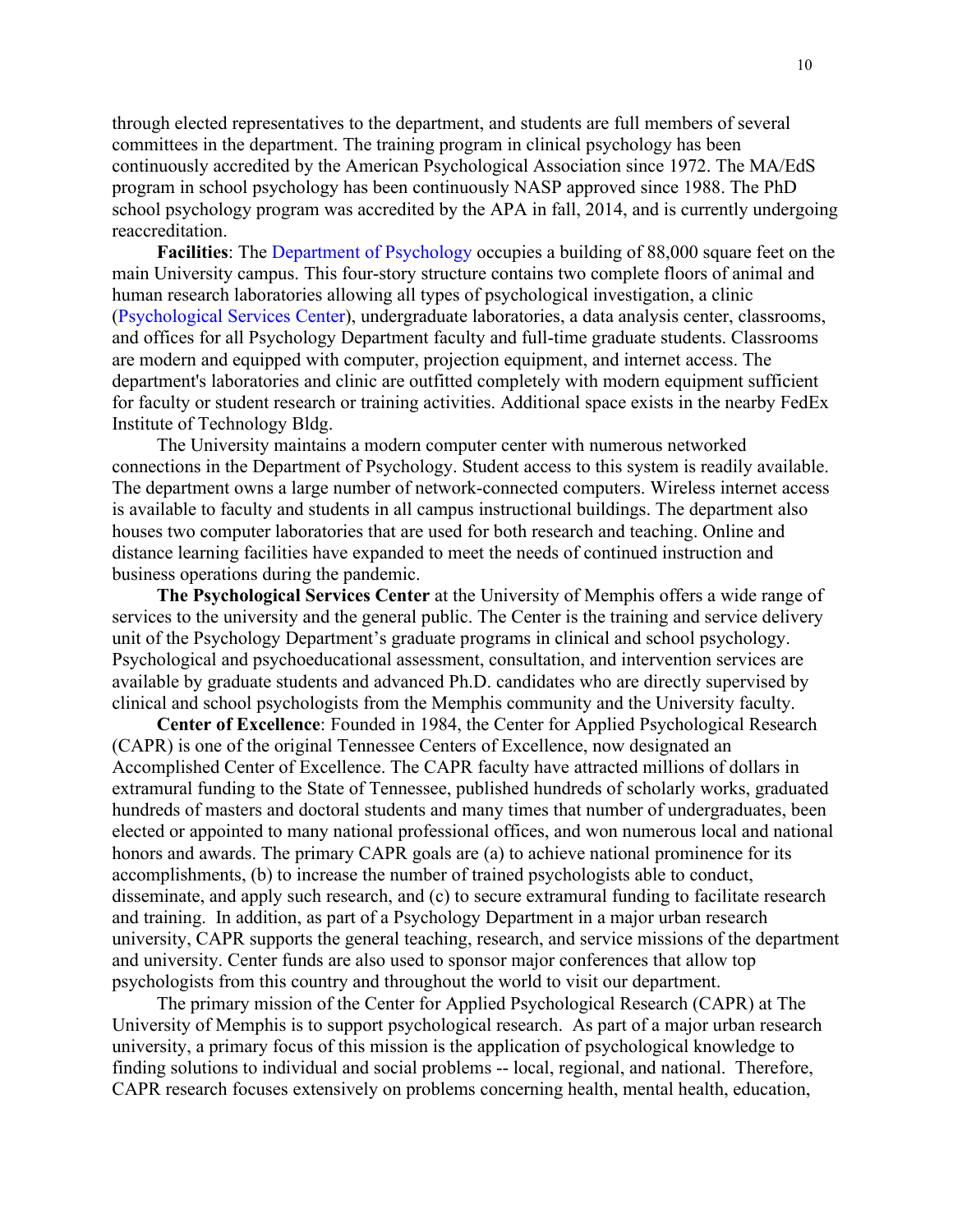schools, crime, the environment, and children and their families. In addition, to increasing our capacity for generating new approaches to applied problems, CAPR also supports basic scientific research in cognitive psychology, biopsychology, social psychology, developmental psychology, and research design and statistics.

**Collaboration**: Faculty and graduate students conduct research and work on collaborative service projects in numerous community agencies, including the Desoto County Schools, Shelby County Schools, the municipal school districts of Arlington, Bartlett, Collierville, Germantown, Lakeland, and Millington, area charter schools and the Achievement School Districts including the ASPIRE Schools; Shelby County Head Start, the Boling Developmental Disabilities Center, the Veterans Administration Medical Center, the Departments of Psychiatry, Community Medicine, Pediatrics and Preventive Medicine at the University of Tennessee-Center for the Health Sciences-Memphis, St. Jude Children's Research Hospital, the Memphis Mental Health Institute, agencies and departments of the City of Memphis, the University's Center for Student Development and Disability Resources for Students, and several community agencies. Administrators of these agencies are receptive to making their facilities and subject populations available for diverse psychological research projects and clinical services. Several distinguished scholars in psychology and related areas visit the department each year to present colloquia and workshops to faculty and students. The speakers represent a variety of current subject matter areas within psychology and have contributed to the Department's Diversity Series held across the academic year. Additionally, the local chapters of Sigma Xi and other campus and community groups often invite scholars in psychology and related disciplines to Memphis.

**Research Areas**: The faculty, students, and programs are spread over 5 research areas: Behavioral Neuroscience; Child and Family Studies; Clinical Health Psychology; Cognitive Psychology; and Psychotherapy Research. All faculty and students in the school psychology programs are affiliated with the Child and Family Studies area.

**The Child and Family Studies Research Area** includes faculty and students from several department programs including Child Clinical Psychology, Developmental Psychology, and School Psychology and represents all three of the department's doctoral degree concentrations (Clinical, Experimental, and School). The common core of faculty research interests is a commitment to examining age-related cognitive, cultural, emotional, health, and social factors across infancy, childhood, and adolescence. Basic and applied research projects are conducted in a variety of settings, including community agencies, day care and preschool programs, homes, hospitals, and schools. From this diversity across faculty interests, graduate students can construct individualized programs of study and be involved with a wide variety of research topics and populations. CFS faculty have teaching assignments to courses related to the research area, and many provide supervised practicum experiences through the department's Psychological Services Center. Colloquium meetings are scheduled as needed on Friday afternoons during which faculty, students, and community partners present research findings.

[Sources: Psychology Website, Undergraduate and Graduate Bulletins, Admissions Secretary, Governance Policy Manual.]

#### **The College of Education**

Teacher education has been a strong mission since the University was founded as a normal school in 1912. The College of Education (COE) is dedicated to preparing students for careers in a variety of professional and related occupational areas. Three academic departments make up the College of Education: Counseling, Educational Psychology and Research;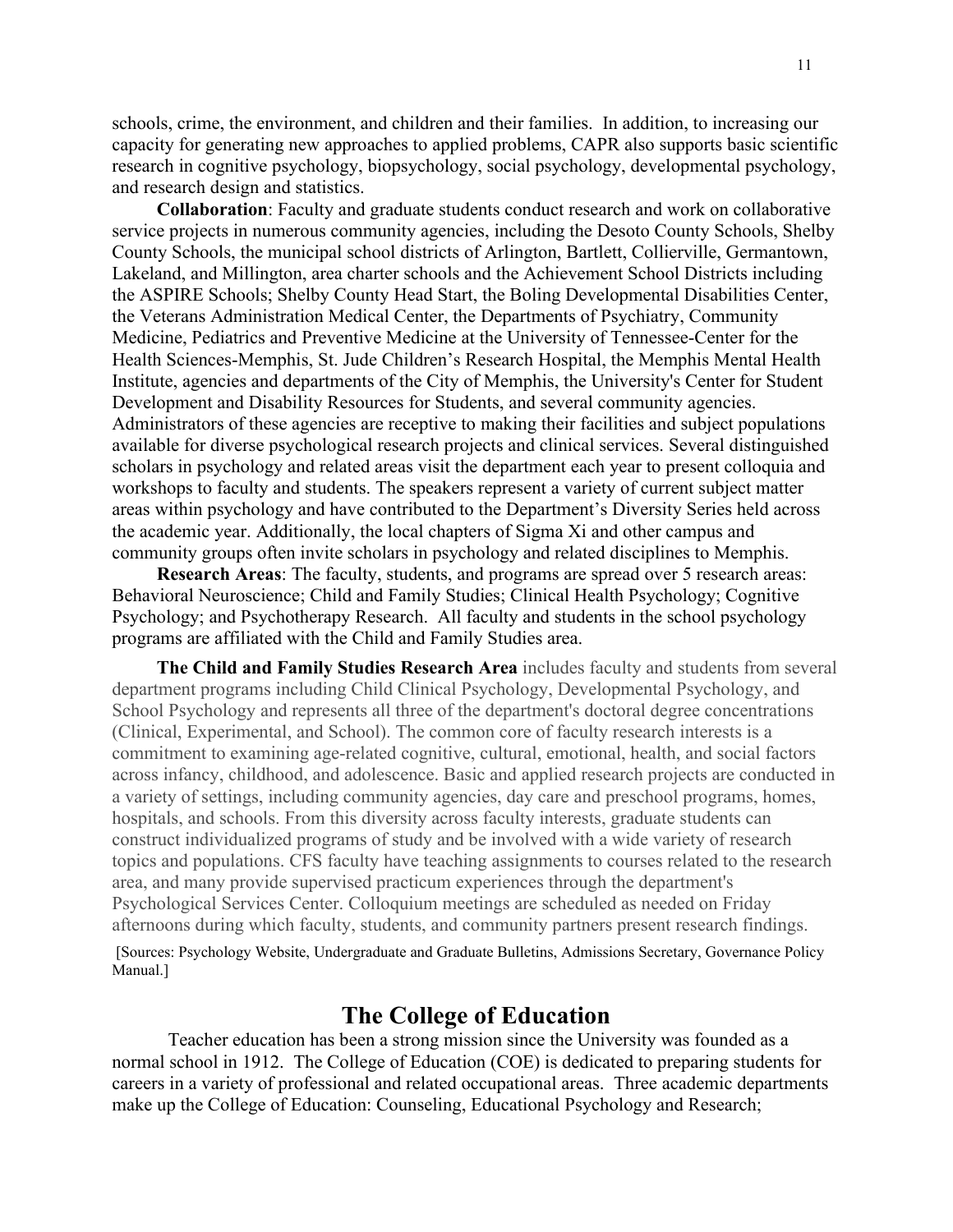Instruction and Curriculum Leadership; and Leadership. One department offers undergraduate degrees, and all departments offer a variety of graduate degree programs. School psychology students take courses in several of these departments including the areas of counseling, educational psychology and research, educational leadership, reading, and special education.

The COE also has several research and service units: Advising and Student Services, The Center for the Study of Higher Education, The Reading Center, The Center for Rehabilitation and Employment Research, The Center for Research in Educational Policy, The Institute on Disability, and The Barbara K. Lipman Early Childhood School and Research Institute.

#### **Conceptual Framework: Preparing Educational Leaders**

The conceptual framework of the University of Memphis' College of Education consists of its vision, mission, and core values. We have high expectations for candidate performance. It ensures that we are *engaged* with our community, *relevant* to our stakeholders and disciplines, and *leading* our profession.

#### *The vision of the College of Education is driven by a commitment to diversity, social justice and equity. The College of Education is a premier educational organization that engages in innovative and impactful research, teaching, and service.*

#### *The mission of the College of Education is to build on a foundation of success in research, teaching, and service by:*

- fostering depth and breadth of knowledge
- conducting relevant and innovative research
- developing culturally competent leaders and practitioners
- collaborating with and providing services to diverse and local, national, and international partners to address real world problems of practice
- advancing an environment where diversity, social justice, and equity are paramount.

#### *The core values of the College of Education include:*

- *Diversity* We recognize, include and embrace all individuals ensuring intercultural relationships.
- *Inclusion* We actively and intentionally commit to promoting equity and social justice in every endeavor.
- *Respect* We value all people, recognizing that good ideas can come from anyone, anywhere, at any time.
- *Innovation* We stay on the cutting edge by identifying new ways to embrace technology and solve problems.
- *Service* We utilize our skills and attributes to enhance our practices and expand our support to others.
- *Build* on the foundation of success in research, teaching and service by fostering depth and breadth of knowledge, conducting relevant and innovative research, developing culturally competent leaders and practitioners.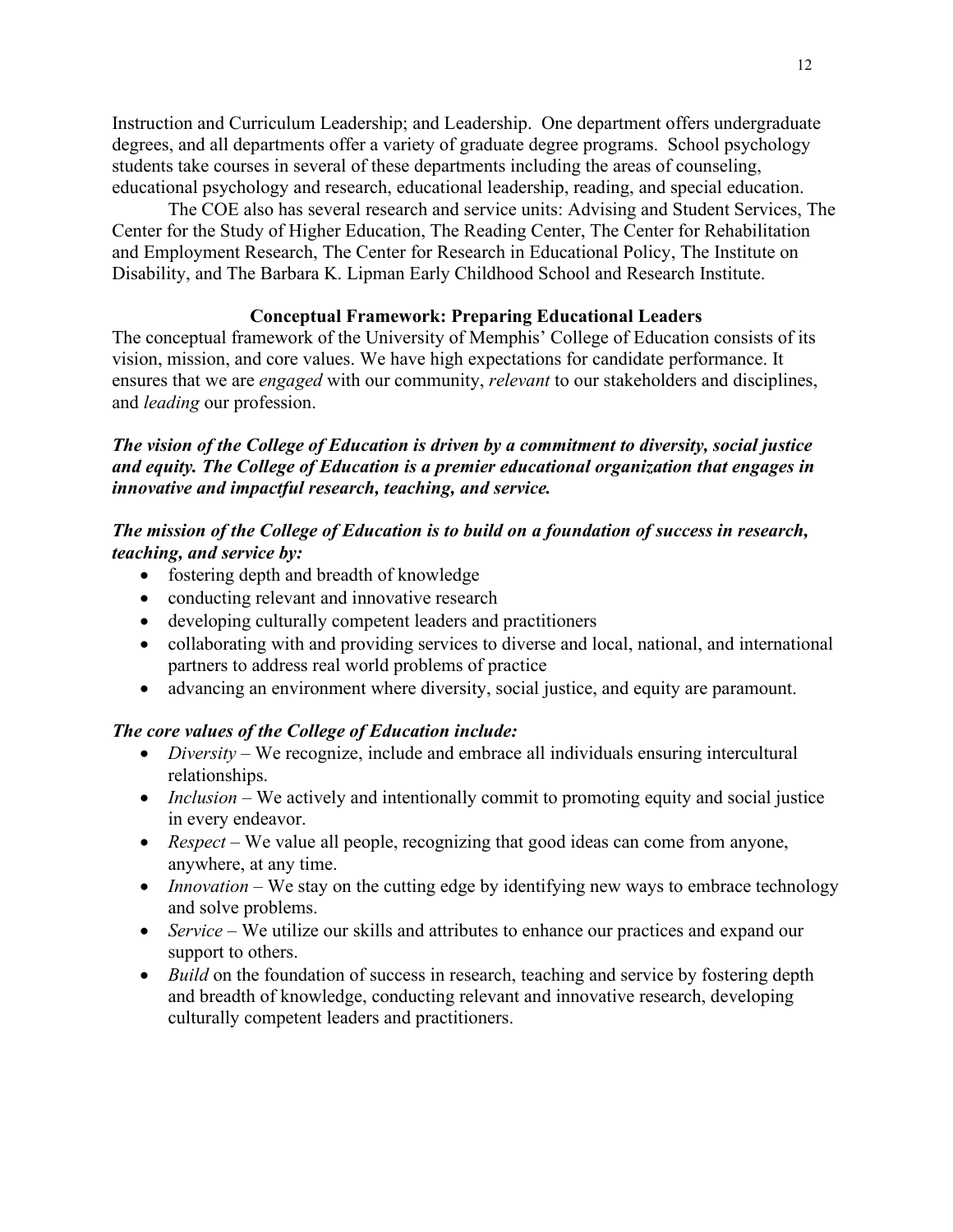#### **The School Psychology Program**

**Historical Development and Governance:** The history of the School Psychology Programs at The University of Memphis dates primarily from 1975 and is closely tied to the histories of the Department of Psychology and the College of Education (COE). While schoolclinical psychology offerings and an MA degree program were available during the period 1960- 1975, a jointly sponsored MA/EdS program (Department of Psychology and COE) was formally initiated in 1976. It was an outgrowth of changes in the requirements for Tennessee State Department of Education certification (now licensure) of school psychologists in Tennessee (circa 1975) and the need for a revised school psychology program at what was then called Memphis State University. The revised program, a 45 semester hour MA degree, was developed by a School Psychology Coordinating Committee (SPCC), established at the request of the Vice President for Academic Affairs. The SPCC functioned as the policy-making body for the jointly sponsored MA/EdS program until August 2015. The new MA program was the first instance of a school psychology specific degree and the hiring of faculty in the area of school psychology. Dr. Thomas Fagan, the first bona fide school psychologist faculty member, was hired for the 1976-1977 school year. Dr. Bruce Bracken joined the faculty in 1986 and left in 1999. Dr. Wendy Naumann served from 1998-2001. Dr. Randy Floyd joined the program in fall 2001, Dr. Robin Phaneuf served from 2002-2006 and Dr. Laura Casey served in her position on an interim basis in 2006-2007 as a visiting assistant professor. Dr. Elizabeth Meisinger joined the faculty in fall 2007 and Dr. Xu (Lilya) Jiang joined the faculty in fall 2015 and left in June 2020. Dr. Sarah Irby was hired as a clinical assistant professor in fall 2020 and in fall 2021 was appointed interim director of the MA/EdS program when Dr. Fagan retired as an emeritus professor in August 2021. Drs. Meisinger, Irby and Floyd currently constitute the core program faculty and are supported by faculty in other areas of the Psychology Department, the COE, and local practitioners who assist with instruction and field supervision.

Administered from the Psychology Department, the jointly sponsored MA/EdS program was indirectly overseen by the Dean of the COE and the Chair of the Psychology Department. The MA/EdS program was governed by a 10-member School Psychology Coordinating Committee (SPCC, 4 members chosen from Psychology, 4 chosen from the COE, and 2 students). All policies and curricula related to this program were the responsibility of the committee and were implemented by the MA/EdS program Director. The Associate Dean for Graduate Studies served as the program's primary contact in the COE. The SPCC developed a set of policy statements for the program as well as the original 45 semester hour Master's degree in 1975-1976 and the revised versions of those policies appear in this Handbook. The current 60-66 semester hour combined MA/EdS degree curriculum was initiated in 1982; the one-school year internship requirement was part of the EdS having previously been one semester. The PhD program was initiated in 1991 but governed by the policies of the Psychology Department's PhD major. Program curricula and requirements for the different programs (MA/EdS and PhD) were determined entirely by the SPCC and by the Psychology Department, respectively. Starting in the fall of 2014, the directorship of the two programs was split with Dr. Fagan continuing as the director of the MA/EdS program and Dr. Floyd assuming the directorship of the PhD program. The programs continued to overlap in several areas of the curriculum and other areas (e.g., School Psychology Association, SPCC representation, field placements).

In the summer of 2015 at a meeting of the core faculty with the UM Provost, the Interim Dean of the College of Education, and the chair of the Department of Psychology, it was agreed to restructure the governance of the MA/EdS program by drawing it into the governance of the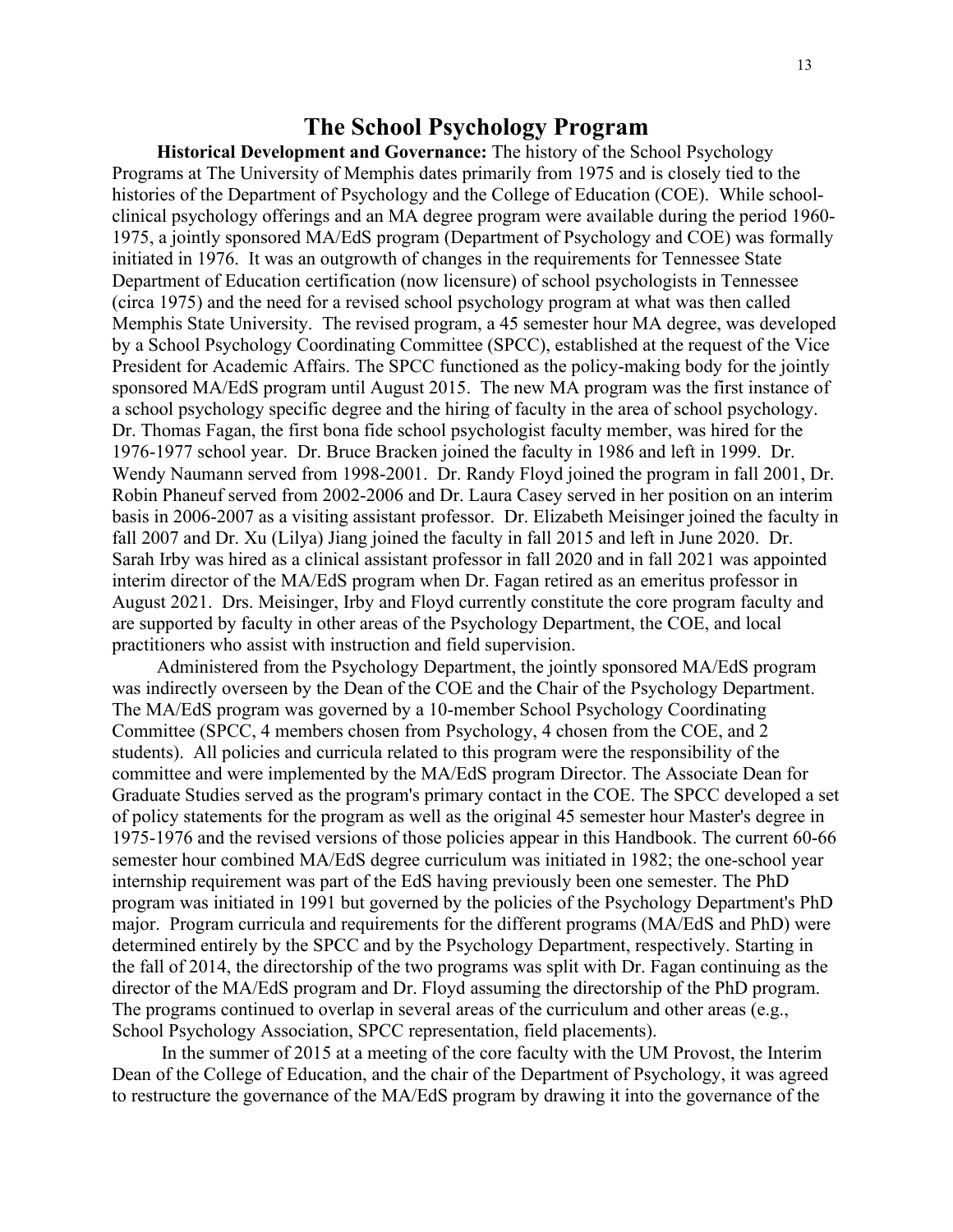Psychology Department. A revised School Psychology Program Committee (SPPC) was created to oversee the MA/EdS and the MS/PhD programs. The 2015 restructured governance arrangement retains the separate directorships, and the chair of the SPPC rotates among the two directors. The revised structure appears in this Handbook, Part III-I (pp. 44-46).

With the change in governance, some changes were also made to the curriculum. For several years the program struggled to have certain courses in the COE offered on a regular basis and/or to focus the content more toward the needs of the school psychology students. This was especially true of courses in counseling theory and academic interventions. With the addition of a fourth school psychology faculty member it was feasible to shift the content of those intervention courses into the core sequence of school psychology (7/8800 courses). Additional optional courses were also recommended in some areas (e.g., research design) and two intervention electives from counseling, special education, and educational psychology were added. The revised curriculum was in effect for students entering in fall, 2016 and remains much the same.

The MA/EdS program has been accredited by NASP/NCATE (now CAEP) since the 1970s and first received NCATE/NASP approval in 1988. This approval has been uninterrupted and is active through December 2024. Accreditation of the PhD program from the American Psychological Association was awarded in fall, 2014 and is active until 2021; the program is currently under review for continued recognition by APA.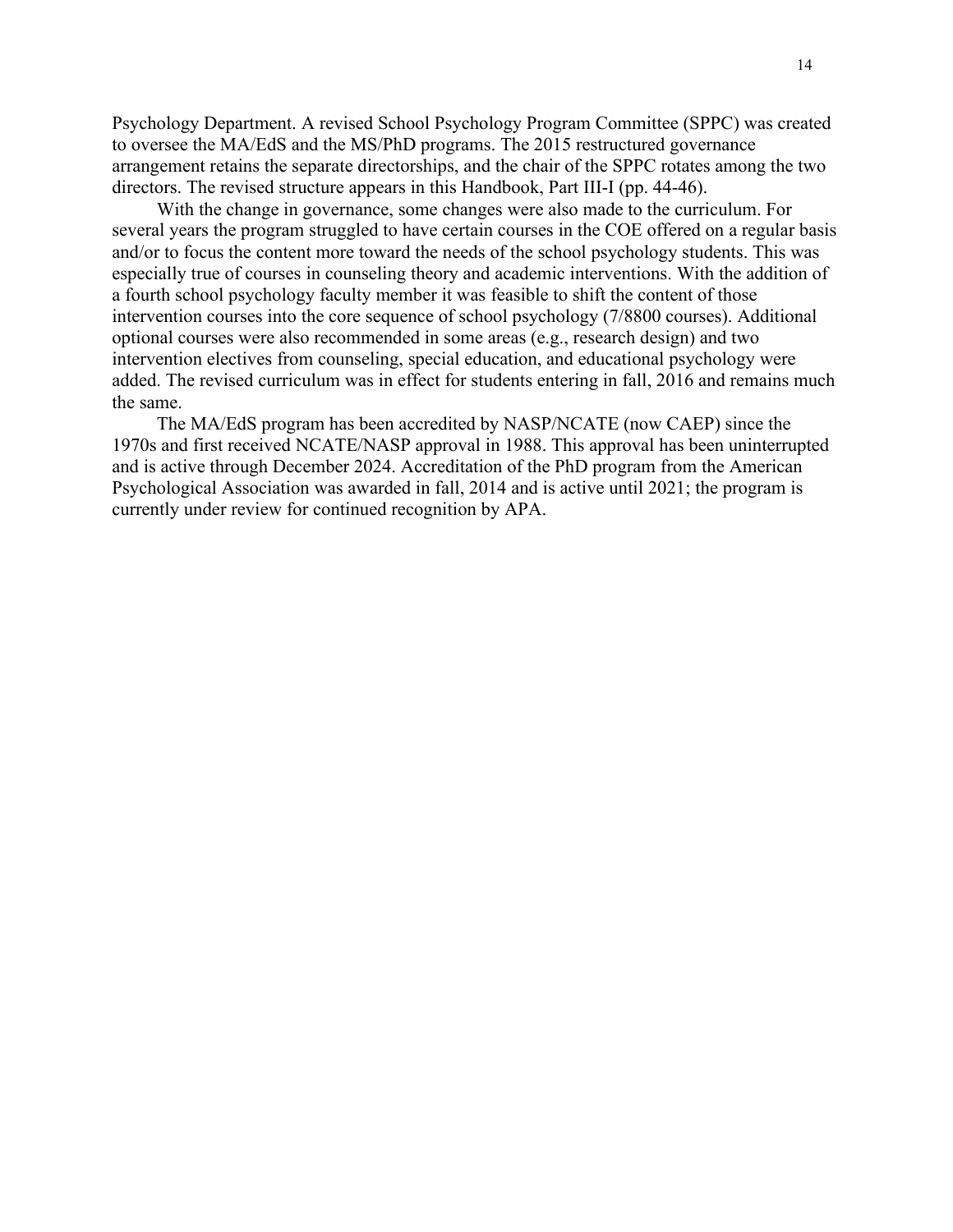# **Part II Descriptions of the School Psychology Program**

#### **Program Philosophy**

A societal emphasis has been placed on schools to provide a better future for children through a life-long educative process. In their professional roles, school psychologists are sensitive to the needs of a culturally diverse community, value the importance of children to the future of society, and advocate on the behalf of children. As an integral part of human services available to children, adolescents, adults, and families, school psychologists function across multiple settings with a focus on educational institutions. School psychologists address diverse referral issues with varied services such as psychoeducational assessment, consultation, counseling and other interventions, inservice education, administrative services, research and evaluation.

The primary distinction that separates school psychology from other psychological specialties is the combining of education and psychology in the study and delivery of services to children, youth, families, and learners of all ages. The additional focus of education to this area of psychology stems from the assumption that schools play a primary nurturing and socializing role in the lives of all individuals. School psychologists focus on the natural ecologies of children, youth, families, learners, and persons involved in schooling; and the process of schooling in multiple settings. Because of their training in both education and psychology, school psychologists are in a unique position to coordinate educational, psychological, and behavioral health services to learners across the life span. The curriculum of our program is an integrated course of study in areas of education and psychology that contribute to the preparation of school psychologists, in addition to a core of school psychology courses.

The overall philosophy of the school psychology program at The University of Memphis is an ecological, empirically-based model that focuses on the multiple systems in which children exist. This perspective recognizes the complex interaction of person variables within and across multiple systems. This philosophy also acknowledges that the manner in which problems are defined influences the subsequent use of assessment and intervention strategies. Using Bronfenbrenner's ecological model and Bandura's notion of reciprocal determinism, this blend of problem definition and system analysis is driven by the following premises.

- a. The client is not only the center of the ecological model but is also an active participant who brings multiple dynamics to the model.
- b. The context in which the client resides includes multiple systems that have both direct and indirect influences. The microsystem includes immediate environments such as home, school, and community. Larger systems such as the cultural and political context of the community (e.g., exosystem and macrosystem) influence the client's microsystem indirectly. The mesosytem includes interactions between the client and his/her microsystem and the larger systems.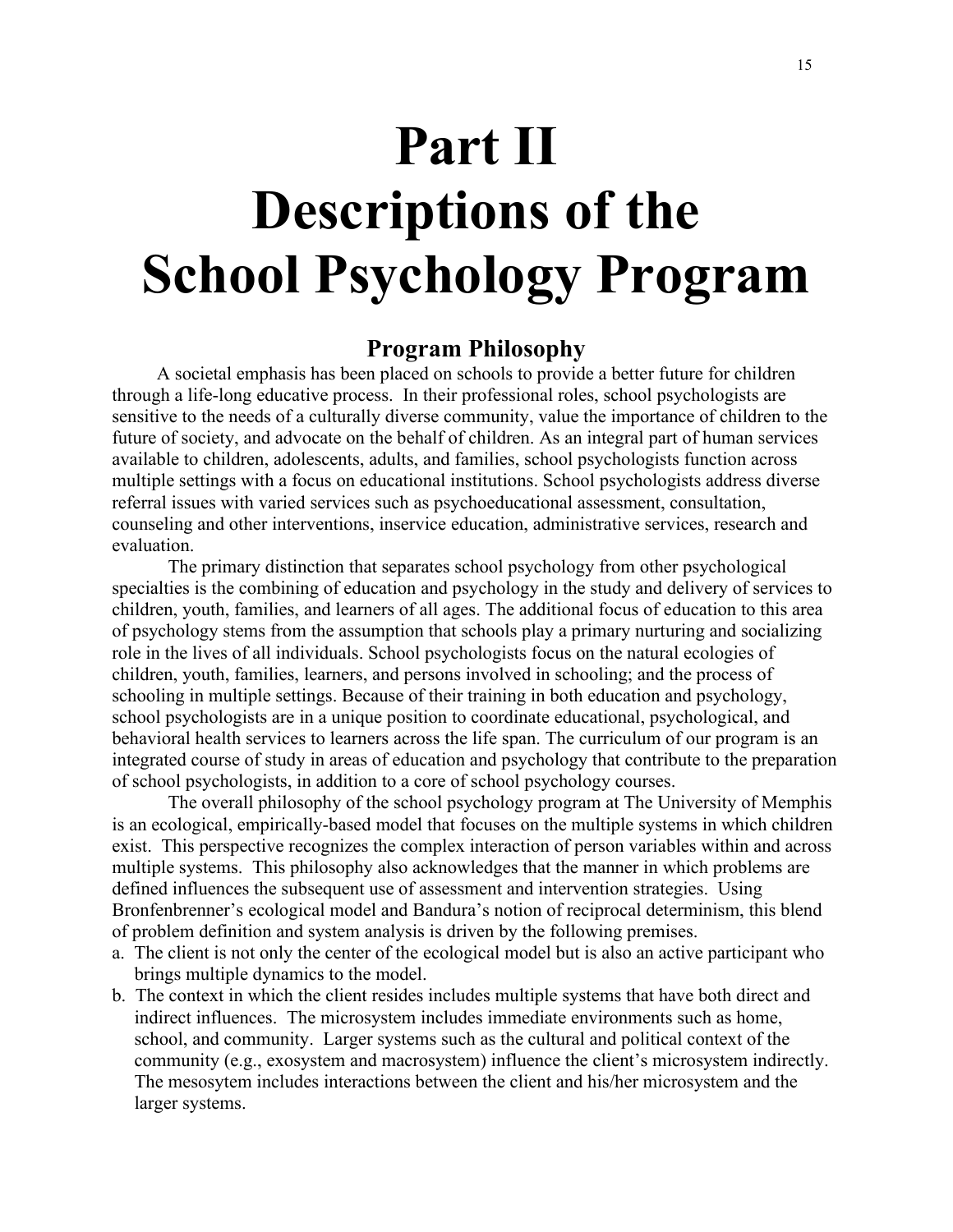- c. A reciprocal relationship exists between client and system. The client acts on his/her environment exerting control and influence over variables in the immediate and larger systems. Also, the multiple contexts in which the client resides influence the psycho-social development, adjustment and educational experiences and performance of the client.
- d. School psychologists intervene in the ecology in multiple ways. For existing concerns, problems are defined with information related to the client, the multiple contexts, and the interaction between the client and context. This information guides the practice of school psychology including prevention, assessment, and intervention services.
- e. Additionally, school psychologists provide services that assist in the creation of healthy individuals and systems. These services focus on wellness and maintenance of healthy environments and individuals.

The overarching program model reflects the scientist-practitioner approach that balances knowledge, competencies, and skills in both research and practice. Students draw upon the scientific literature to make decisions regarding practice with a focus on empirically-supported services. Students are also instructed regarding basic program evaluation techniques and treatment monitoring and evaluation in order to determine the effectiveness of their assessment and interventions. In addition to these skill areas, doctoral students are trained in more advanced design and statistical techniques to become producers of scientific knowledge for the practice of school psychology. All students are taught to use a scientific, problem focused model to make clinical decisions by operationalizing problems, identifying appropriate data collection techniques, analyzing and interpreting data collected, and utilizing the findings to determine the target variables for intervention.

The MA/EdS program focuses on practitioner training for the delivery of comprehensive school psychological services primarily in school settings. The training of practitioner skills follows a curricular sequence in assessment and intervention with a focus on linking problemsolving assessment and intervention to all roles of the school psychologist. In this manner the curriculum is constructed along the lines of NASP's *Model for Comprehensive and Integrated School Psychological Services*, and its related standards for program approval. In addition to practitioner skills, MA/EdS students are trained in a "scientist as consumer" model which emphasizes the use of research findings and evidenced-based practices in clinical decisionmaking.

#### **Program Goals and Content Domains**

The overall goal of the MA/EdS program is that students will successfully complete the domainrelated requirements of the program, obtain credentialing for school-based practice from the Tennessee Department of Education or comparable authority in other states, and seek National Certification in School Psychology (NCSP). The MA/EdS curriculum and student evaluations are organized to be consistent with the following NASP domains (see matrix on p. 56\*\*).

#### **DOMAINS OF SCHOOL PSYCHOLOGY TRAINING AND PRACTICE**

**Domain 1: Data-Based Decision Making:** School psychologists understand and utilize assessment methods for identifying strengths and needs; developing effective interventions, services, and programs; and measuring progress and outcomes within a multitiered system of supports. School psychologists use a problem-solving framework as the basis for all professional activities. School psychologists systematically collect data from multiple sources as a foundation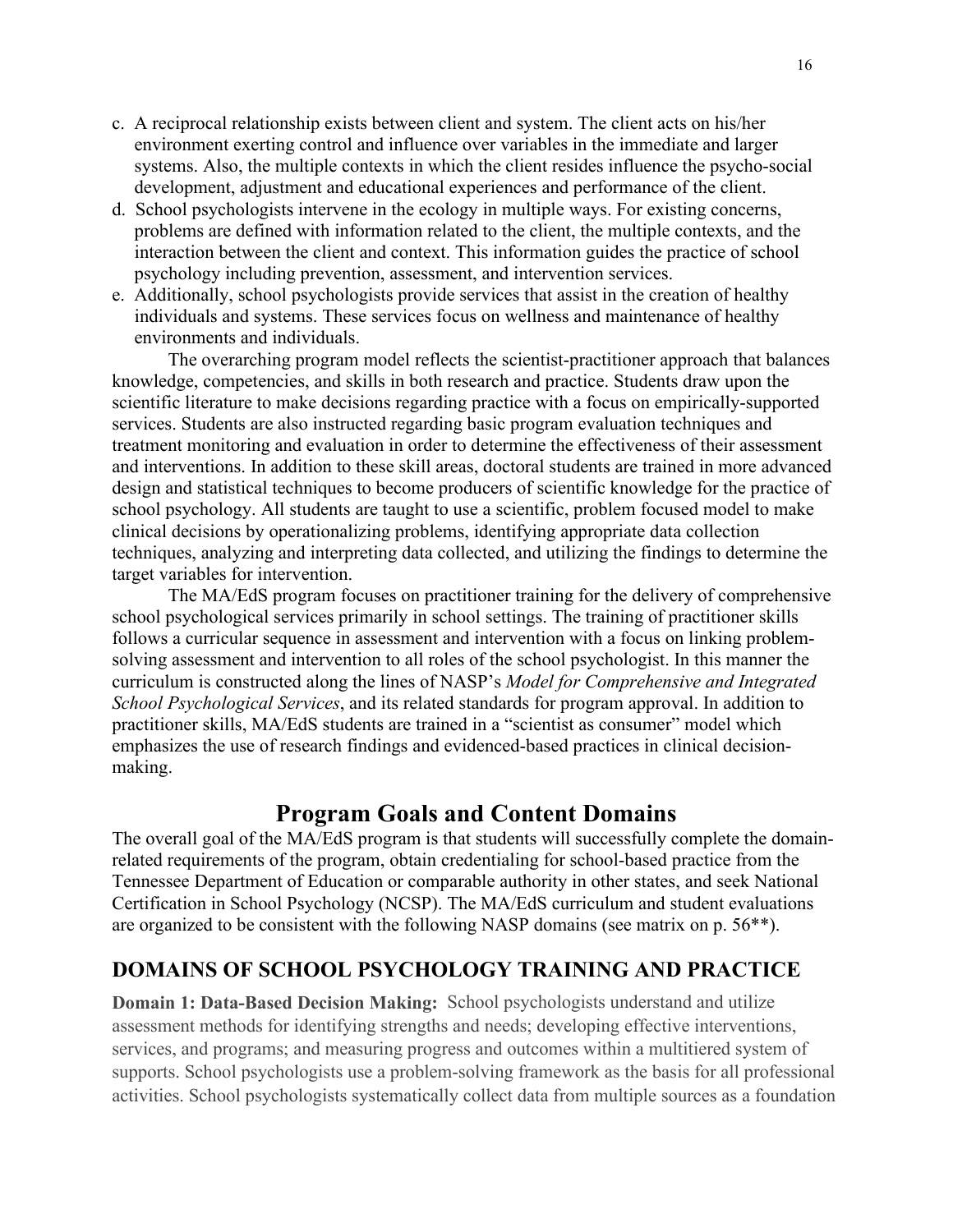for decision-making at the individual, group, and systems levels, and they consider ecological factors (e.g., classroom, family, and community characteristics) as a context for assessment and intervention.

**Domain 2: Consultation and Collaboration:** School psychologists understand varied models and strategies of consultation and collaboration applicable to individuals, families, groups, and systems, as well as methods to promote effective implementation of services. As part of a systematic and comprehensive process of effective decision making and problem solving that permeates all aspects of service delivery, school psychologists demonstrate skills to consult, collaborate, and communicate effectively with others.

**Domain 3**: **Academic Interventions and Instructional Supports:** School psychologists understand the biological, cultural, and social influences on academic skills; human learning, cognitive, and developmental processes; and evidence-based curricula and instructional strategies. School psychologists, in collaboration with others, use assessment and data collection methods to implement and evaluate services that support academic skill development in children.

**Domain 4**: **Mental and Behavioral Health Services and Interventions:** School psychologists understand the biological, cultural, developmental, and social influences on mental and behavioral health, behavioral and emotional impacts on learning, and evidence-based strategies to promote social–emotional functioning. School psychologists, in collaboration with others, design, implement, and evaluate services that promote resilience and positive behavior, support socialization and adaptive skills, and enhance mental and behavioral health.

**Domain 5**: **School-Wide Practices to Promote Learning:** School psychologists understand systems structures, organization, and theory; general and special education programming; implementation science; and evidence-based, school-wide practices that promote learning, positive behavior, and mental health. School psychologists, in collaboration with others, develop and implement practices and strategies to create and maintain safe, effective, and supportive learning environments for students and school staff.

**Domain 6**: **Services to Promote Safe and Supportive Schools:** School psychologists understand principles and research related to social–emotional well-being, resilience and risk factors in learning, mental and behavioral health, services in schools and communities to support multitiered prevention and health promotion, and evidence-based strategies for creating safe and supportive schools. School psychologists, in collaboration with others, promote preventive and responsive services that enhance learning, mental and behavioral health, and psychological and physical safety and implement effective crisis prevention, protection, mitigation, response, and recovery.

**Domain 7**: **Family, School, and Community Collaboration:** School psychologists understand principles and research related to family systems, strengths, needs, and cultures; evidence-based strategies to support positive family influences on children's learning and mental health; and strategies to develop collaboration between families and schools. School psychologists, in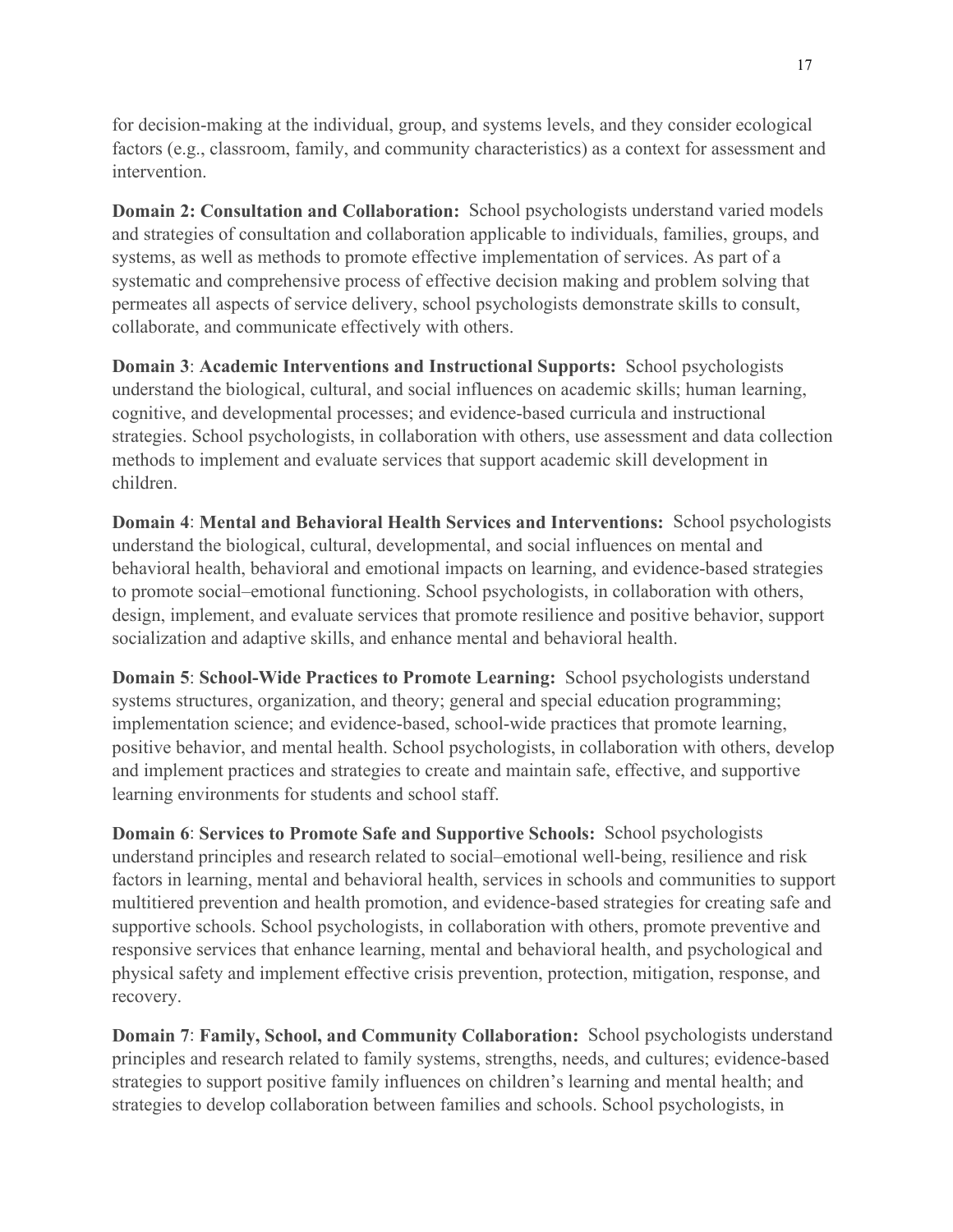collaboration with others, design, implement, and evaluate services that respond to culture and context. They facilitate family and school partnerships and interactions with community agencies to enhance academic and social–behavioral outcomes for children.

**Domain 8**: **Equitable Practices for Diverse Student Populations:** School psychologists have knowledge of individual differences, abilities, disabilities, and other diverse characteristics and the impact they have on development and learning. They also understand principles and research related to diversity in children, families, schools, and communities, including factors related to child development, religion, culture and cultural identity, race, sexual orientation, gender identity and expression, socioeconomic status, and other variables. School psychologists implement evidence-based strategies to enhance services in both general and special education and address potential influences related to diversity. School psychologists demonstrate skills to provide professional services that promote effective functioning for individuals, families, and schools with diverse characteristics, cultures, and backgrounds through an ecological lens across multiple contexts. School psychologists recognize that equitable practices for diverse student populations, respect for diversity in development and learning, and advocacy for social justice are foundational to effective service delivery. While equality ensures that all children have the same access to general and special educational opportunities, equity ensures that each student receives what they need to benefit from these opportunities.

**Domain 9**: **Research and Evidence-Based Practice:** School psychologists have knowledge of research design, statistics, measurement, and varied data collection and analysis techniques sufficient for understanding research, interpreting data, and evaluating programs in applied settings. As scientist practitioners, school psychologists evaluate and apply research as a foundation for service delivery and, in collaboration with others, use various techniques and technology resources for data collection, measurement, and analysis to support effective practices at the individual, group, and/or systems levels.

**Domain 10**: **Legal, Ethical, and Professional Practice:** School psychologists have knowledge of the history and foundations of school psychology; multiple service models and methods; ethical, legal, and professional standards; and other factors related to professional identity and effective practice as school psychologists. School psychologists provide services consistent with ethical, legal, and professional standards; engage in responsive ethical and professional decisionmaking; collaborate with other professionals; and apply professional work characteristics needed for effective practice as school psychologists, including effective interpersonal skills, responsibility, adaptability, initiative, dependability, technological competence, advocacy skills, respect for human diversity, and a commitment to social justice and equity.

#### **(The domains and descriptions are from the 2020 NASP Standards and added to the Handbook in 2021. The 2010 NASP domains were used for all program requirements and evaluations in 2019-2020 and 2020-2021.)**

The specific requirements of the MA/EdS program appear below.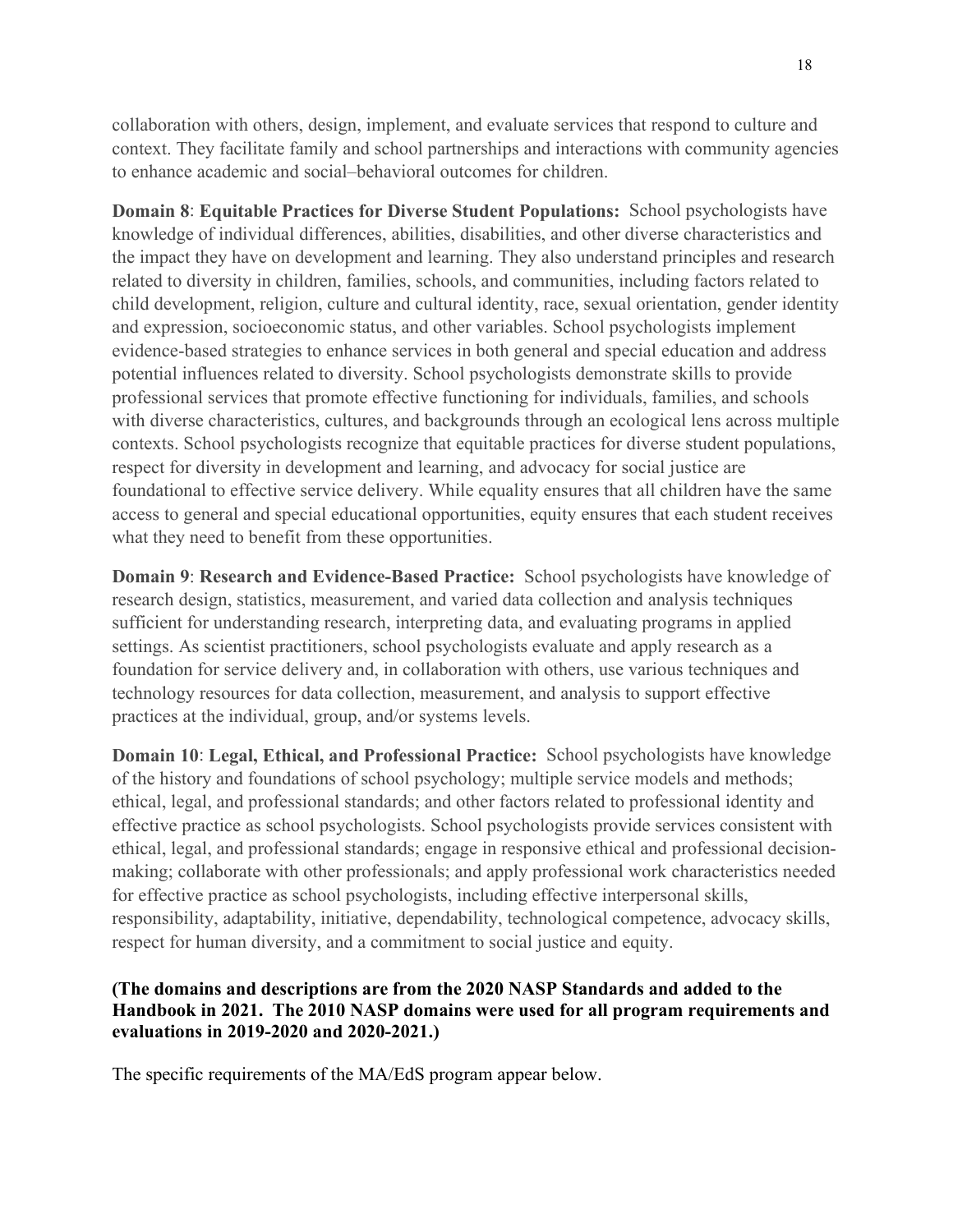#### **MASTER OF ARTS/EDUCATIONAL SPECIALIST DEGREES Students Entering 2021-2022 (7/06/21)**

**Developing a Plan of Study:** Each student meets with an advisor to develop a plan of studies prior to beginning the first semester. The initial plan identifies the work of the first one or two semesters and the plan is updated during each semester in the program. The plan of studies is retained by the advisor and the student. The MA/EdS requirements are designed in accordance with the expectations for state and national program approval and for achieving state and national credentialing. Therefore, electives or alternate courses for requirements must be chosen with the approval of the advisor. Following advising, the student must request that the department's Graduate Secretary clear the student for registration. The advising policy is described in our Handbook Part III.

#### **Total MA/EdS Program Requires 60-66 sem. hrs. Master of Arts Degree in School Psychology: Minimum 30 sem. hrs.**

| <b>Psychology Department (PSYC, 24 hrs)</b>                                                                            |   |                                    |               | College of Education (6 hrs)                                                                                                                                                                                                                                                      |                         |
|------------------------------------------------------------------------------------------------------------------------|---|------------------------------------|---------------|-----------------------------------------------------------------------------------------------------------------------------------------------------------------------------------------------------------------------------------------------------------------------------------|-------------------------|
| 7800 Intro. School. Psychology                                                                                         |   | 3                                  |               | SPED 7514 Intro to Appl Beh Analysis **                                                                                                                                                                                                                                           | $\overline{3}$          |
| 7207 Developmental Psychology                                                                                          |   | $3*$                               |               | EDPR 7541 Stat. Mthd. App. Ed. I                                                                                                                                                                                                                                                  | $\overline{\mathbf{3}}$ |
| 7802 Child. Disab. & Families                                                                                          |   | 3                                  |               | EDPR 7511 Measurement & Evaluation                                                                                                                                                                                                                                                | $\overline{3}$          |
|                                                                                                                        |   |                                    |               |                                                                                                                                                                                                                                                                                   | $\overline{3}$          |
| 7803 Psychoed. Assessment I                                                                                            |   | 3                                  |               | SPED 7000 Intro. to Except. Learners                                                                                                                                                                                                                                              |                         |
| 7804 Psychoed. Assessment II                                                                                           |   | 3                                  |               | (If UG equivalent done, choose SPED elective)                                                                                                                                                                                                                                     |                         |
| 7806 Schl. Psyc. Interventions                                                                                         |   | 3                                  |               | <b>LEAD or LDPS Foundations Elective</b>                                                                                                                                                                                                                                          | 3                       |
| 7807 Academic Interventions                                                                                            |   | 3                                  |               |                                                                                                                                                                                                                                                                                   |                         |
| 7614a Practicum                                                                                                        |   |                                    |               |                                                                                                                                                                                                                                                                                   |                         |
| *If course not offered, substitute EDPR 7111: Ch. Psyc. Appl. To Educ. and EDPR 7112: Adolescent Psyc Applied to Educ. |   |                                    |               |                                                                                                                                                                                                                                                                                   |                         |
| ** May substitute EDPR 7151 Individual. Differences                                                                    |   |                                    |               |                                                                                                                                                                                                                                                                                   |                         |
| <b>Educational Specialist Degree in Education: Minimum 30 sem. hrs.</b>                                                |   |                                    |               |                                                                                                                                                                                                                                                                                   |                         |
| <b>Psychology Department (PSYC (12-18 hrs)</b>                                                                         |   |                                    |               | College of Education (9-15 hrs.)                                                                                                                                                                                                                                                  |                         |
| 8805 Psychol. Consultation                                                                                             |   | 3                                  |               | Res. Des. & Methodology Elective***                                                                                                                                                                                                                                               | 3                       |
| 8614b Practicum: Schl. Psy.                                                                                            |   | 3                                  |               | Electives (COUN, EDPR, or SPED)                                                                                                                                                                                                                                                   | 6                       |
| 8812 Internship: Schl. Psy.                                                                                            |   | $6 - 12$                           |               |                                                                                                                                                                                                                                                                                   |                         |
| Totals: 60-66 hrs.                                                                                                     |   | PSYC: 36-42 hrs.                   | EDUC: 24 hrs. |                                                                                                                                                                                                                                                                                   |                         |
| *** Students may substitute with PSYC 7509 or EDPR 7521, 7/8561, or 7/8581, or ABA Case Designs (EDPR 8581)            |   |                                    |               |                                                                                                                                                                                                                                                                                   |                         |
|                                                                                                                        |   |                                    |               | Students seeking licensure endorsement to the Tennessee State Department of Education must complete the MA/EdS sequence. Students who<br>have prior degrees and/or licensure from outside Tennessee will have requirements determined individually to be equivalent to the above. |                         |
|                                                                                                                        |   | <b>EXAMPLE SEQUENCE OF COURSES</b> |               |                                                                                                                                                                                                                                                                                   |                         |
| <b>FALL</b>                                                                                                            |   | <b>SPRING</b>                      |               | <b>SUMMER</b>                                                                                                                                                                                                                                                                     |                         |
|                                                                                                                        |   | <b>First Year</b>                  |               |                                                                                                                                                                                                                                                                                   |                         |
| <b>PSYC 7800</b>                                                                                                       | 3 | PSYC 7614a                         | 3             | Optional for taking Courses                                                                                                                                                                                                                                                       |                         |
| <b>PSYC 7803</b>                                                                                                       | 3 | <b>PSYC 7804</b>                   | 3             | <b>LEAD or LDSP Elective</b>                                                                                                                                                                                                                                                      | 3                       |
| SPED 7514/EDPR 7151                                                                                                    | 3 | <b>PSYC 7807</b>                   | 3             | <b>EDUC</b> Elective                                                                                                                                                                                                                                                              | 3                       |
| <b>SPED 7000</b>                                                                                                       | 3 | <b>PSYC 7802</b>                   | 3             |                                                                                                                                                                                                                                                                                   |                         |
|                                                                                                                        |   | <b>Second Year</b>                 |               |                                                                                                                                                                                                                                                                                   |                         |
| <b>PSYC 7207</b>                                                                                                       | 3 | <b>EDPR 7541</b>                   | 3             | <b>Optional for taking Courses</b>                                                                                                                                                                                                                                                |                         |
| <b>PSYC 7806</b>                                                                                                       | 3 | Research Design                    | 3             |                                                                                                                                                                                                                                                                                   |                         |
| <b>PSYC 7805</b>                                                                                                       | 3 | <b>EDPR 7511</b>                   | 3             |                                                                                                                                                                                                                                                                                   |                         |

EDUC Elective 3 PSYC 8614b 3 MA DEGREE **Third Year** PSYC 8812 3-6 PSYC 8812 3-6 EdS Degree Total: 60-66 Hrs.

The example sequence varies based on course availability. The PSYC sequence 7800-7807 and practica (7614/8614) are only available as indicated. With the exception of the PSYC series & practica, students may deviate from the above sequence in order to complete the 30 hrs. master's degree. The entire 60-66 hrs is required for the EdS degree. Students entering in fall 2021 should finish the MA in December 2022 and the EdS in May 2024. Students should anticipate taking one or two courses during summer sessions or while on internship.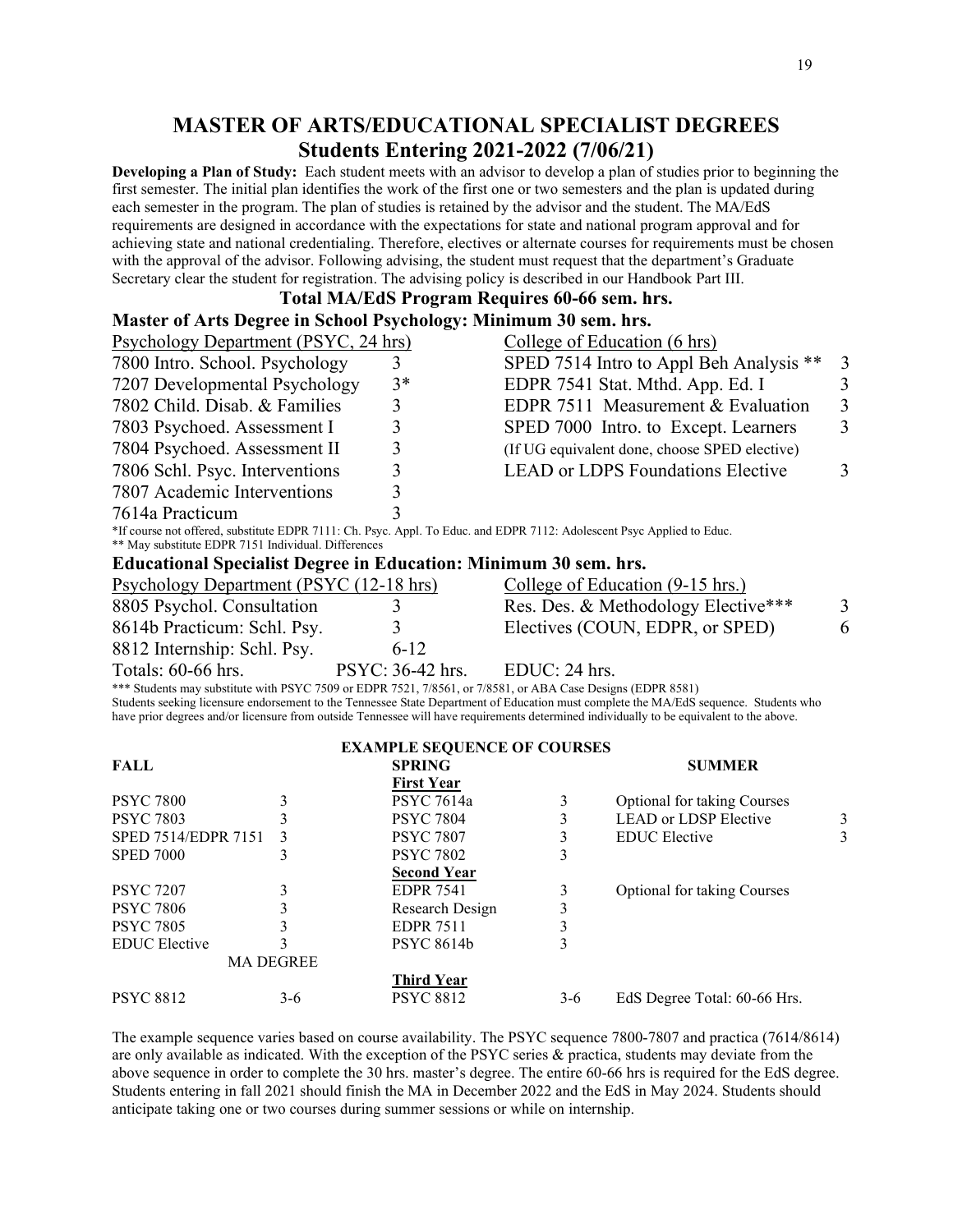|                  |                | Numbers and Titles of Required and Elective Courses (7/20)                |
|------------------|----------------|---------------------------------------------------------------------------|
|                  |                | * Indicates* a required or preferred elective course (by permission only) |
| <b>COUN 7710</b> |                | <b>Addiction Counseling</b>                                               |
|                  | 7730           | Crisis Intervention Counseling*                                           |
|                  | 7750           | Multicultural Counseling*                                                 |
|                  | 7531           | Group Counseling Processes*                                               |
| ICL              | 7001           | Fundamentals of Curriculum                                                |
|                  | 7003-8003      | Curriculum Design & Evaluation                                            |
|                  | 7706           | Family & Community Relations for Teachers                                 |
|                  | EDPR 7111-8111 | Child Development and Education                                           |
|                  | 7112-8112      | Adolescent Development and Education                                      |
|                  | 7121-8121      | Learning and Cognition Applied to Education                               |
|                  | 7149-8149      | Seminar Cognitive Proc. Applied to Education                              |
|                  | 7151-8151      | Individual Differences in Learning*                                       |
|                  | 7511-8511      | Measurement and Evaluation*                                               |
|                  | 7512-8512      | Psychometric Theory and Educ. Application                                 |
|                  | 7521           | Introduction to Research Design and Methodology*                          |
|                  | 7541-8541      | Statistical Methods Applied to Education I*                               |
|                  | 7542-8542      | Statistical Methods Applied to Education II                               |
|                  | 7561-8561      | Qualitative Methods in Education*                                         |
|                  | 7581-8581      | Behavioral Analysis & Case Designs*                                       |
| <b>LEAD 6000</b> |                | Found. Studies: Educ., Schooling & Amer. Soc. (Seldom Offered)            |
|                  | 7100           | Education & Community*                                                    |
|                  | 8002           | American Society and Educational Policies                                 |
|                  | LDPS 7311-8311 | Issues in Philosophy of Education                                         |
|                  | 7350-8350      | Policies & Politics Contemporary Amer. Educ.                              |
|                  | PSYC 7207-8207 | Developmental Psychology*                                                 |
|                  | 7301-8301      | Research Design and Methodology*                                          |
|                  | 7509-8509      | Seminar: School Psychology (Single-Subject Research)                      |
|                  | 7614-8614      | Practicum: School Psyc.(a): Assessment*                                   |
|                  | 7614-8614      | Practicum: School Psyc.(b): Interventions*                                |
|                  | 7800-8800      | Introduction to School Psychology*                                        |
|                  | 7802-8802      | Children with Disabilities and Their Families*                            |
|                  | 7803-8803      | Psychoed. Assess. I (Cognitive/Achievement)*                              |
|                  | 7804-8804      | Psychoed. Assess.II (Personal/Social)*                                    |
|                  | 7805-8805      | Psychological Consultation *                                              |
|                  | 7806-8806      | School Psychology Interventions*                                          |
|                  | 7807-8807      | Academic Interventions in School Psychology*                              |
|                  | 7812-8812      | Internship: School Psychology*                                            |
| <b>SPED 7000</b> |                | Introduction to Exceptional Learners*                                     |
| <b>SPED 7514</b> |                | Introduction to Applied Behavioral Analysis*                              |

20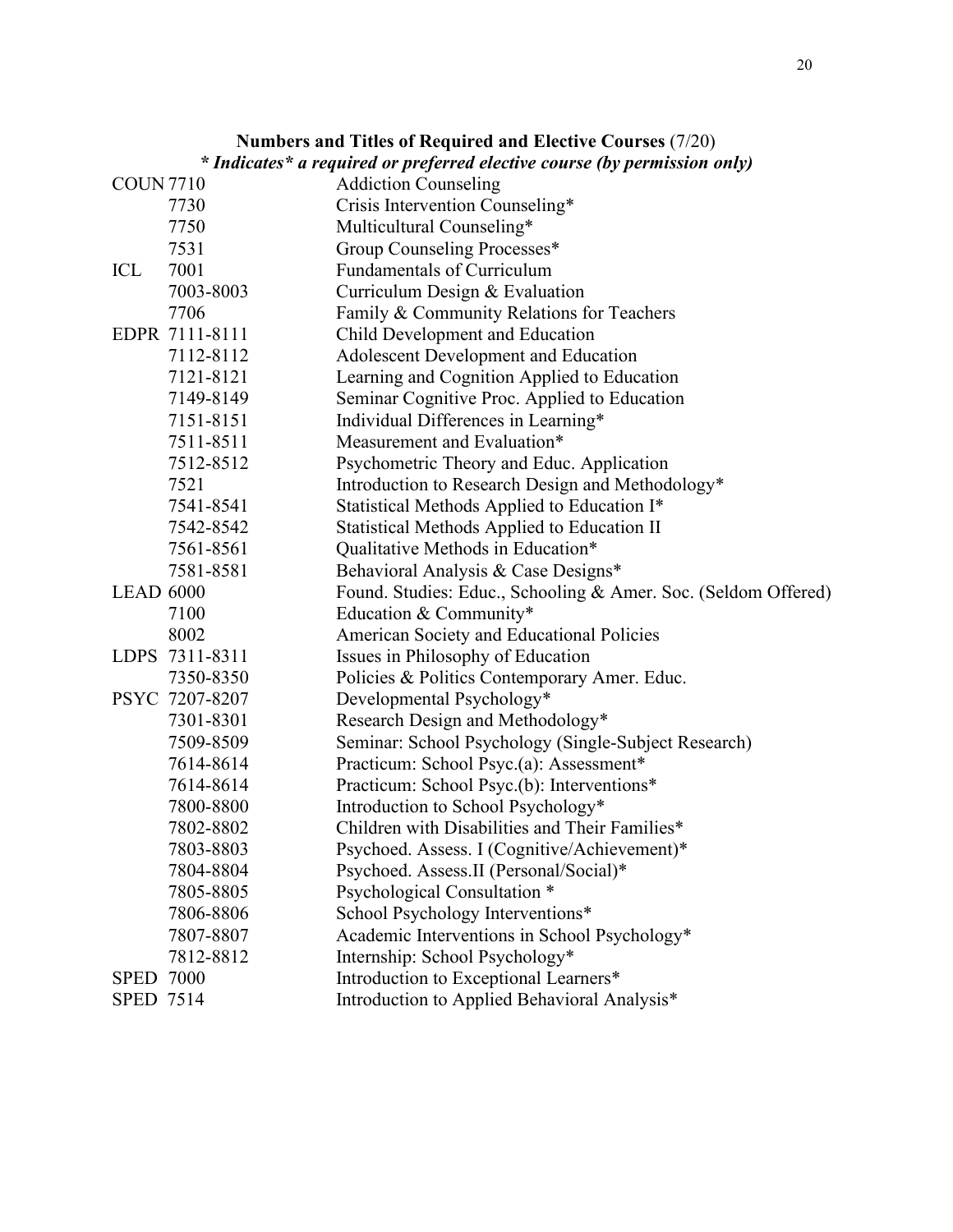# **Field Experiences**

The MA/EdS degree program requires several field experiences, including professional experience, practica, and internship.

## **A. Professional Experience (Revised June, 2020)**

**Description**: The professional Experience (PE) requires that each incoming student volunteer one-half day (or equivalent) per week to work with a local school psychologist. You and the local school psychologist agree on times, locations, and activities and sign an agreement that is maintained by all parties. The PE continues throughout the fall and spring semesters of the first year of training. The hourly total is between 100-115 hours; 4 hours during each of the 14 weeks in each semester. You must maintain a log of activities that is turned into Dr. Irby for the fall semester and for the spring semester as part of your assessment practicum log. Supervision/mentoring is provided by the local school psychologist who provides Dr. Irby with an evaluation of your experience for the fall semester, and for the spring semester.

**Purpose**: As an integral part of the program, the professional experience (PE) will ensure that you have adequate knowledge and experience of the system of public and private education, its function in the overall community context, as well as the purpose and the delivery of school psychological services. Its primary purpose is to familiarize you with the educational system as a whole and to expose you to alternative roles and functions of school psychologists.

**Activities**: The school psychologist mentor arranges with you to complete a variety of activities related to the practice of school psychology. The activities are commensurate with your level of competence and training. During the period of PE you may complete several of the activities listed below. There is no deadline date by which activities must be completed, nor is it expected that all activities will be completed; but a log is to be maintained verifying the completion of your activities and the dates and times of service. During the spring semester the student coordinates practicum activities (PSYC 7614) with the PE mentor in order to complete one or more required case studies.

#### **Building Level**

- 1. Attend at least one staff meeting of school psychological and/or pupil personnel workers with teachers (e.g., school-based support team meeting).
- 2. Attend a school building teachers meeting conducted by the building administrator(s).
- 3. Observe instruction at the elementary, middle, and senior high school levels.
- 4. Participate in an in-service meeting for teachers
- 5. Attend one PTA or Home-School Association meeting.
- 6. Assist with the state's group testing program.
- 7. Act in the capacity of a teacher-aide for at least 2 hours.
- 8. Become familiar with the collection, maintenance, and storage of school records, including psychological records.

#### **District Level**

- 1. Attend a school board meeting.
- 2. Visit at least three different special education classrooms.
- 3. Visit programs for teen pregnancy, alternative school students, head start, etc.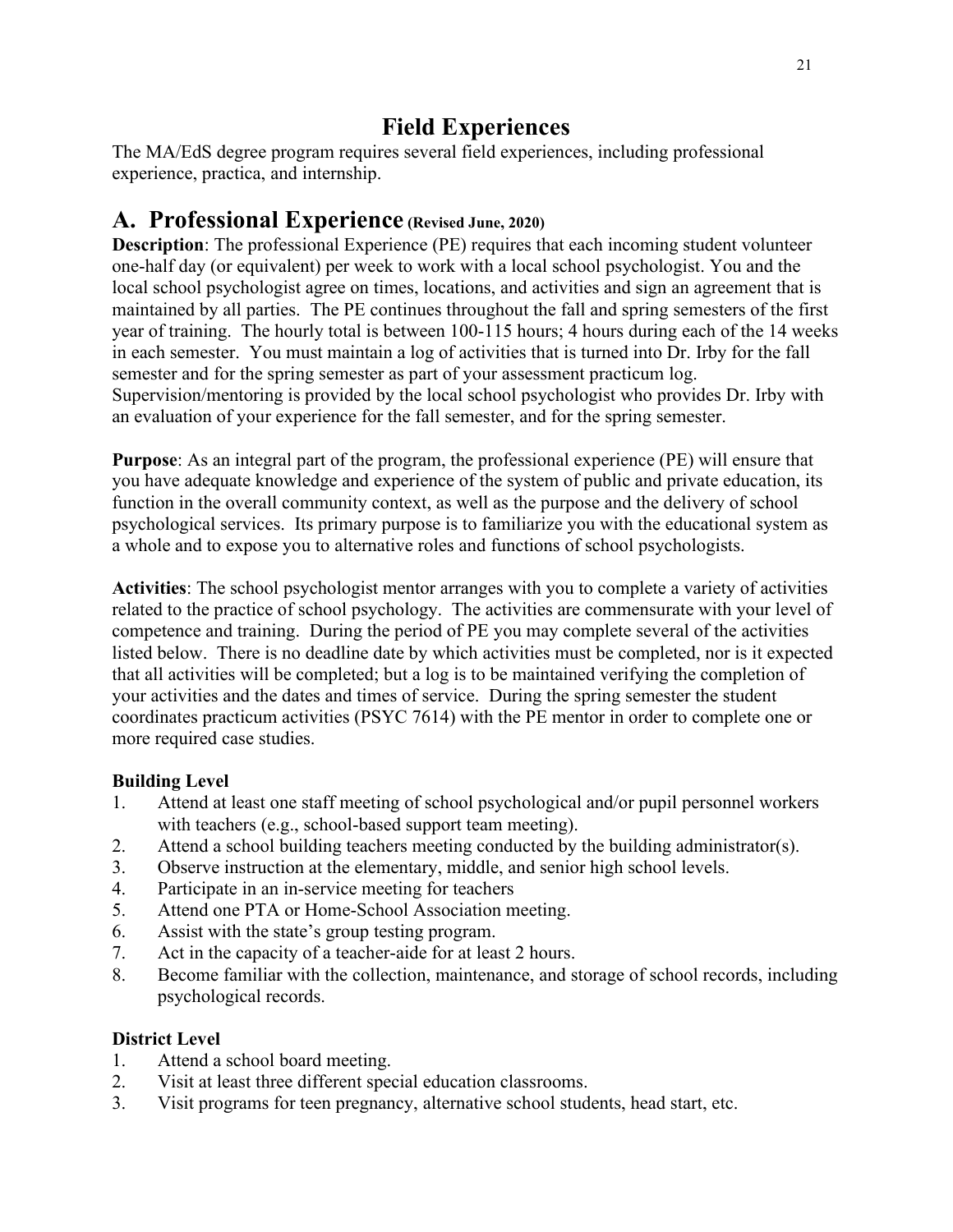- 4. Become familiar with the structure and function of the school psychological services unit and its relationship to the school system.
- 5. Visit each of the school buildings under the responsibility of your supervising school psychologist.

#### **Service Delivery Level**

- 1. Understand the referral process employed by this district for psychological services.
- 2. Understand the school-based support team or similar group's purpose, structure, and operation.
- 3. Familiarize yourself with the assessment tools used in the district.
- 4. Assist in the administration and/or scoring of tests as part of a case study for the assessment practicum.
- 5. Conduct observations of children in several settings.
- 6. Assist in gathering and reviewing case information including parent and teacher conferences and school records.
- 7. Review written psychological reports.
- 8. Assist in collection, maintenance, and storage of records.
- 9. Become familiar with the agency's professional development activities and procedures for getting permission, reimbursement, etc.
- 10. Observe school psychologists in their daily activities.
- 11. Conduct follow-up of previously completed cases.

#### **Community Level**

- 1. Visit a juvenile court facility, Youth Villages.
- 2. Attend a city or county government meeting (e.g., City Council)
- 3. Visit service groups and agencies related to school psychology work (e.g., Rehabilitation Center, Exchange Club, Mental Health Center, children's hospital, substance abuse agency).
- 4. Attend at least one Southwest TASP regional function.

#### **State Level**

- 1. Visit the Tennessee Department of Education.
- 2. Attend a session of the state legislature.
- 3. Become a student member of the Tennessee Association of School Psychologists (TASP).
- 4. Attend either the fall or the spring meeting of TASP.

**National Level**: Each student is expected to join a national level organization for school psychologists (APA Division 16 and/or NASP) prior to completing the internship.

**Dates of service**: The experience begins the week after Labor Day and continues weekly following the University of Memphis academic calendar for the fall and spring semesters. This is a total of 28 weeks or 14 full days equivalent service. You are not required to be in service the week of spring break but you are required to be in service the week of the fall break. You may volunteer more time if you wish, but do not exceed one day per week unless agreed upon by the program director and the local supervisor. You may arrange your schedule with your supervisor in a manner that is convenient to your other responsibilities. For example, some weeks you may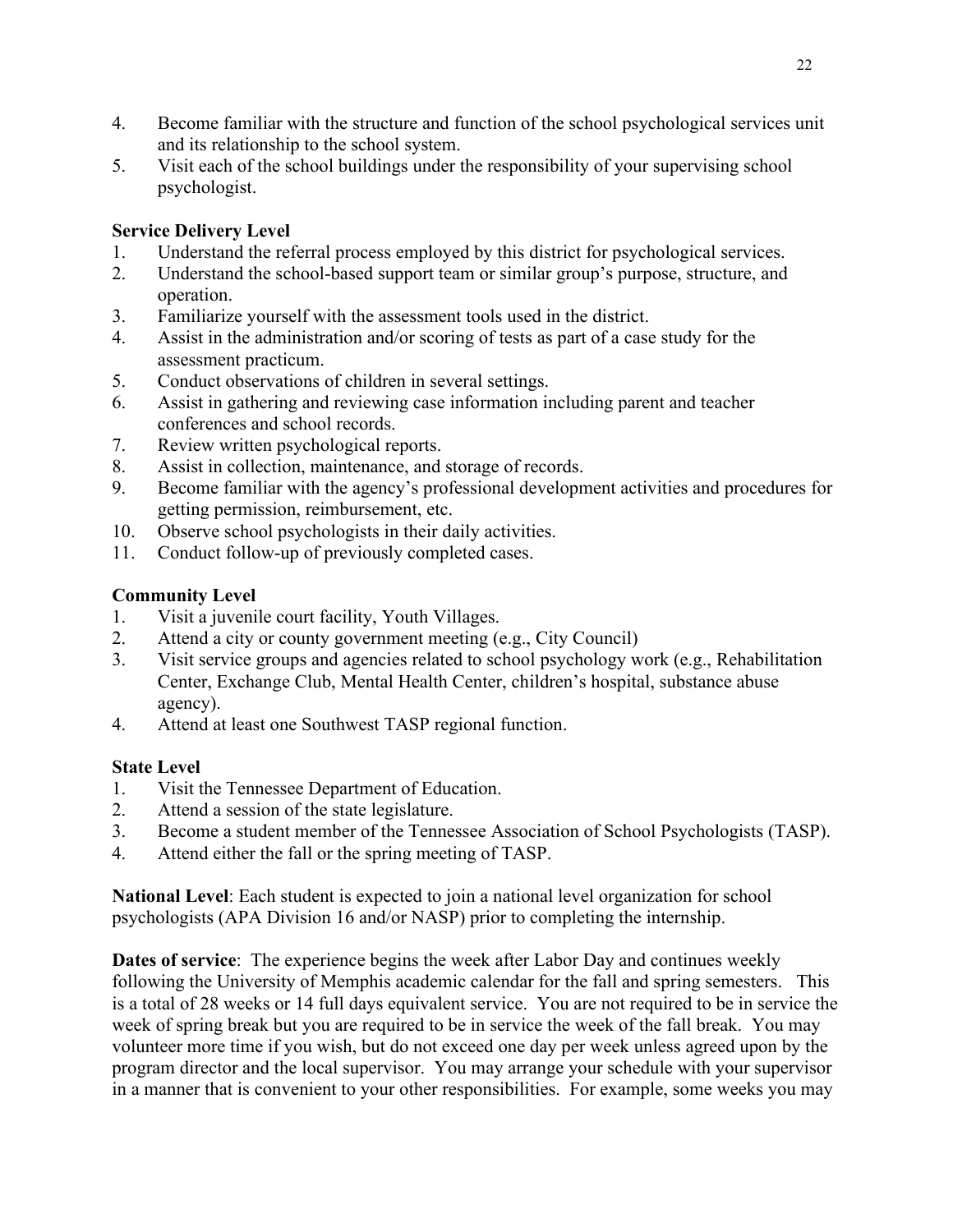wish to provide more time so that you can be off certain weeks. You are to maintain a log of your PE times and activities.

**Assignment and supervision**: After consulting with the program director about your choice, you will make arrangements with a school psychologist practitioner who is willing to supervise/mentor your experience. The supervisor must be credentialed as a school psychologist and be employed as a school psychologist by a local public or private school system. Please provide Dr. Irby with the person's name, address, phone, fax, email, position, and title. You and the supervisor must sign the agreement form. The information and form are to be completed by September 15th. Supervision may be shared with other school psychologists, pupil personnel workers, and educators. For the Shelby County Schools, the following procedure is used:

**Shelby County Schools Procedure**: Before the start of each school year, the supervising school psychologists provide Dr. Irby with a list of school psychologist mentors interested in supervising a PE student. Dr. Irby assigns a school psychologist to each incoming student, who in turn makes contact with the school psychologist. Near the beginning of the fall semester the mentors and the PE students meet to finalize assignments and get acquainted. The agreement form is signed by the student, school psychologist, his or her supervising psychologist, and Dr. Irby. A copy of the agreement is given to each of these persons.

**Semester Evaluations**: At the end of each semester the student provides a log of his/her activities and the school psychologist mentor/supervisor provides a brief scale evaluating the student's performance. The log and evaluation are sent to Dr. Irby after the fall semester and after the spring semester. This information will become part of the student's portfolio record and be used to improve future PE assignments.

**Miscellaneous**: You do not receive academic credit for the experience and there are no required readings, research papers, texts, or exams. As time permits, students on PE assignments will meet with the school psychology faculty to discuss experiences.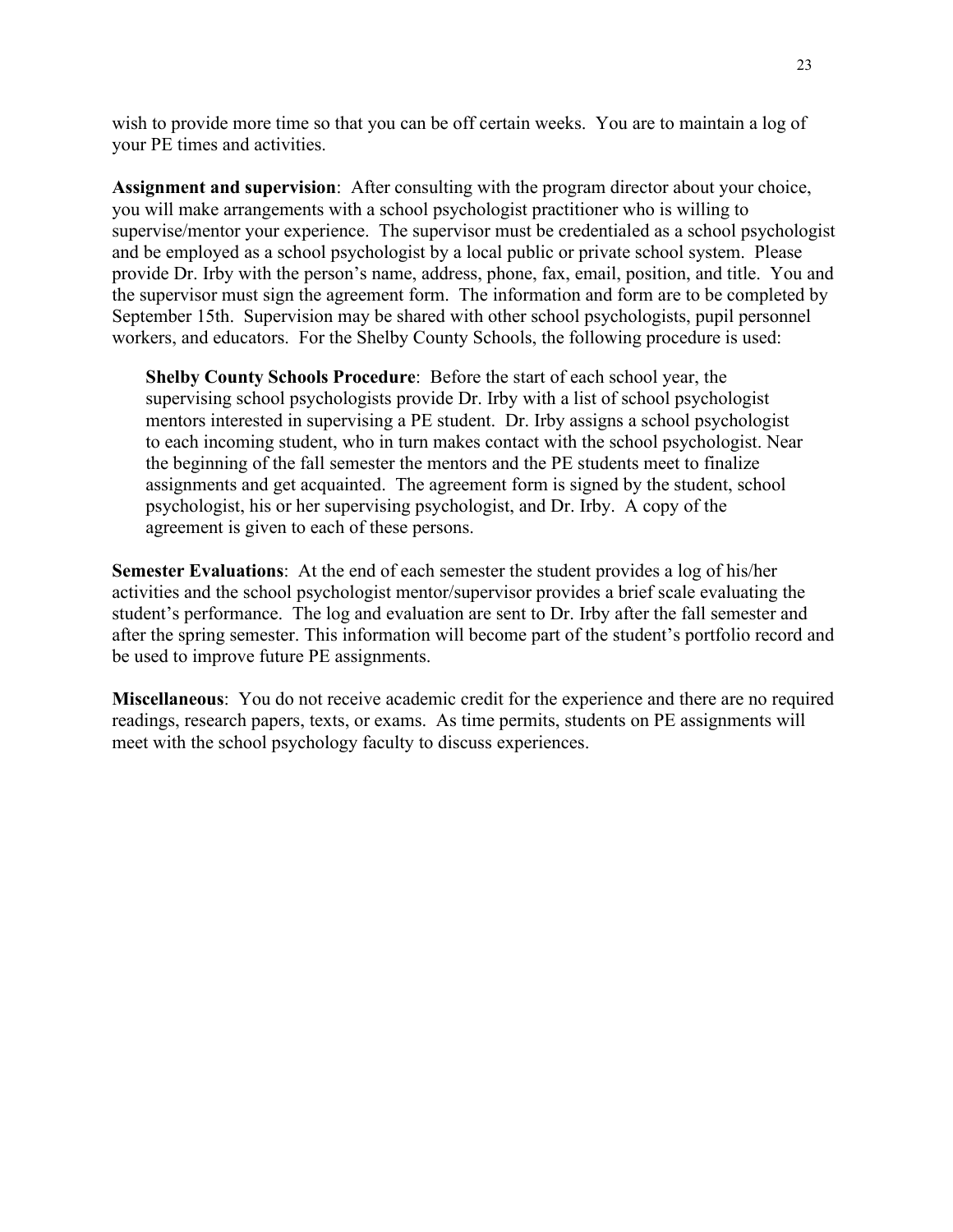#### **PROFESSIONAL EXPERIENCE AGREEMENT**

School Psychology Program The University of Memphis **(Revised June, 2021)**

It is agreed that the school psychologist (named below) will oversee and mentor the activities of the school psychology student (named below) for voluntary activities of one-half day per week (4 hrs, minimum) or its equivalent (but not to exceed one full day per week). Days and times of Professional Experience (PE) service will be mutually agreed upon by the student and supervisor/mentor. The supervisor/mentor is a credentialed school psychologist and is employed as a school psychologist by a public, charter/ASD, or private school system.

It is understood that the PE is not a professional practicum course in which case studies for the purpose of diagnosis and/or intervention are the primary activity. However, during the spring semester, the experience typically includes one or more case studies connected to an oncampus practicum course. It is also possible that the PE setting could later be used for more formal practicum and/or internship experiences.

All parties involved agree to abide by the codes of ethics of the American Psychological Association (APA) and/or that of the National Association of School Psychologists (NASP). Should problems arise during the experience, the student and/or the supervisor/mentor will contact the university PE coordinator, Dr. Irby, in order to resolve the problems.

At the end of each semester the student provides a log of his/her activities and the school psychologist supervisor/mentor provides a brief rating scale evaluating the student's performance. The log and rating scale evaluation are sent to Dr. Irby after the fall semester and after the spring semester. This information will become part of the student's portfolio record and be used to improve future PE assignments.

| PE Site(s)                            |       | Time(s) |
|---------------------------------------|-------|---------|
| Student                               | Date  |         |
| Email                                 |       |         |
| School Psychologist Supervisor/Mentor | Date  |         |
| Address                               | Phone |         |
| Email:                                |       |         |
| Supervising Psychologist (SCS)        | Date  |         |
| Email                                 |       |         |

University Supervisors: Dr. Sarah Irby, 678-4473, or 340-7212, [sarahmirby@gmail.com](mailto:sarahmirby@gmail.com)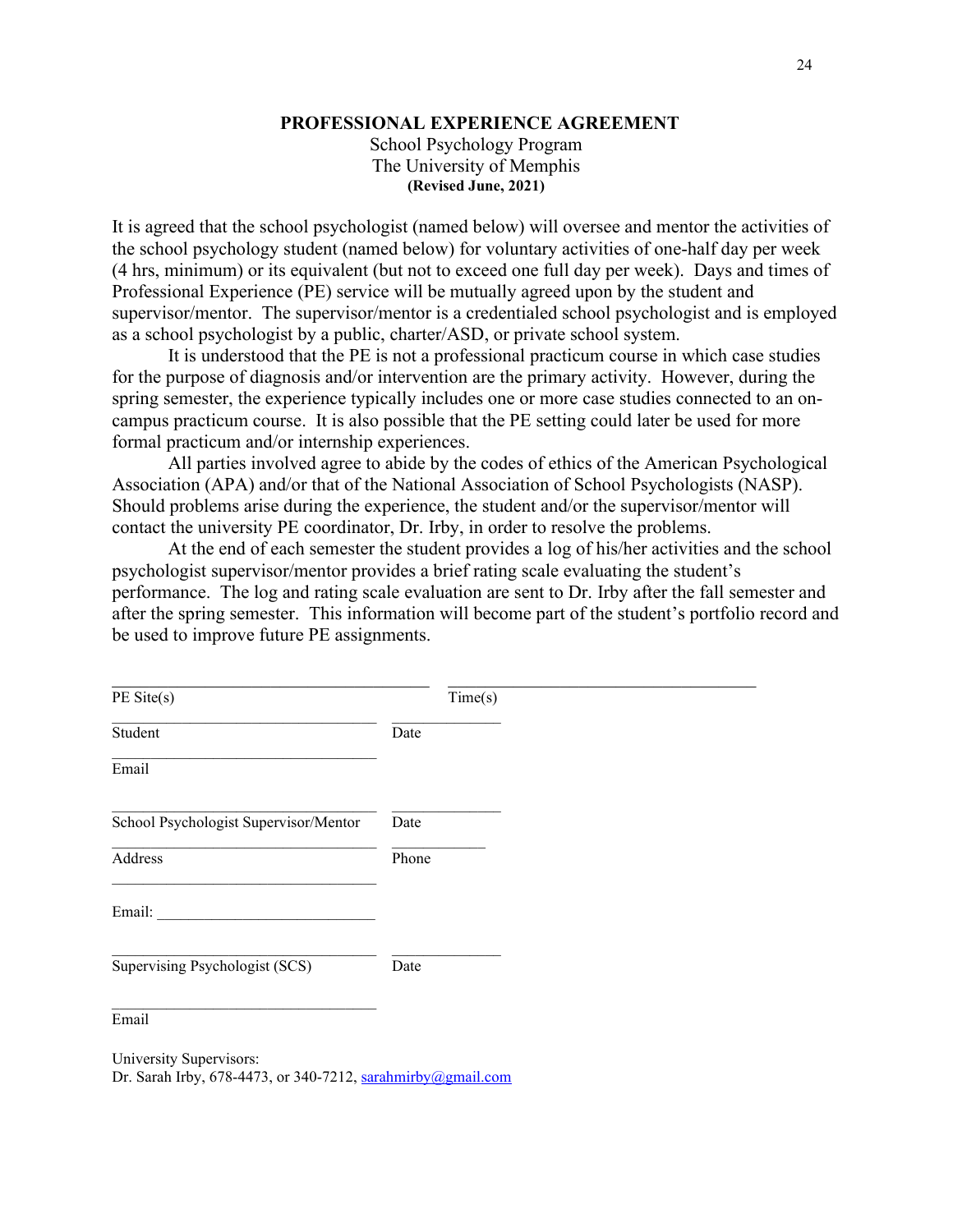# **B. Practica**

**Description:** Students in the MA/EdS program complete two practica (PSYC 7614a, 8614b) prior to internship. The first (PSYC 7614a) is taken in conjunction with the assessment sequence (PSYC 7803 & 7804); the second (PSYC 8614b) is taken in conjunction with the intervention sequence (PSYC 7805, 7806, & 7807). Their sequential placement ensures a connection between psychoeducational assessment and intervention roles and functions. Practica are completed in a local school district or agency and/or in the department's Psychological Services Center (PSC). The first year practicum may include a combination of cases in both the PSC and the local public schools. Cases conducted in the PSC follow the policies of *The University of Memphis PSC Handbook for Clinical Services.* The second year practicum is operated primarily in local schools and community agencies. The MA/EdS practica are described in the course syllabi.

**Supervision:** Supervision is always provided by professionally trained and credentialed faculty and/or community practitioners of school psychology. In the PSC supervision is provided through regularly scheduled meetings of the practicum as well as individual supervision from program faculty. In school and community settings supervision is provided through arrangements approved by the program faculty supervisor, on-site supervisor and the student. [Note: If you intend to seek non-school licensure as a Certified Psychological Assistant, according to the Rules of the Tennessee Board of Examiners in Psychology, your internship and/or practicum hours must be supervised by a licensed Health Services Provider]

**Evaluations**: Practicum students are provided grades (S, U, IP) for each practicum. During the first year practicum students are rated by supervisors on several areas of professional behavior. These ratings provide information on specific student characteristics, dispositions, and NASP training domains. Clients in the PSC also rate their interactions with students providing services in the clinic. Continuation into the second year intervention and consultation sequence and practica is contingent on an overall satisfactory grade (S) in the first year practicum. Similar evaluations are conducted in the second-year practicum and a satisfactory grade (S) is required in order to enter the internship. A syllabus for the first-year and the second-year practicum is provided by the supervisor.

# **C. Internship**

The EdS internship site must provide opportunities to serve diverse student and family groups across K-12 regular and special education programs. Experiences, supervision, facilities, etc. must conform to national guidelines and program requirements. The EdS internship meets the guidelines of the Tennessee Department of Education (TDOE) and the National Association of School Psychologists (NASP). These internships are not nationally regulated, but are established through an agreement among the student, the program, and a local school district. The Shelby County Schools serves as a site for many students and is a highly comprehensive and culturally diverse setting. The student must consult with the director in making a site selection and must have completed all pre-internship requirements (see program policy). The internship credit hour requirements were adjusted for students entering in and after fall 2016. Students may complete the internship for a minimum of 6 or a maximum of 12 sem. hrs. applied toward the EdS degree. Students needing to maintain at least 6 hrs. for purposes of financial aid may take the internship for 12 hrs., while others may take only 6. In either case, the experience is still a full-time, supervised, 1,200 clock hour minimum requirement, and the students training experience is consistent with a 9 sem. hr. academic load. The format for the plan of internship appears below.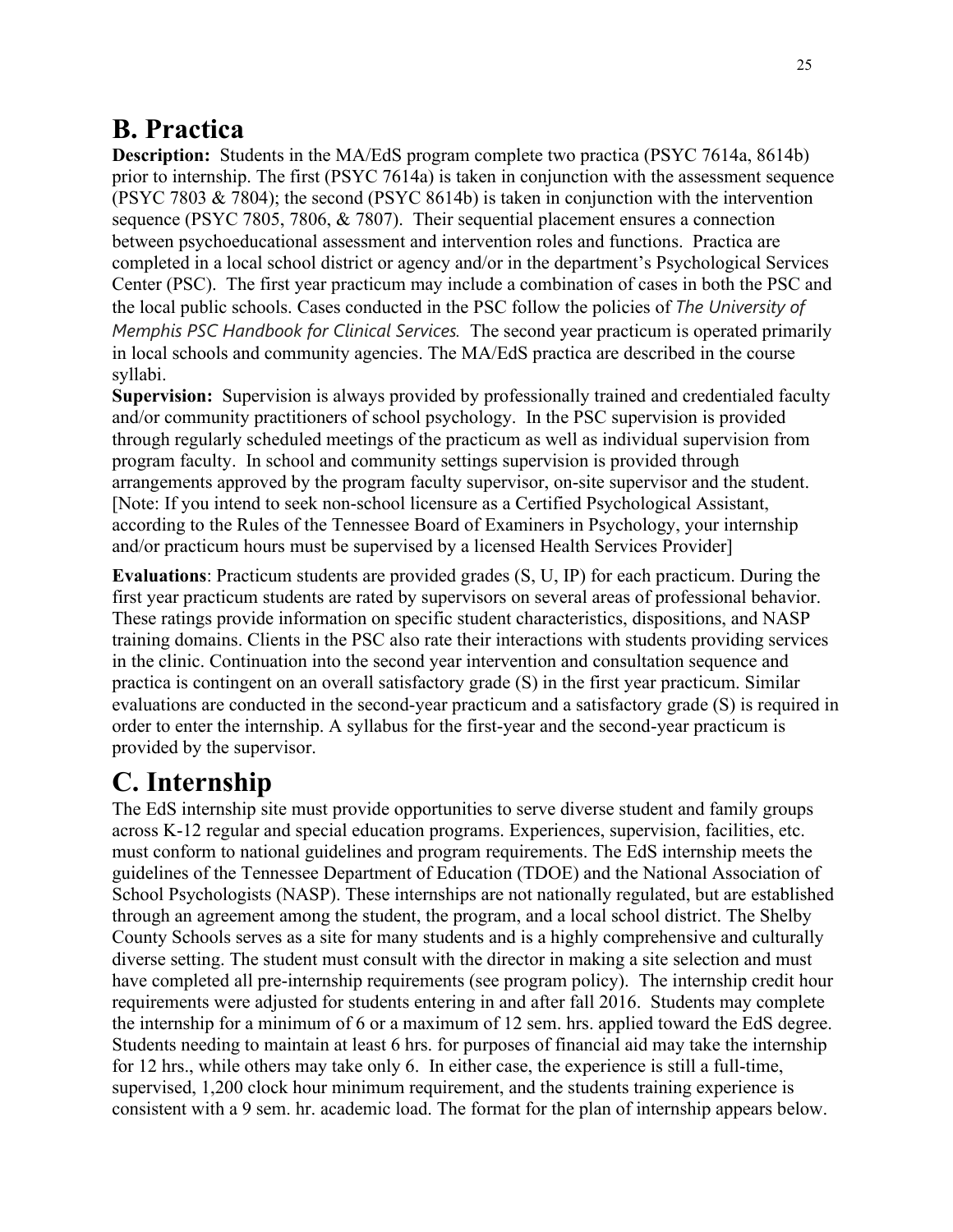#### **School Psychology Program University of Memphis** Plan of Internship **2021-2022**

The internship plan is based on the National Association of School Psychologists (NASP) and other professional guidelines for field experiences. In this endeavor, the internship agency provides (a.) a written agreement specifying the period of appointment and any terms of compensation; (b) a schedule of appointments, expense reimbursement, a safe and secure work environment, adequate office space, and support services consistent with that afforded agency school psychologists; (c) provision for participation in continuing professional development activities; (d) release time for internship supervision; and (e) a commitment to the internship as a diversified training experience.

The student completes the plan after consultation with the field-based supervisor(s). The plan is submitted to the university-based supervisor for review and approval. The plan describes experiences and explanations for each of the areas below.

| University Supervisor: Sarah Irby, Interim Director, MA/EdS School Psychology Program                                                                                                                                                          |
|------------------------------------------------------------------------------------------------------------------------------------------------------------------------------------------------------------------------------------------------|
| 202 Psychology Bldg.                                                                                                                                                                                                                           |
| 400 Innovation Dr.                                                                                                                                                                                                                             |
| University of Memphis                                                                                                                                                                                                                          |
| Memphis, TN 38152-3230                                                                                                                                                                                                                         |
| 901-678-4473 or 901-340-7212                                                                                                                                                                                                                   |
| Saramirby @gmail.com                                                                                                                                                                                                                           |
| Intern:                                                                                                                                                                                                                                        |
|                                                                                                                                                                                                                                                |
| Phone:                                                                                                                                                                                                                                         |
| E-MAIL                                                                                                                                                                                                                                         |
|                                                                                                                                                                                                                                                |
|                                                                                                                                                                                                                                                |
| <u>. In the second control of the second control of the second control of the second control of the second control of the second control of the second control of the second control of the second control of the second control</u><br>Phone: |
| $E-MAIL$                                                                                                                                                                                                                                       |
|                                                                                                                                                                                                                                                |
| Phone:                                                                                                                                                                                                                                         |
| E-MAIL LEARNING                                                                                                                                                                                                                                |
| Primary Site:                                                                                                                                                                                                                                  |
| Secondary Site(s):                                                                                                                                                                                                                             |
| Term of Internship:                                                                                                                                                                                                                            |
|                                                                                                                                                                                                                                                |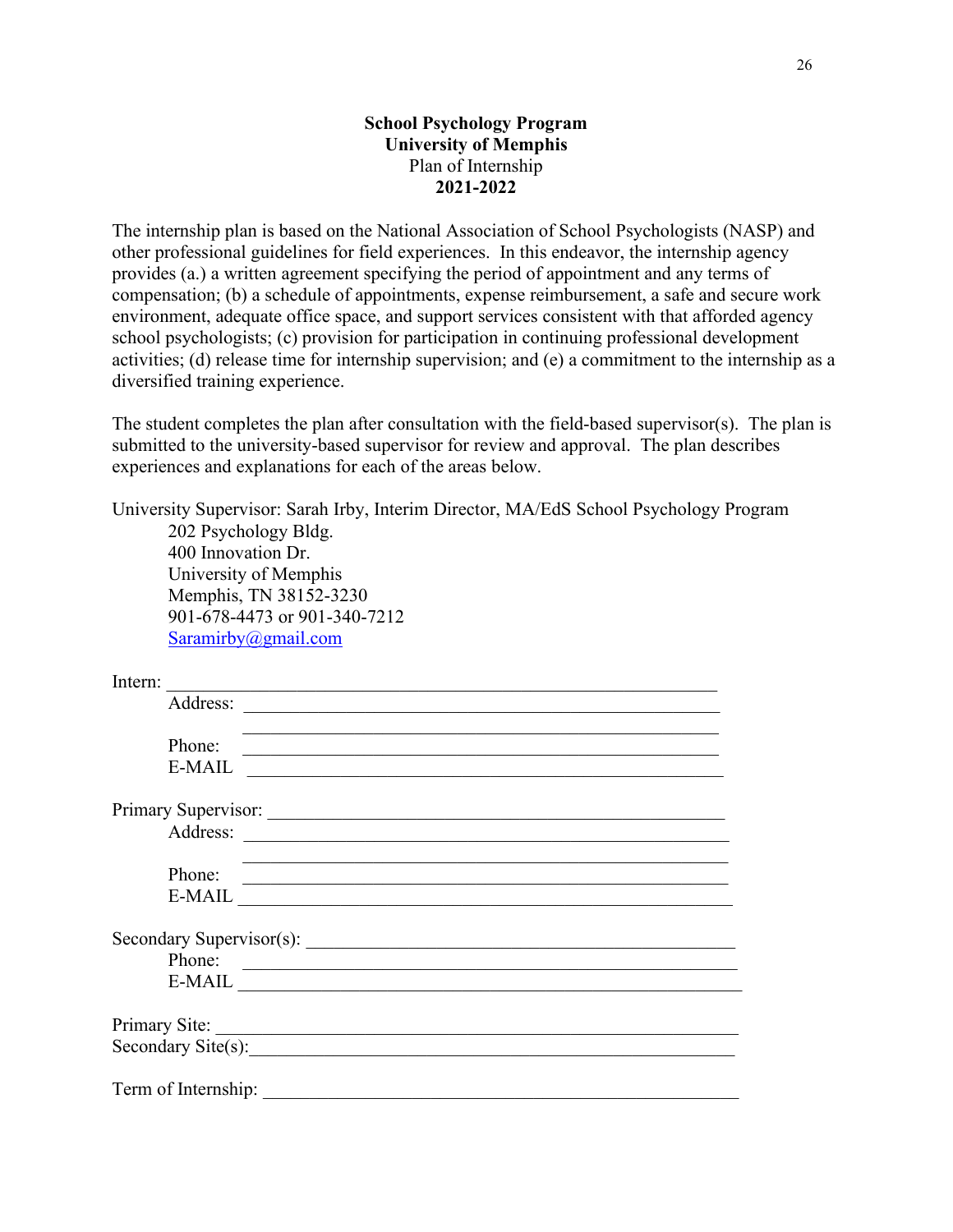#### **1. Description of Internship Agreement**

- **1.1. Schedule of the Internship**: Describe the manner in which the intern will complete the minimum 1200 clock hour requirement full-time over the school or calendar year; in some cases a part-time arrangement over two consecutive years will be approved. Describe how at least half the clock hours will be in a school setting.
- **1.2. Contract and Salary**: What contract or written agreement will link the intern to the internship site(s)? Give the specific schedule of appointment, how travel expenses will be reimbursed, and what salary arrangements will be made. NOTE: Some interns will be placed and supervised in local school districts but compensated according to an agreement between the UM training program and the Tennessee Department of Education. These interns are paid monthly by the Psychology Department and sign a departmental contract comparable to a graduate or research assistantship. It is expected that these interns will also sign an employment agreement with the local district; that employment agreement may provide additional compensation, but that agreement is independent of the UM contract.
- **1.3. Characteristics of the Work Environment**: Describe how the intern will be considered a part of the services team, with appropriate office facilities, materials, secretarial support, assessment and intervention tools, etc.
- **1.4. Supervision**: Describe the manner in which, on average, a minimum of two contact hours per week of supervision will be conducted and any other supervisory arrangements. Identify the qualifications of each primary and secondary supervisor to ensure the supervisor(s) are appropriately credentialed as a school psychologist. [Note: If you intend to seek non-school practice licensure as a Certified Psychological Assistant, according to the Rules of the Tennessee Board of Examiners in Psychology your internship and/or practicum hours must be supervised by a licensed Health Services Provider]
- **1.5. On-Campus Meeting and Visitation:** The intern is to be permitted to return to campus for a meeting at least once during the internship, usually in February. The university supervisor will visit the internship site and meet with the supervisor(s) at least once during the year, usually in April or May.
- **1.6 Professional Development:** The intern is expected to attend at least one state or national level conference on school psychology.

#### **2. Description of Objectives/Activities**

For each NASP 2020 competency domain below, please describe how the internship will provide experience and preparation.

**Domain 1: Data-Based Decision Making:** School psychologists understand and utilize assessment methods for identifying strengths and needs; developing effective interventions, services, and programs; and measuring progress and outcomes within a multitiered system of supports. School psychologists use a problem-solving framework as the basis for all professional activities. School psychologists systematically collect data from multiple sources as a foundation for decision-making at the individual, group, and systems levels, and they consider ecological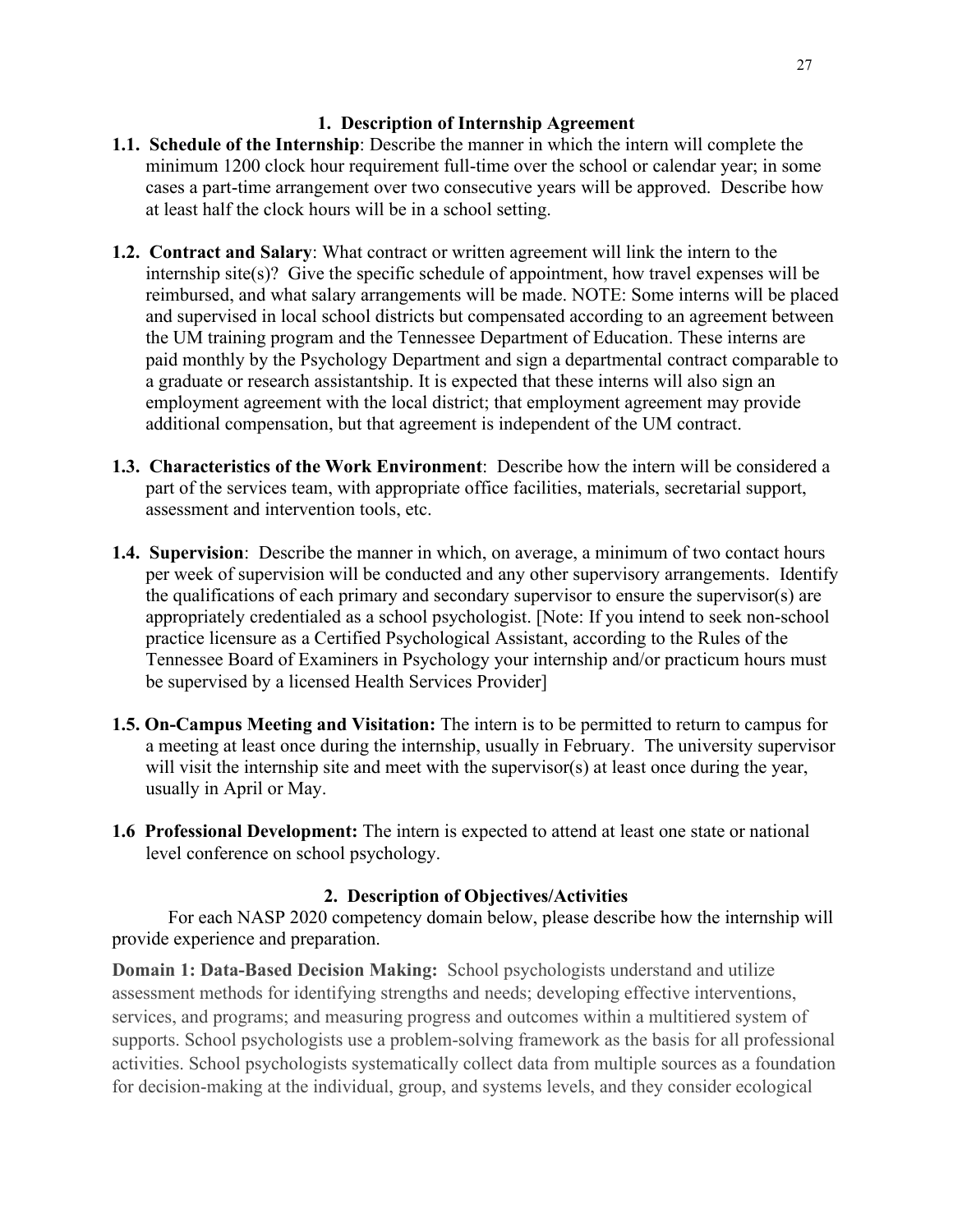factors (e.g., classroom, family, and community characteristics) as a context for assessment and intervention.

**Domain 2: Consultation and Collaboration:** School psychologists understand varied models and strategies of consultation and collaboration applicable to individuals, families, groups, and systems, as well as methods to promote effective implementation of services. As part of a systematic and comprehensive process of effective decision making and problem solving that permeates all aspects of service delivery, school psychologists demonstrate skills to consult, collaborate, and communicate effectively with others.

**Domain 3**: **Academic Interventions and Instructional Supports:** School psychologists understand the biological, cultural, and social influences on academic skills; human learning, cognitive, and developmental processes; and evidence-based curricula and instructional strategies. School psychologists, in collaboration with others, use assessment and data collection methods to implement and evaluate services that support academic skill development in children.

**Domain 4**: **Mental and Behavioral Health Services and Interventions:** School psychologists understand the biological, cultural, developmental, and social influences on mental and behavioral health, behavioral and emotional impacts on learning, and evidence-based strategies to promote social–emotional functioning. School psychologists, in collaboration with others, design, implement, and evaluate services that promote resilience and positive behavior, support socialization and adaptive skills, and enhance mental and behavioral health.

**Domain 5**: **School-Wide Practices to Promote Learning:** School psychologists understand systems structures, organization, and theory; general and special education programming; implementation science; and evidence-based, school-wide practices that promote learning, positive behavior, and mental health. School psychologists, in collaboration with others, develop and implement practices and strategies to create and maintain safe, effective, and supportive learning environments for students and school staff.

**Domain 6**: **Services to Promote Safe and Supportive Schools:** School psychologists understand principles and research related to social–emotional well-being, resilience and risk factors in learning, mental and behavioral health, services in schools and communities to support multitiered prevention and health promotion, and evidence-based strategies for creating safe and supportive schools. School psychologists, in collaboration with others, promote preventive and responsive services that enhance learning, mental and behavioral health, and psychological and physical safety and implement effective crisis prevention, protection, mitigation, response, and recovery.

**Domain 7**: **Family, School, and Community Collaboration:** School psychologists understand principles and research related to family systems, strengths, needs, and cultures; evidence-based strategies to support positive family influences on children's learning and mental health; and strategies to develop collaboration between families and schools. School psychologists, in collaboration with others, design, implement, and evaluate services that respond to culture and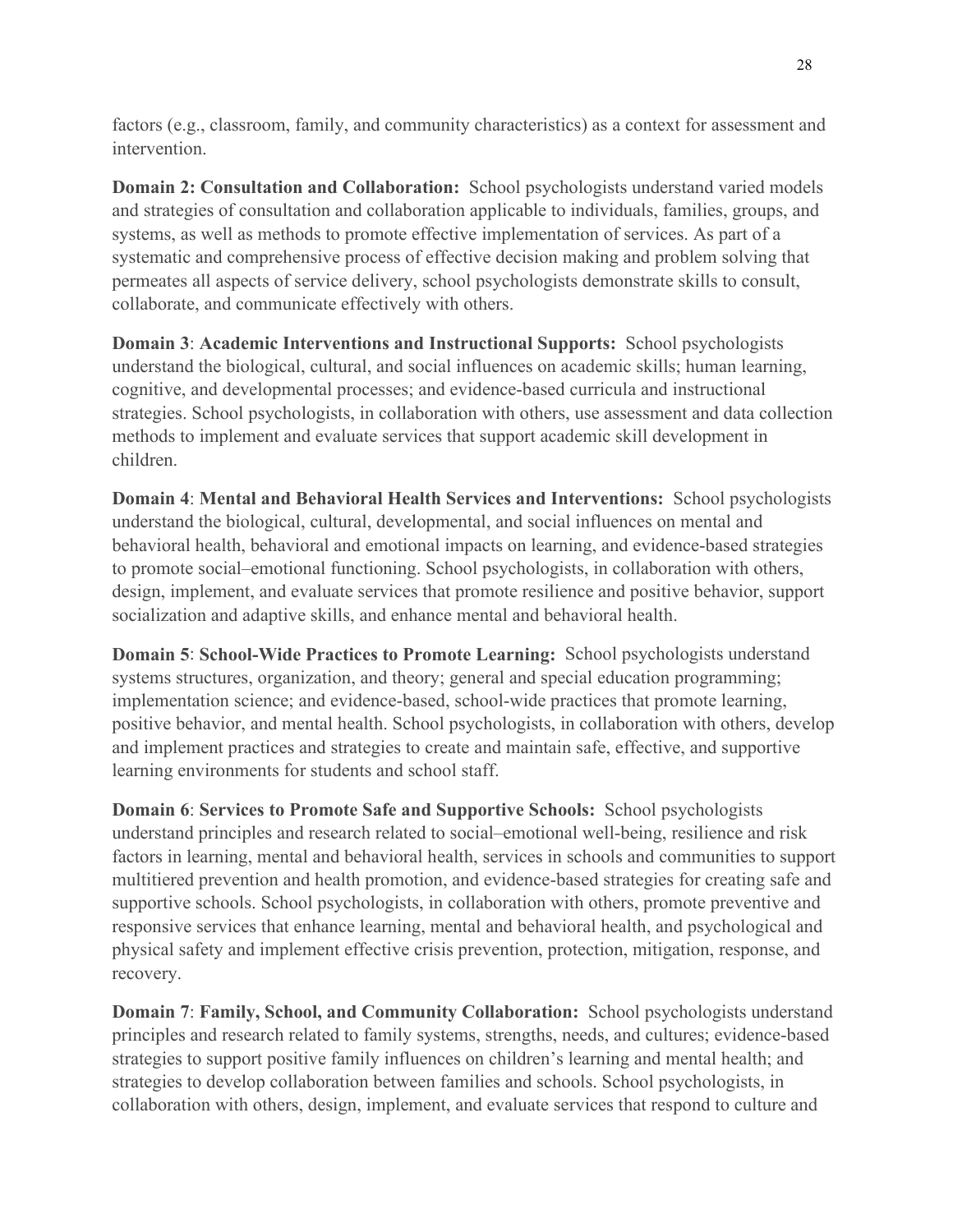context. They facilitate family and school partnerships and interactions with community agencies to enhance academic and social–behavioral outcomes for children.

**Domain 8**: **Equitable Practices for Diverse Student Populations:** School psychologists have knowledge of individual differences, abilities, disabilities, and other diverse characteristics and the impact they have on development and learning. They also understand principles and research related to diversity in children, families, schools, and communities, including factors related to child development, religion, culture and cultural identity, race, sexual orientation, gender identity and expression, socioeconomic status, and other variables. School psychologists implement evidence-based strategies to enhance services in both general and special education and address potential influences related to diversity. School psychologists demonstrate skills to provide professional services that promote effective functioning for individuals, families, and schools with diverse characteristics, cultures, and backgrounds through an ecological lens across multiple contexts. School psychologists recognize that equitable practices for diverse student populations, respect for diversity in development and learning, and advocacy for social justice are foundational to effective service delivery. While equality ensures that all children have the same access to general and special educational opportunities, equity ensures that each student receives what they need to benefit from these opportunities.

**Domain 9**: **Research and Evidence-Based Practice:** School psychologists have knowledge of research design, statistics, measurement, and varied data collection and analysis techniques sufficient for understanding research, interpreting data, and evaluating programs in applied settings. As scientist practitioners, school psychologists evaluate and apply research as a foundation for service delivery and, in collaboration with others, use various techniques and technology resources for data collection, measurement, and analysis to support effective practices at the individual, group, and/or systems levels.

**Domain 10**: **Legal, Ethical, and Professional Practice:** School psychologists have knowledge of the history and foundations of school psychology; multiple service models and methods; ethical, legal, and professional standards; and other factors related to professional identity and effective practice as school psychologists. School psychologists provide services consistent with ethical, legal, and professional standards; engage in responsive ethical and professional decisionmaking; collaborate with other professionals; and apply professional work characteristics needed for effective practice as school psychologists, including effective interpersonal skills, responsibility, adaptability, initiative, dependability, technological competence, advocacy skills, respect for human diversity, and a commitment to social justice and equity.

#### **Proposed Activities for the First 6 Weeks of the Internship**

Often the beginning portion of the internship is less structured and busy than other periods. It has been suggested that this period of the internship be used for visiting district-based and community-based referral agencies, conducting follow-up cases of previously referred students, and conducting classroom evaluations as part of reevaluation cases. Please indicate what activities are planned for the first several weeks of the internship in addition to the typical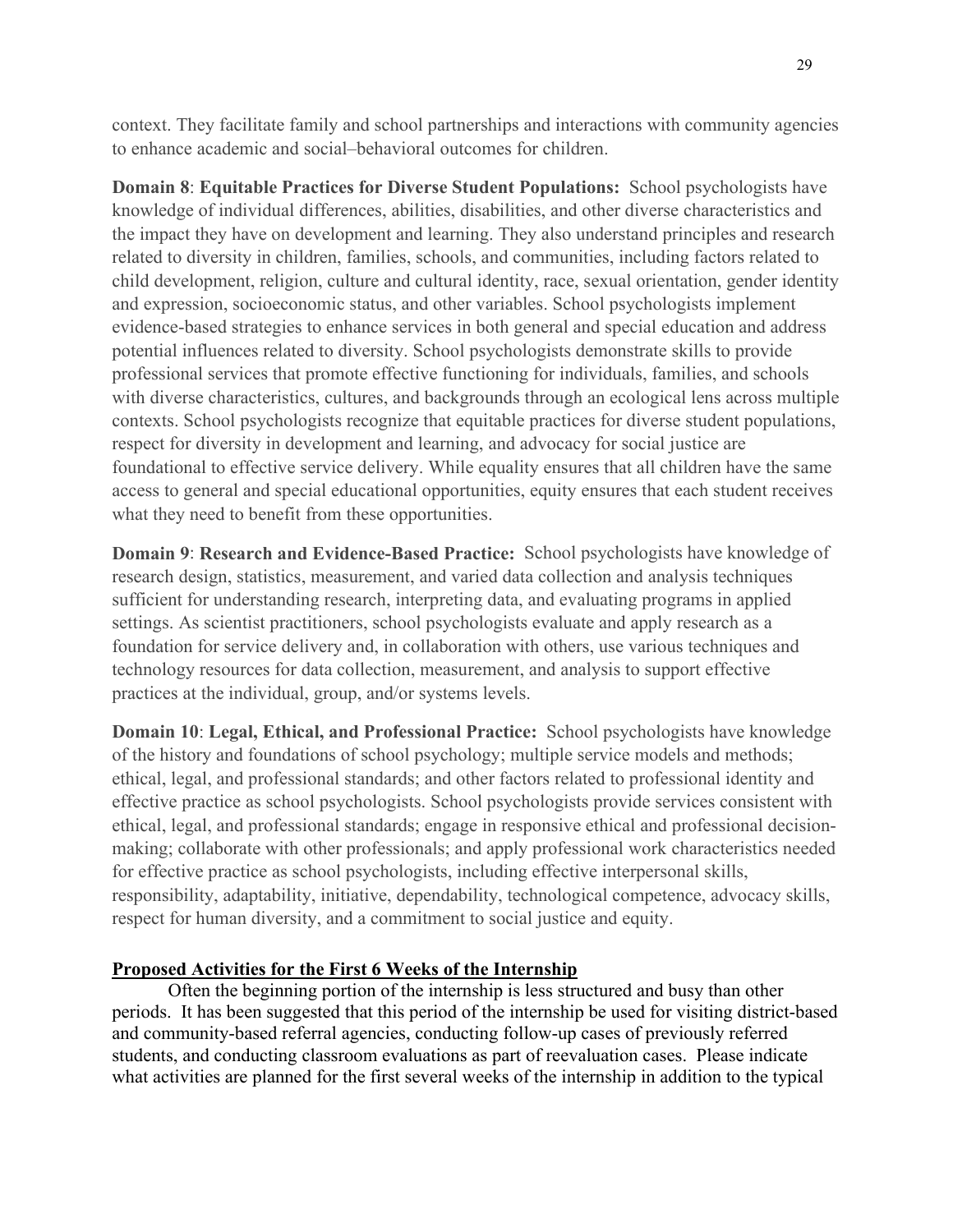activities in this period (district orientation, observations of testing skills by supervisor) and those spread over the entire year.

#### **3. Evaluations**

At the mid-point and completion of the internship, the primary supervisor will send the university program director an evaluation of the intern and recommendation regarding the intern's progress and readiness for entry-level credentialing. The evaluation form is sent to the on-site supervisor by the training program director. Evaluations are related to the specific characteristics of the intern, the training experiences of the program, and the competency domains of the NASP as identified in the Internship Plan.

As part of the university program's assessments for NASP/CAEP approval, interns submit to the university supervisor two case studies (academic and social-behavioral) and a research project conducted during the course of the internship. Guidelines for these two projects are shared with the intern at the beginning of the internship and the projects are completed and submitted to the university supervisor in early April.

Following completion of the internship, the university supervisor sends to each intern a "School Psychology Intern Supervisor Evaluation Form" which is completed and may be part of the program's accreditation assessments.

#### **4. Statement Regarding Conflicts and Problems**

It is understood that no conflicts of interest exist for the parties involved and that there are no prior or current circumstances of the intern which may impede the intern's progress (e.g., the intern is a former student in the setting; relatives of the intern have administrative or other control over the intern and or the supervisor; the intern has a negative record of performance as a previous employee of the setting). It is also understood that the field-based supervisor has interviewed the intern, communicated with the training MA/EdS Director, and has assurance that the local internship setting is in full agreement with, and committed to, the internship plan. Finally, in instances where problems arise during the internship, it is understood that the fieldbased supervisor(s) will communicate such concerns to the university supervisor immediately and work cooperatively toward a resolution of the problem.

#### **5. Internship Plan Approvals**

| (Primary Field Supervisor)              | (Date) |
|-----------------------------------------|--------|
| (Secondary Field Supervisor (if any)    | (Date) |
| (Agency or District Administrator)      | (Date) |
| (Intern)                                | (Date) |
| (Dr. Sarah Irby, University Supervisor) | Date)  |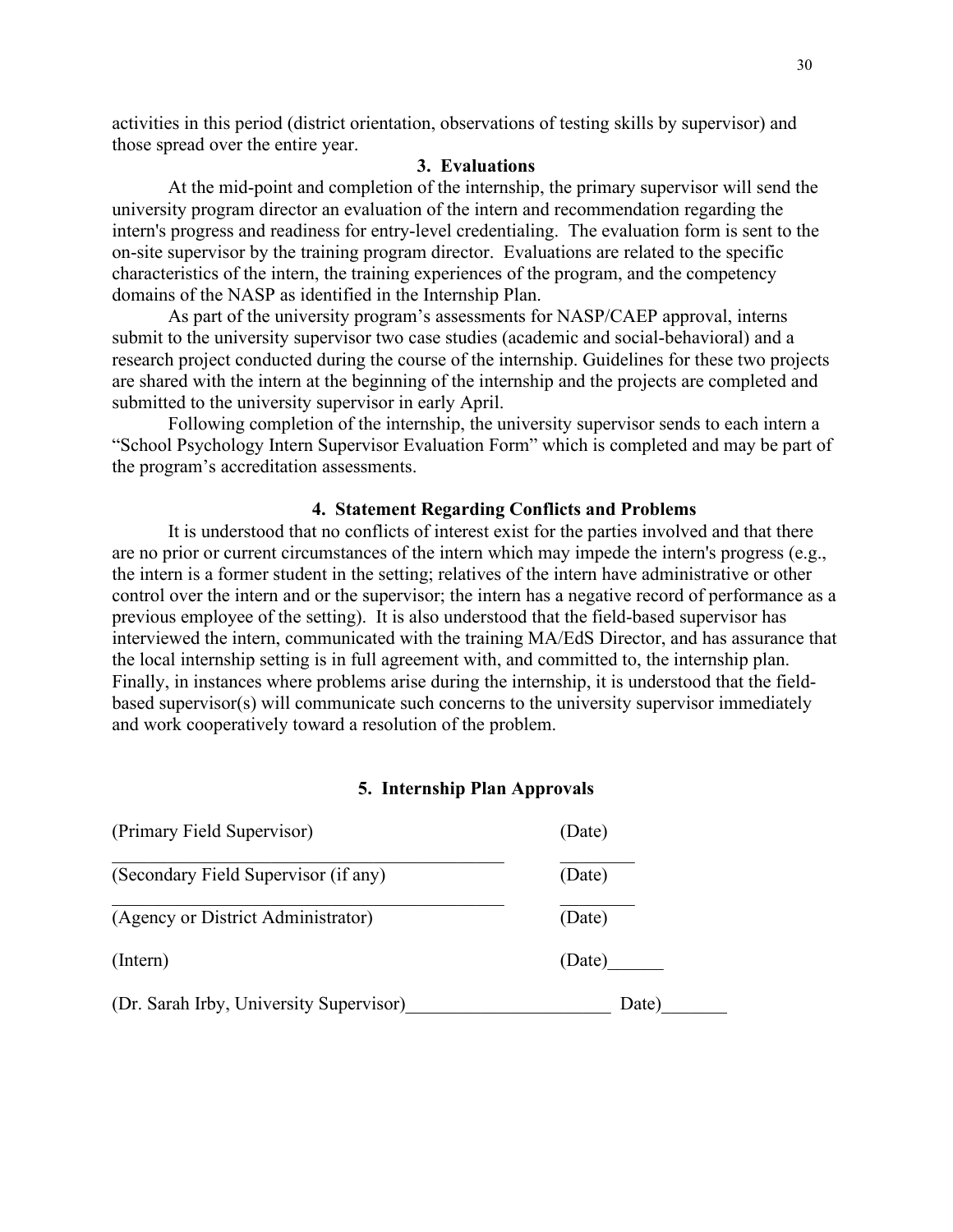#### **Required Background Checks**

The following information has been copied from the College of Education website: <http://www.memphis.edu/tep/clinical/background-checks.php>

All students needing to obtain field experience hours for courses are required to have a TBI Background Check cleared and on file in the College of Education's Office of Teacher Education and Student Support Services. Read the procedures for obtaining a background check at the College of Education website and follow them closely.

#### **Required Liability Insurance**

Students engaged in external practicum placements or external research projects are required to carry student liability insurance. The Psychology Department purchases a group student liability policy on an annual basis. Dr. Meisinger will email documentation regarding this policy to students each fall semester. Students should retain a copy of this documentation for their own records.

## **Research Requirements and Expectations**

**Expectations of All Students:** All students are expected to be involved in research. Although PhD program students are intensively involved in research, there are several ways in which MA/EdS students can be active, including attendance at meetings of the Child and Family Studies Research Group, voluntary lab involvement, and through an assistantship assignment.

**Child and Family Studies Research Group:** All students in school psychology belong to this group which meets during the fall and spring semesters. Students in the MA/EdS program are strongly encouraged, but not required to attend these meetings. If needed, students may enroll in the course (PSYC 7619: Research Practicum: Child and Families Studies) for credit in order to meet regulations for full-time status. The credits do not count toward program requirements.

**Voluntary Participation:** Students often volunteer to work on faculty or student research projects. The research project may be on campus or in a local school or community agency. MA/EdS students considering doctoral work are strongly encouraged to gain voluntary research experience.

**Research and Teaching Assistantships:** Some MA/Eds students are assigned assistantships of 10-20 hours per week as a research and/or teaching assistant. The monetary compensation and tuition waivers, if any, vary by assignment.

**Thesis and Dissertation:** Only doctoral program students are required to complete an empirically based research thesis as part of the MS degree and an empirically based research dissertation. Students who have completed a thesis at another institution must have it reviewed for acceptability. MA/EdS students considering a transition to a doctoral program are encouraged to complete a thesis. Thesis and dissertation requirements appear in the department's *Graduate Program Handbook*.

#### **Assessments and Evaluations**

Student and program evaluations are ongoing throughout training and include student selection, progress monitoring, and program completion. Practica, internship, and follow-up evaluations assure ongoing demonstrations of competence throughout the period of training and internship.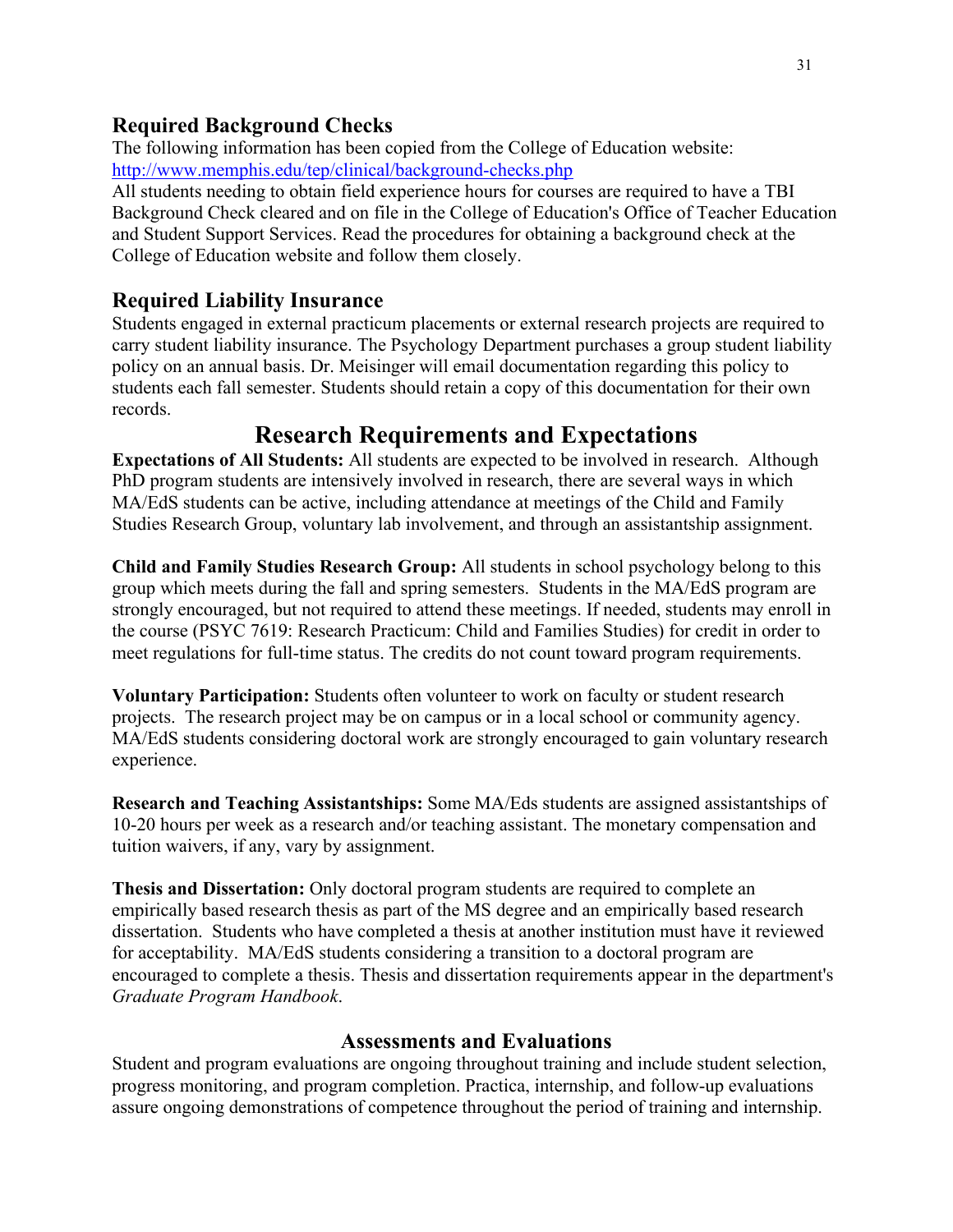In addition to more specific measures embedded in courses and practica, rating scales of personal characteristics as well as the training domains of the NASP standards are used.

**A. Admission Requirements and Expectations:** The first evaluation is the review of applicants for admission. The criteria for admission to the MA/EdS and the PhD programs appear in the UM *Graduate Bulletin* and include quantitative and qualitative measures. No single measure is used in making a decision. Rather, the entire application file is reviewed in order to make a judgment of a student's probable success in training to become a school psychologist. See also the Policy for Admission to the MA/EdS Program in this handbook, Part III. Some students apply to the program as non-degree students seeking only admission to complete the work necessary for an endorsement for state department of education credentialing. These applications are reviewed against the usual admission requirements and ensure that appropriate degrees and work have already been satisfactorily completed (see Policy and Procedure for the Endorsement of Non-Degree School Psychology Licensure Students in Part III). For the time being, the program is not reviewing requests for non-degree school psychology licensure.

**B. Advising**: Student progress is reviewed during regular advising each semester. This applies to degree and endorsement only students (see Policy Regarding Responsibility for Student Advising, Policy for Advising PhD Students, and Policy for Periodic Evaluation of Students in Part III). Dr. Irby serves as the primary advisor for MA/EdS students and Dr. Meisinger for the PhD students.

**C. Course Assessments:** Every course for credit in the program, including field experiences, has embedded assessments and/or outcome assessments. These include routine course examinations, test scoring reviews, case study analyses, research reports, evaluations of readings, evaluations of agency visits, in-class presentations, practicum and internship evaluations. In combination, these assessments provide an ongoing review of students throughout the program.

**D. Annual Review:** Students are interviewed by program faculty at least once per year in addition to progress reviews during advising each semester. The annual review (usually in June) follows the policy for student evaluation, reviewing both academic and personal progress in the program, and provides information on the quality of the program. Separate forms are used for 1<sup>st</sup> year, 2nd year, and doctoral students; interns do not complete the form. The form is distributed by Dr. Irby or Dr. Meisinger and student portfolios are submitted in advance of the scheduled review (See Policy for Periodic Evaluation of Students in Part III and Appendix A).

**E. Portfolios:** Each student maintains a portfolio throughout the program as per instructions in Part III of this Handbook. The portfolio is organized according to the Student Evaluation and Performance Portfolio Summary (SEPPS) form and NASP competency areas and is reviewed during the annual review (See Appendix A). In addition to demonstrating student progress, the portfolio is an important part of the student's resume for internship and employment.

**F. Field Experience Evaluations:** Supervisor evaluations are obtained during all practica and internship. In turn, students provide a personal evaluation during the practica. Field experience evaluations and logs are part of a student's portfolio. The evaluation format reviews student characteristics and relates to the NASP competency domains. Evaluations are done during and at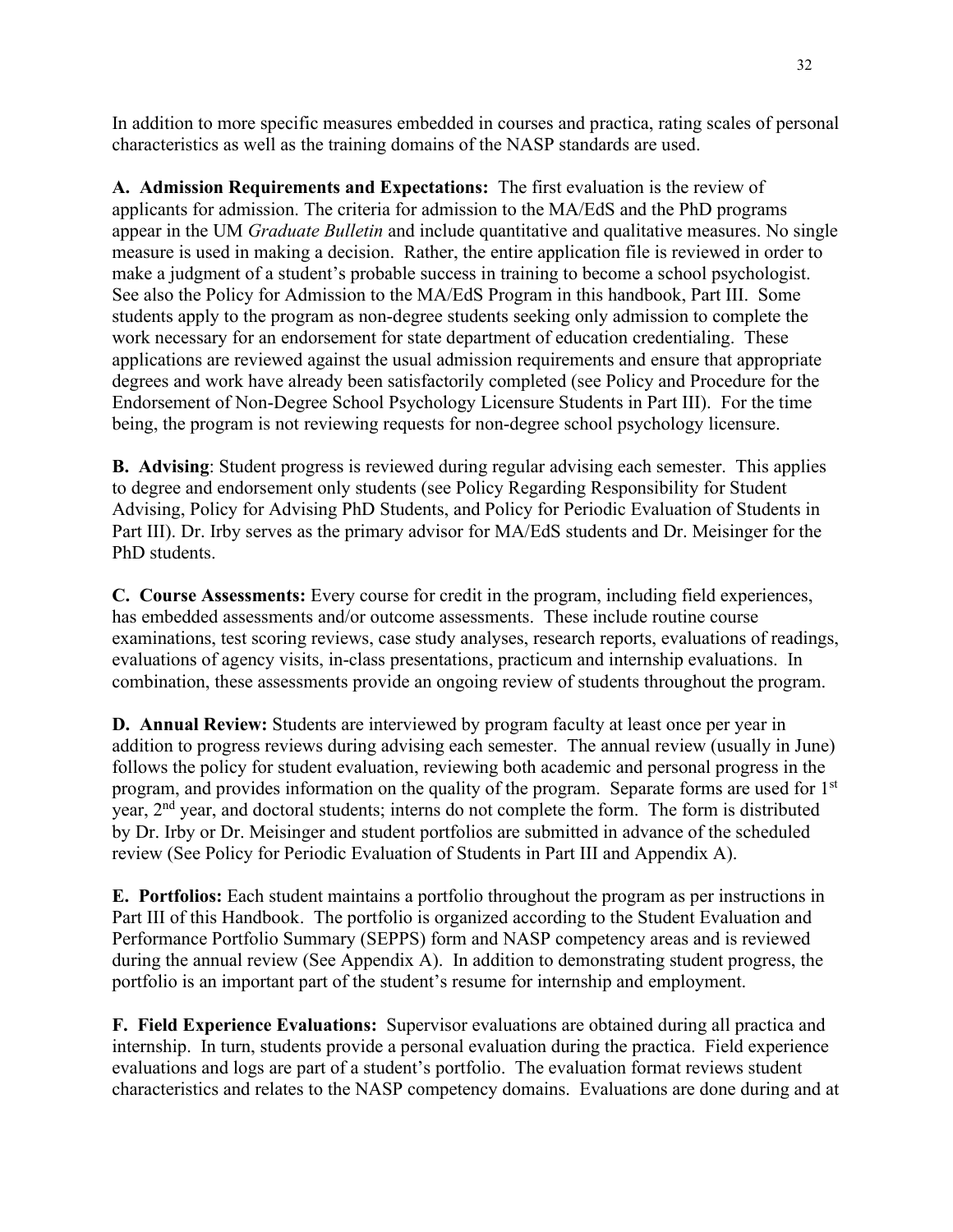the end of practica, and at the mid-point and end of internship; the EdS internship also includes an evaluation of case studies and a research project.

**G. M.A. Examination:** An examination is conducted during the semester in which a student completes the MA degree (typically fall semester of the  $2<sup>nd</sup>$  year). The examination is an adjunct to the annual review conducted at the end of the 1<sup>st</sup> year and consists of the student answering one or more questions related to professional ethics and a review of the APA and NASP ethics codes. The ethics review constitutes the written portion of the examination requirement for the MA. Admission to the EdS degree level is contingent upon successful completion of all MA requirements in school psychology (or their equivalent), successful completion of any oral and/or written comprehensive examinations at the end of the MA sequence, and completion of appropriate form(s) for the program and Graduate School: These include the MA Comprehensive Examination form (filed with the Graduate School by the MA/EdS program director in the semester in which the student receives the MA degree), the EdS Program of Studies and Candidacy Form (completed by the student immediately following completion of the MA degree), and the Graduate School's Change of Status form available at its website. Students terminating training at the M.A. degree may have to pass a written examination (see Policy for MA and EdS Specialty Examinations in Part III).

**H. Ed.S. Written Examination:** The examination requirement consists of both written and oral components. The written component is the ETS Praxis Exam in School Psychology. The oral component is integrated with the February intern visit to campus during which we discuss your evaluation of the program and our evaluation of your internship. In order to complete the EdS examination requirement, each student must submit an acceptable score (147 or higher) for school psychology credentialing by the Tennessee Department of Education. The student will not be approved to receive the EdS degree without an acceptable score on the Praxis examination in school psychology. The procedures for meeting this requirement appear in Part-III, Policy-G.

**I. Overall Licensure Recommendation to COE/TDOE:** At the completion of all academic and field requirements, the student is expected to seek credentialing from the appropriate state agency. To facilitate the process of TDOE licensure, the MA/EdS Director files a recommendation form with the Office of Teacher Education & Student Support Services in the College of Education. A copy of the form appears in Part III, TDOE Licensure Recommendation Requirements. Students seeking credentials in another state should review the process and materials that will be needed well in advance of making application.

**J. Post-Degree Contacts:** Feedback on the quality of the program is obtained through informal communications with students and employers following completion of the program. In addition, employers may be asked to evaluate our graduates on a survey mailed to them.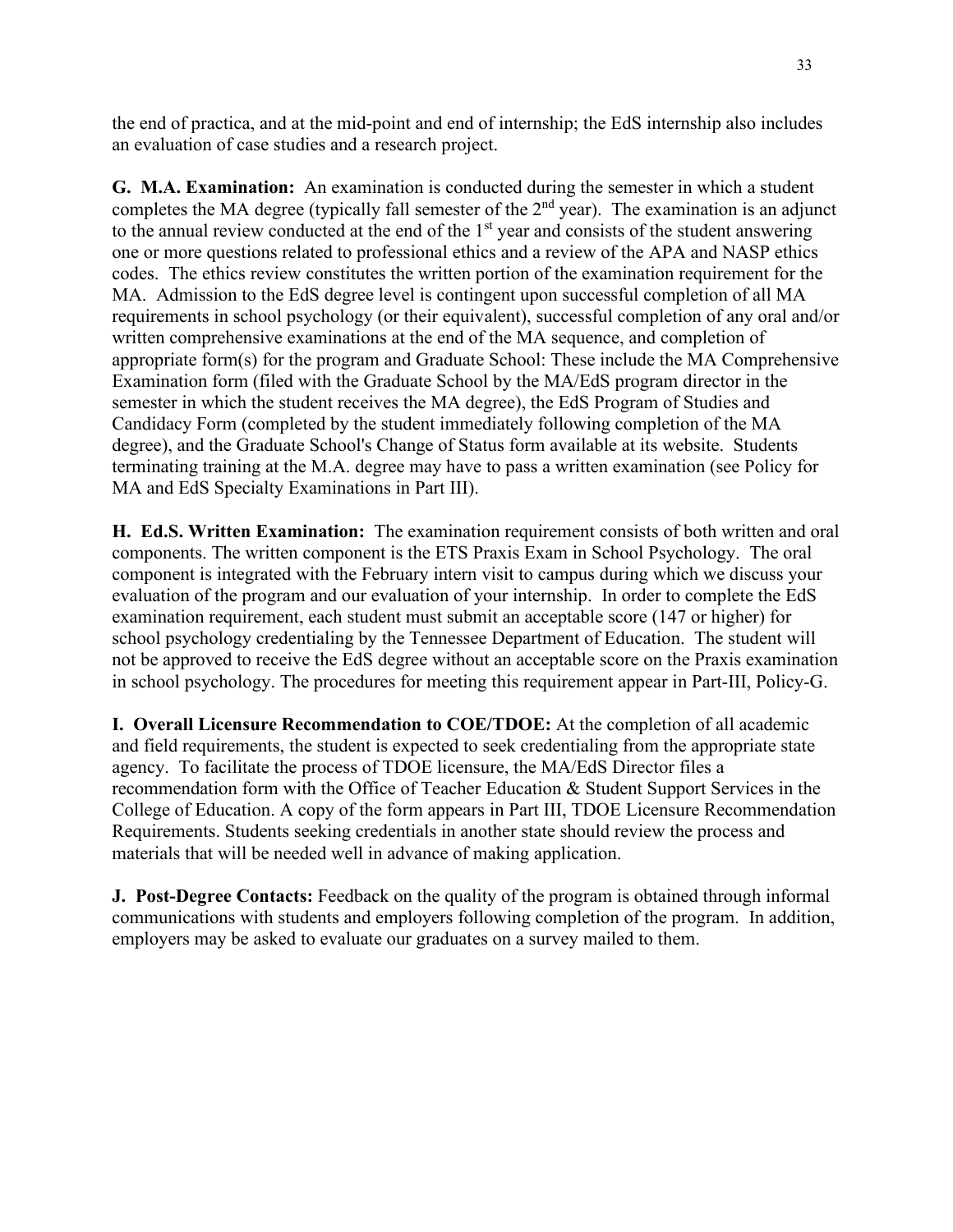# **Part III: Policies of the School Psychology Program Committee**

#### **A. POLICY FOR ADMISSION TO THE MA/EDS PROGRAM IN SCHOOL PSYCHOLOGY**

(Revised 8/3/99, Reapproved, June, 2007, Revised July, 2008; updated July 2009, July 2013, June 2015)

#### I. The Admissions Subcommittee:

The subcommittee is responsible for evaluating applicants to both the MA and EdS degrees, subject to policies and procedures established by the School Psychology Program Committee. Membership on the subcommittee includes at least three members of the core faculty of the program and the COE representative. The MA/EdS Director (or other designee) serves as the subcommittee chair and oversees the receipt of applications and filing of decisions of the subcommittee. Each subcommittee member reviews and evaluates every applicant; application reviews may be conducted by email with applicant descriptions circulated to the subcommittee by the program director.

#### II. Admission Standards:

- A. The admissions criteria for both the MA and EdS degrees include:
	- 1. Undergraduate overall GPA of 3.00 (consideration will be given to applicants with GPA in range of 2.50-2.99).
	- 2. GRE scores will be considered in the admission review process. MAT scores are not used. For the application cycles for fall 2021 and 2022, GRE scores were not required as part of the application process.
	- 3. Three letters of recommendation from persons familiar with the applicant's work.
	- 4. The applicant must have completed at least 18 semester hours in psychology and/or education courses.
	- 5. Completion of appropriate application forms.
	- 6. Submission of undergraduate and/or graduate transcripts
- B. Students must complete the entire MA/EdS sequence or its equivalent for TDOE licensure endorsement.
- C. Admission to the EdS degree level is contingent upon successful completion of all MA requirements in school psychology (or their equivalent), successful completion of any oral and/or written comprehensive examinations at the end of the MA sequence, and completion of appropriate form(s) for the program and Graduate School (these include the EdS Program of Studies and Candidacy Form and the Graduate School's Change of Status form). A student holding a Master's Degree from another university and desiring entrance to the EdS level must satisfy the above requirements for entrance to the EdS.

#### III. Deadlines:

Students are admitted only into the fall semester. The admissions deadline is established by the MA/EdS Director. The current deadline for admission to the fall semester is June 15. Students admitted for fall may enter in the summer semester (SPPC Minutes, 3/5/98).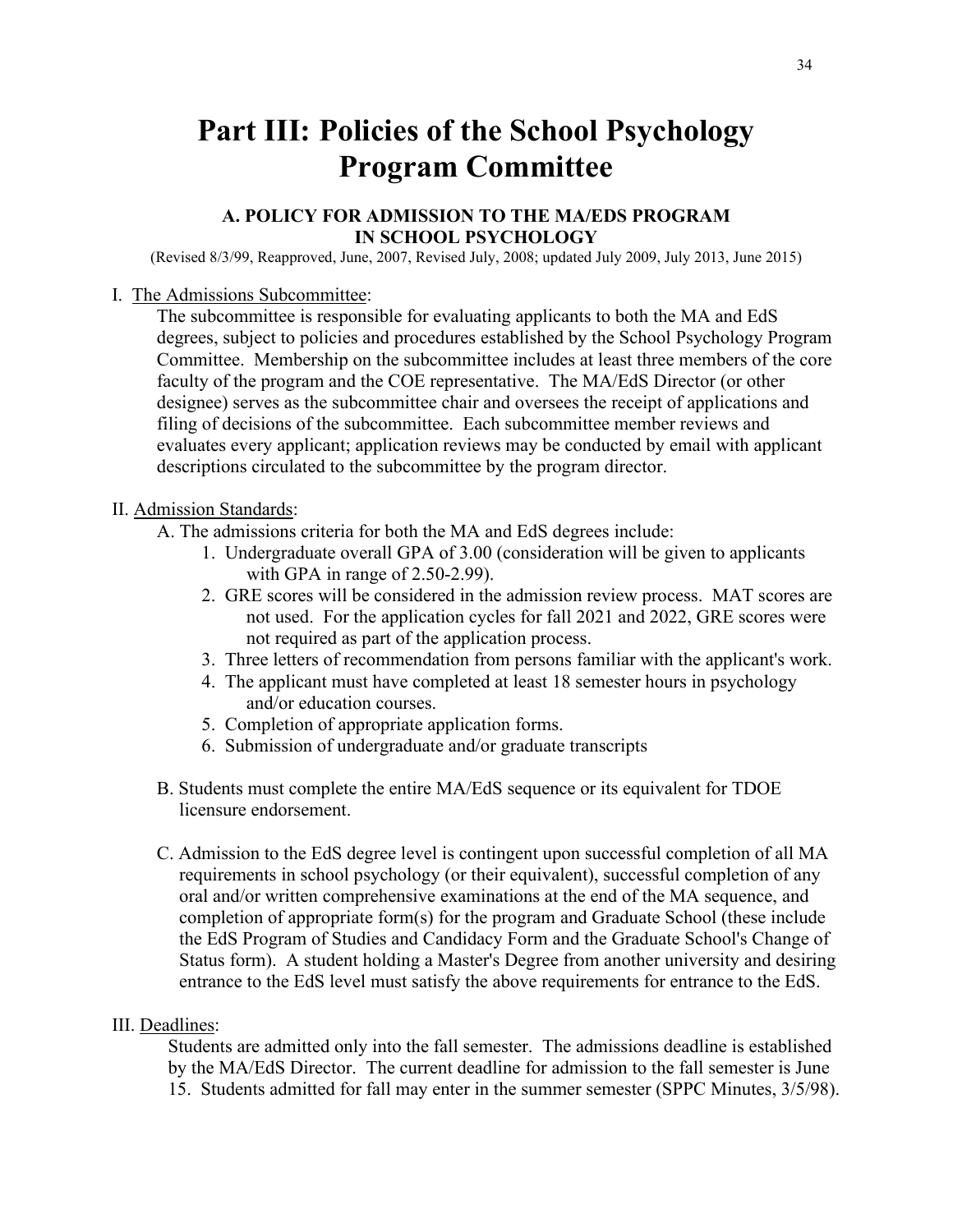It is the student's responsibility to assure that all materials related to admission have been filed.

#### IV. Diversity:

The program is sensitive to the need for greater cultural and ethnic diversity in the statewide and nationwide delivery of school psychological services and is committed to actively recruiting a diverse student population to assist in meeting this need. In accordance with overall University policy, the admissions process does not discriminate against applicants on the basis of race, ethnicity, gender, or lifestyle choice.

#### **B. POLICY REGARDING RESPONSIBILITY FOR STUDENT ADVISING IN THE MA/EdS PROGRAM IN SCHOOL PSYCHOLOGY**

(Effective 1998-1999; updated May 2002, July 2013, June 2014, June 2015, July 2021) School psychology program advising is primarily in regard to academic requirements for degree completion. However, students are also expected to seek advising on related matters such as employment and credentialing, advanced graduate studies, personal development, and program evaluation. Advising sessions should be held with the student's advisor at least once per semester. Advising is provided throughout the period from application to completion of all degree requirements. The student's advisor maintains a file on each advisee which is updated as part of the periodic student advising process. The program faculty members are also available to assist students throughout the period of internship and as needed during the early years of their career.

Each student has a primary advisor with whom he/she works. Only in the absence of the primary advisor should students seek the advisement of other program faculty. Students enrolled in the Master of Arts (MA) program are advised by the program MA/EdS director or by the director's designee from among the core school psychology faculty. Currently, MA students have as their primary advisor Dr. Sarah Irby with the assistance of Drs. Randy Floyd or Beth Meisinger.

Students in the Educational Specialist degree (EdS) program have as their primary advisor, Dr. Sarah Irby, Interim Director of the MA/EdS Program who collaborates with the designated person in the College of Education (COE, currently, Dr. Steve Zanskas, Dean's Faculty Fellow for the college), for the advising of students in the EdS degree sequence. The COE person assists the student in completing application and degree completion materials. The MA/EdS program director advises the student on course requirements and assists in completing the student's degree plan. The degree plan is approved by the director and COE person, both of whom also serve as the student's committee.

The MA/EdS director maintains a file on each student enrolled in the program which is updated as part of the periodic student evaluation process. A permanent file of graduates is also maintained by the Psychology Department. Non-degree, licensure endorsement students are advised by the MA/EdS program director who files a proposed endorsement program with the Teacher Licensure Office (COE) for initial approval and an endorsement recommendation after the student has completed all requirements. As faculty members of the Department of Psychology, the director and core program faculty may have advisory responsibilities for undergraduate psychology majors. The Director of the MA/EdS Program also confers with prospective students seeking a career in school psychology.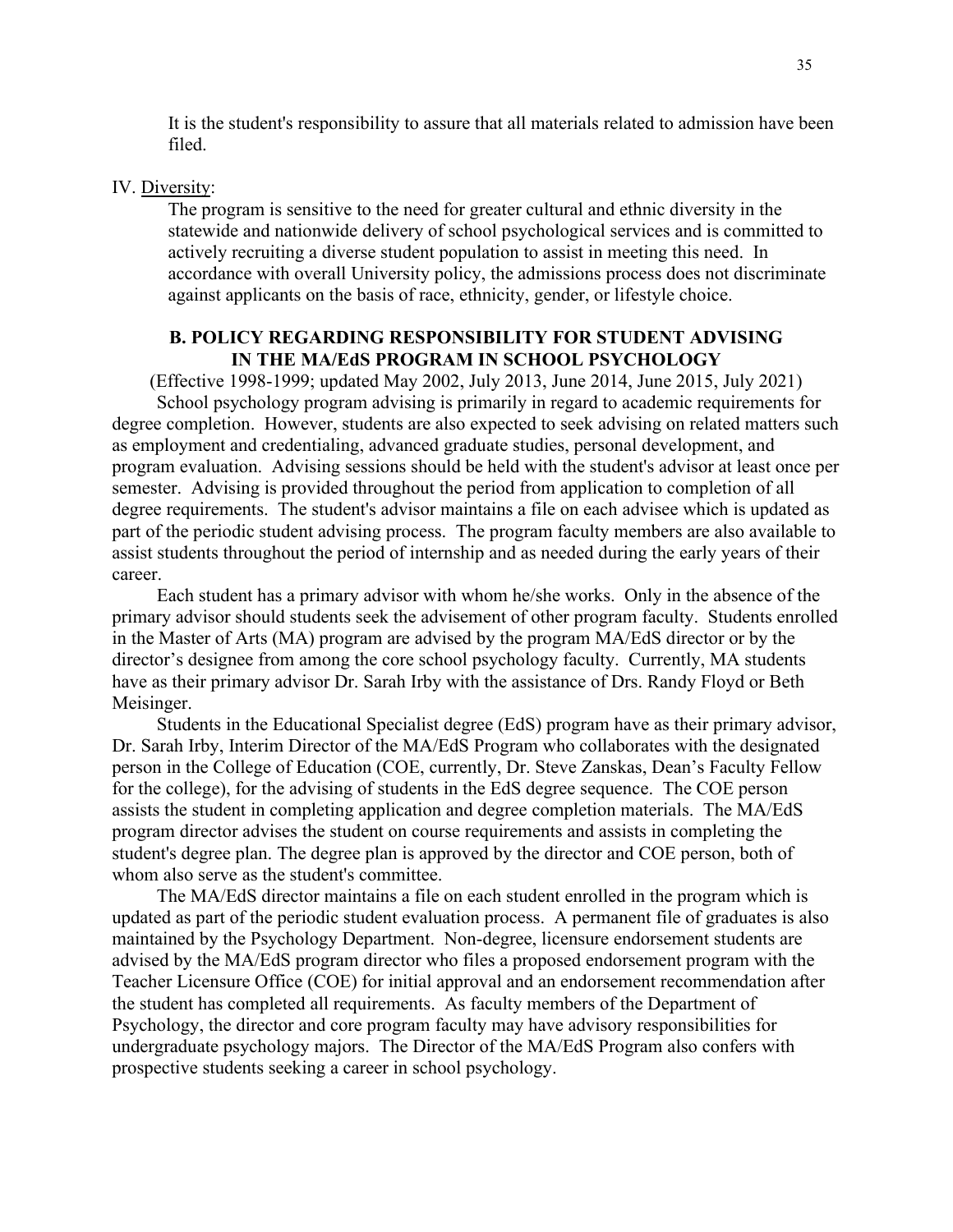#### **C. POLICY FOR ADVISING PH.D. STUDENTS IN THE SCHOOL PSYCHOLOGY PROGRAM**

The policy for advising doctoral students appears in the PhD Program Handbook.

#### **D. POLICY REGARDING RESIDENCY IN THE MA/EDS PROGRAM IN SCHOOL PSYCHOLOGY**

(Effective 1998-1999, updated June 2007, 2010, July 2013, June 2015, August 2017 July 2021) Regular and intensive pursuit of the School Psychology Program are expected of all

students. Though no formal non-doctoral residency requirements exist at The University of Memphis, the MA/EdS program requires the student to pursue studies in consecutive semesters until finished, and to enroll in a minimum of nine (9-12) semester hours each semester; students often complete 3 to 6 hours across the summer sessions. The nine hours may include enrollment for credit in the Child and Family Research Group meetings and/or the Professional Experience; however, these credits are not counted as part of the overall MA/EdS program). Exceptions to the policy are made in instances where the student's remaining courses and experiences do not require nine hours of enrollment, or by special circumstances receiving the approval of the MA/EdS Director. (See Minutes of SPCC, March 5, 1998)

Recognizing the importance of traditional and emerging instructional methodologies for the completion of curriculum requirements, the program will allow up to 4 courses (typically 12 sem. hrs.) of on-line learning to be applied to the entire 60-66 hr. MA/EdS requirement. The online course(s) must receive prior approval of the MA/EdS Director for students enrolled in the program, or approval at the time of program entrance for online courses already completed. Online courses will not be approved for core courses (PSYC 7/8800 courses) and field experiences including practica and internship. This policy will be reviewed periodically as a means of keeping up-to-date with on-line offerings and the need for flexibility in training practices.

#### **E. POLICY FOR THE PERIODIC EVALUATION OF STUDENTS IN THE SCHOOL PSYCHOLOGY PROGRAM**

(Revised for July 2008, July 2013, Updated June 2015)

The periodic evaluation of students is important to judging their progress and that of the program. Periodic evaluation sessions identify student strengths and weaknesses as they relate to their success as school psychologists. The evaluations also provide the opportunity to establish short- and long-range goals for continued professional development and to acquire specific career information. In addition, periodic evaluations provide the opportunity to establish shortand long-range goals for program development and delivery. Thus, periodic evaluation is a twoway process providing information related to both student and program development. The following shall guide the periodic evaluation process:

- 1. Periodic evaluation sessions are held with each student individually at least once per year during his/her enrollment in the program.
- 2. Sessions are scheduled by the MA/EdS Director and include as many as possible of the other program faculty and the College of Education representative.
- 3. First and second year students are formally evaluated following the spring semester, usually at meetings scheduled in May or June.
- 4. The session should review, but not be limited to the following: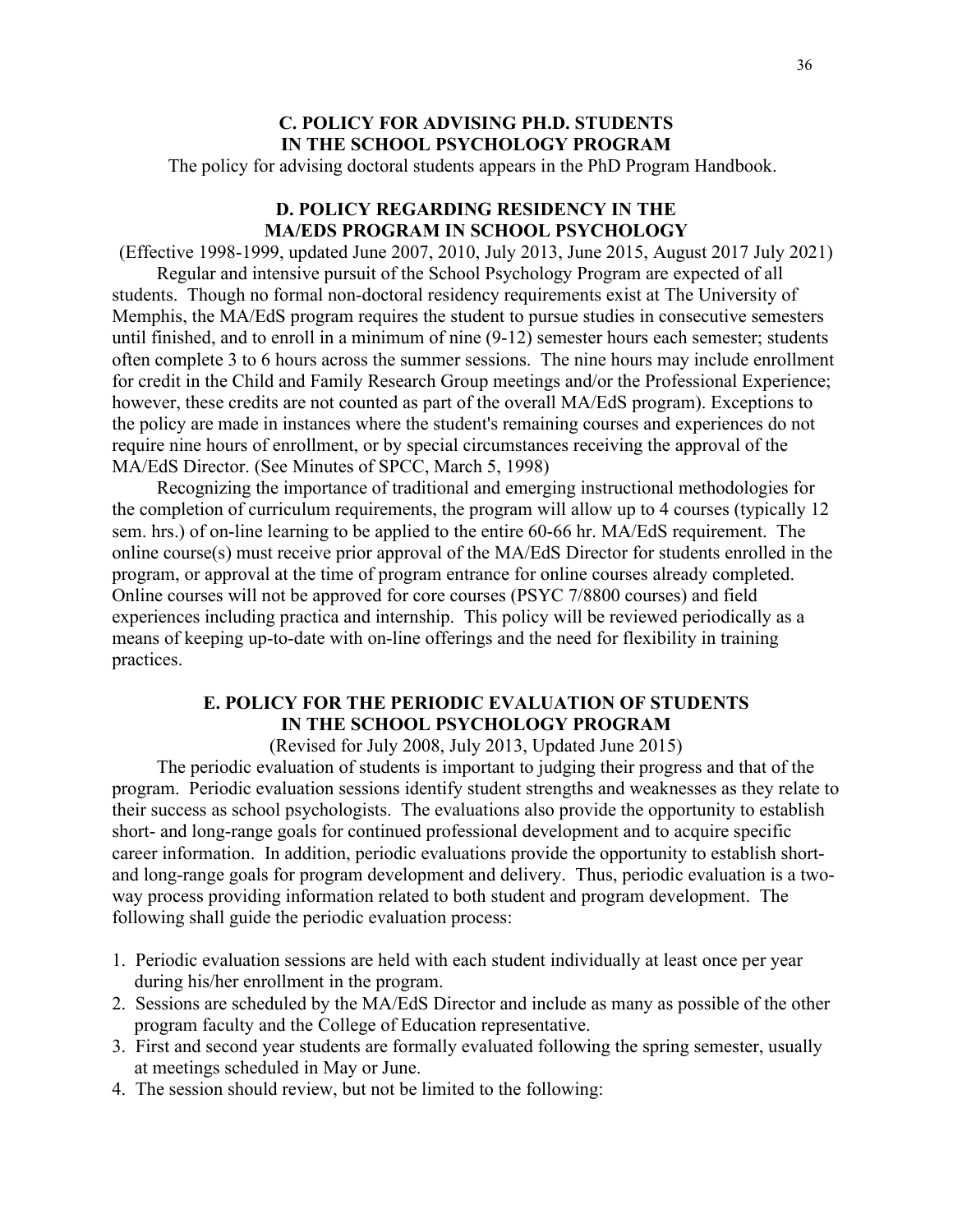- a. the student's academic progress in courses including grades, specific skills (e.g., report writing, case management), and conceptual development;
- b. the advisor's judgment of the student's personal-social behavior as related to the practice of school psychology;
- c. the student's perception of his/her academic and personal progress and overall suitability to the field of school psychology;
- d. the student's perception of the overall quality of program instruction, supervision, and administration;
- e. an overall summary of the student's progress toward degree completion, a recommendation for internship, and eventual endorsement for licensure.

The general format of the review is guided by the Student Evaluation and Performance Portfolio Summary (SEPPS) (see p. 52-54) which reviews progress in all areas related to the program's goals that are derived from NASP's training competency areas. The SEPPS is included with the student's portfolio at the time of the session that is subsequently rated by the faculty. The SEPPS Form and Guidelines for its Completion are made available to students in advance of each annual review

- 5. Following the session, student progress is rated by the faculty and a summary sheet prepared and provided to the student. A copy of the summary is maintained by the MA/EdS Director.
- 6. At meetings of the School Psychology Program Committee (SPPC), the Director of the MA/EdS Program shall report on the overall status of the students based on their periodic evaluations. The SPPC may choose to meet with a student to clarify evaluation information or to conduct an appeal of the student's evaluation.
- 7. Students whose progress in one or more areas is judged to be unsatisfactory by both the primary advisor and the MA/EdS Director may appeal the judgment to the SPPC. In such cases, it is the responsibility of the student to make a written request to the Director of the MA/EdS Program for an appeal including a brief justification for the appeal. The request must be submitted within two weeks of the student's receipt of the Director of the MA/EdS Program's evaluation summary. In turn, the Director of the MA/EdS Program will schedule an appeal meeting with the SPPC or subcommittee thereof, at which the student must appear. The SPPC may choose to affirm the judgment of the Director of the MA/EdS Program, reverse the judgment of the Director of the MA/EdS Program, or table the matter for further investigation and consideration. In so doing, the SPPC may choose to add or delete specific recommendations/objectives established during the previous evaluation sessions with the primary advisor and the Director of the MA/EdS Program.
- 8. Additional sessions are generally conducted in conjunction with the student's regular academic advising for registration each semester. It is the responsibility of the student to schedule an advising session each semester with the primary advisor.
- 9. Interns are evaluated through separate procedures at mid-year and at the end of the internship.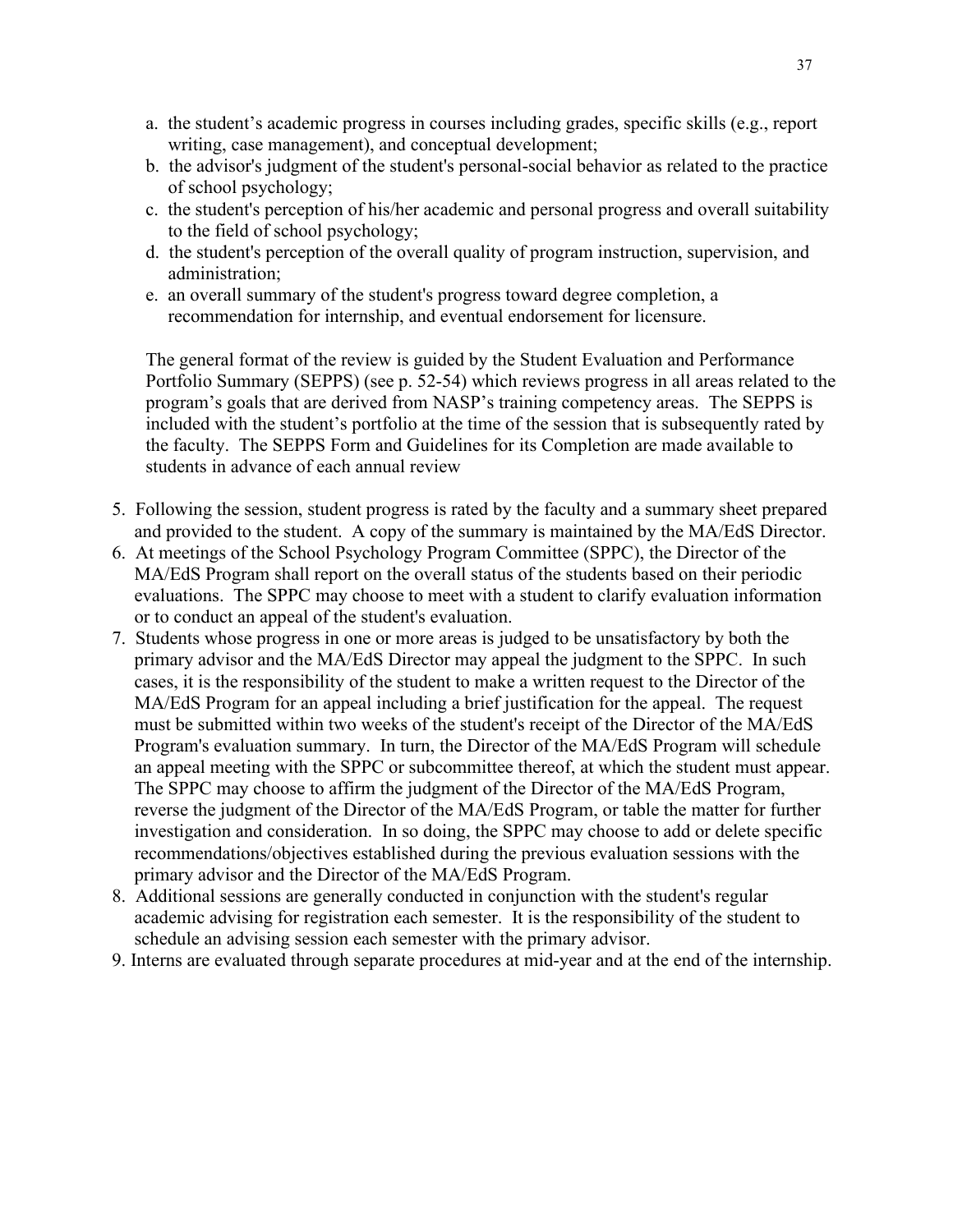#### **F. POLICY FOR RECEIVING A RECOMMENDATION TO AND COMPLETING THE EDS LEVEL INTERNSHIP IN SCHOOL PSYCHOLOGY**

(Revised July, 2008; Updated, 2012, 2013, 2015)

The school psychology internship is the culminating experience for the EdS degree. Appearing at or near the end of the training program, the internship is entered only by students who are adequately prepared to meet its demands. Students may neither seek nor enter an internship without the approval of the Director of the MA/EdS Program. If a student enters an internship without the Director of the MA/EdS Program's approval, the program will not participate in the intern's supervision, nor will the experience be considered as fulfilling the internship requirement for degree completion or licensure endorsement.

A recommendation to enter an internship is made by the MA/EdS Director. The student must meet all of the following requirements:

- 1. The student is in good academic standing, maintaining a minimum 3.00 GPA for all graduate level work applicable to the school psychology MA/EdS sequence at the time of entering the internship.
- 2. The student has received a grade of "B" or better in all assessment classes as prerequisite to entering any practica. The student must have received a satisfactory grade (S) in all practica. The practica must be completed prior to entering the internship.
- 3. Except in cases of externship (where the internship is spread over two academic years), the student should have completed all other program requirements prior to entering the internship. With approval of the Director of the MA/EdS Program, a student may complete no more than two courses during the internship period. Students may not enter the internship if more than two courses remain to be taken in addition to the internship.
- 4. The student has been judged to be making satisfactory progress in all areas during the most recent periodic evaluation review.
- 5. The student, with the assistance of the MA/EdS Director, has located an internship site and a plan of internship has been prepared which conforms to NASP standards. The Director of the MA/EdS Program's approval of the plan represents formal approval for the student to enter the internship.
- 6. The intern is not employed full-time in any other capacity with the host internship agency or school district.

Students should initiate their search for an internship at least six months in advance of its starting date. The MA/EdS Director grants approval to seek an internship only when the following requirements have been met:

- 1. The student is in good academic standing, maintaining a minimum 3.00 GPA for all graduate level work applicable to the school psychology MA/EdS sequence.
- 2. The student has completed at least 48 of the 54 pre-internship hours required in the program. NOTE: Students on assistantship, who are required to maintain enrollment for 9 sem. hrs. each semester, and whose tuition is waived, may enroll for internship in advance of starting the internship when their schedules can accommodate this. The "in progress" (IP) grade is maintained until the internship is completed in the regular manner. Permission of the MA/EdS Director is required.
- 3. The student has been judged to be making satisfactory progress in all areas during the most recent periodic evaluation review.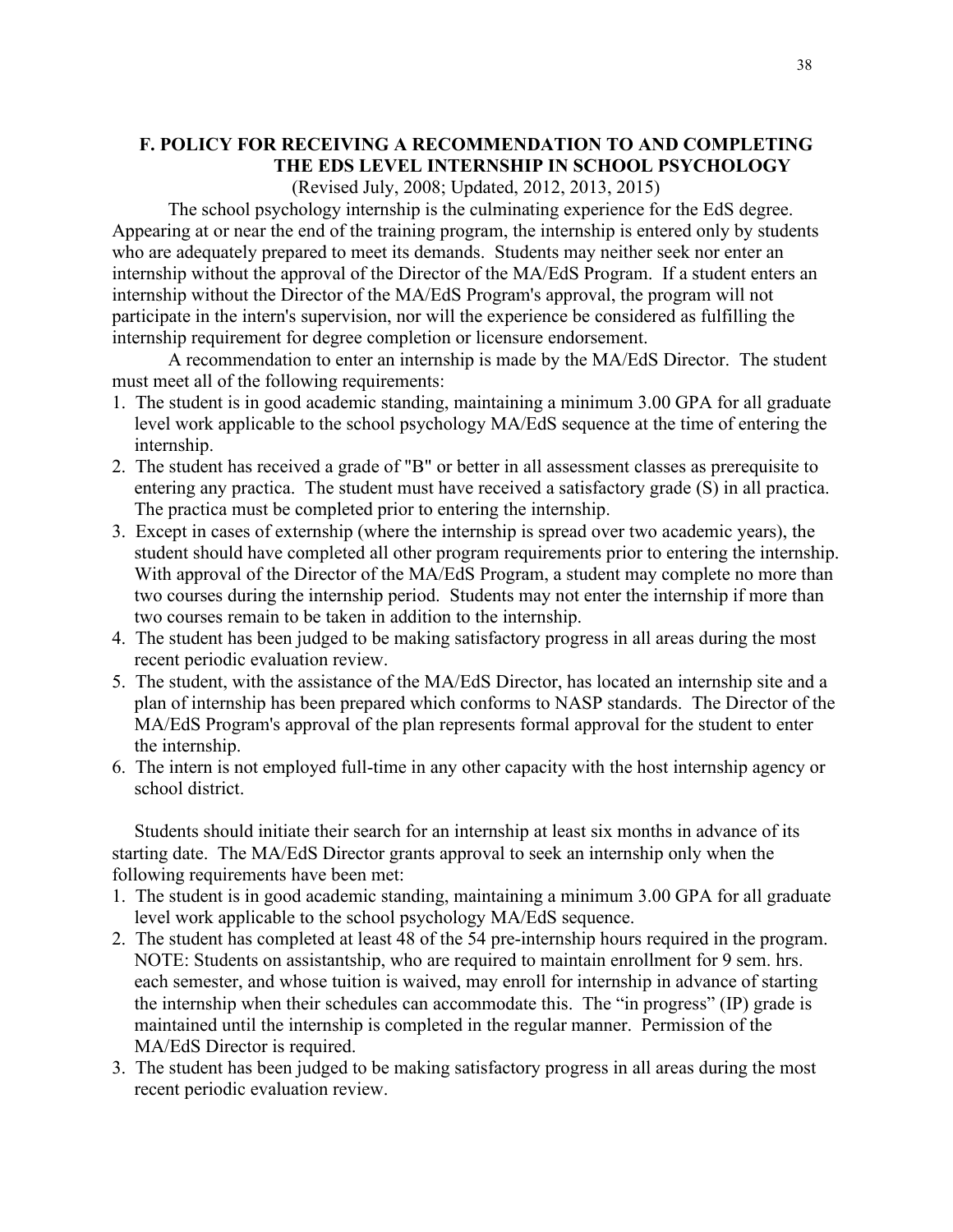Recommendation letters from the Director of the MA/EdS Program and other faculty are expected to be a part of the student's application for an internship. The Director of the MA/EdS Program's letter of recommendation is required and represents the Director of the MA/EdS Program's approval to seek an internship.

Internship experiences are designed to be in accord with the training and field placement standards of the National Association of School Psychologists. The experience is a minimum of 1200 clock hours, at least half of which is completed in a school setting. The internship, and the intern's expected period of service, extends across the entire school year. The experience is not considered to have been completed simply on the basis of 1200 hours of satisfactory service. The internship is completed only when the agency/district-based supervisor provides a final evaluation of satisfactory completion to the MA/EdS Director. On the basis of the supervisor's letter, the results of on-campus and on-site meetings, and any other evaluation information, the Director of the MA/EdS Program records a final grade for the student (Satisfactory, Unsatisfactory). The student must receive a satisfactory (S) grade for the internship in order to complete the program requirements and receive licensure endorsement.

#### **G. POLICY FOR THE MA AND EDS SPECIALTY EXAMINATIONS**

School Psychology Program University of Memphis (Revised 2006, Updated 2007, Revised July 2013, Update June 2015)

It is the philosophy of the School Psychology Program to prepare individuals who fulfill the Tennessee Department of Education requirements for licensure as a school psychologist, and who will perform competently on the job. The specialty examination is one means of quality control related to this objective. The specialty examination assists both faculty and students in determining apparent strengths and weaknesses related to program goals. Though a student may be terminated for poor performance on the examination, in general it is the purpose of the examination to provide a means toward improving the student's overall competence.

The specialty examination attempts to evaluate the student's understanding of his/her studies and skills related to the practice of school psychology. At the MA level, students must complete a written examination if continuing into the EdS level or if terminating at the MA level. All EdS level students complete a written comprehensive examination, typically the ETS Praxis Exam in School Psychology.

1. Guidelines for the MA Examination

- a. The exam is conducted with each student individually in the semester during which the student plans to complete the MA degree.
- b. The student must be in good academic standing and judged to have made satisfactory academic and personal progress in the program.
- c. The exam is related to the legal and ethical aspects of school psychology and students are typically provided one or more situations to which they must respond. The exam and the student response may be conveyed by email. Responses are evaluated as "Pass-Fail" by the person administering the exam, which is usually the MA/EdS Director.
- d. Following the examination, the student's performance is reported to the student and the MA/EdS Director conveys the results on the appropriate examination form to the Graduate School.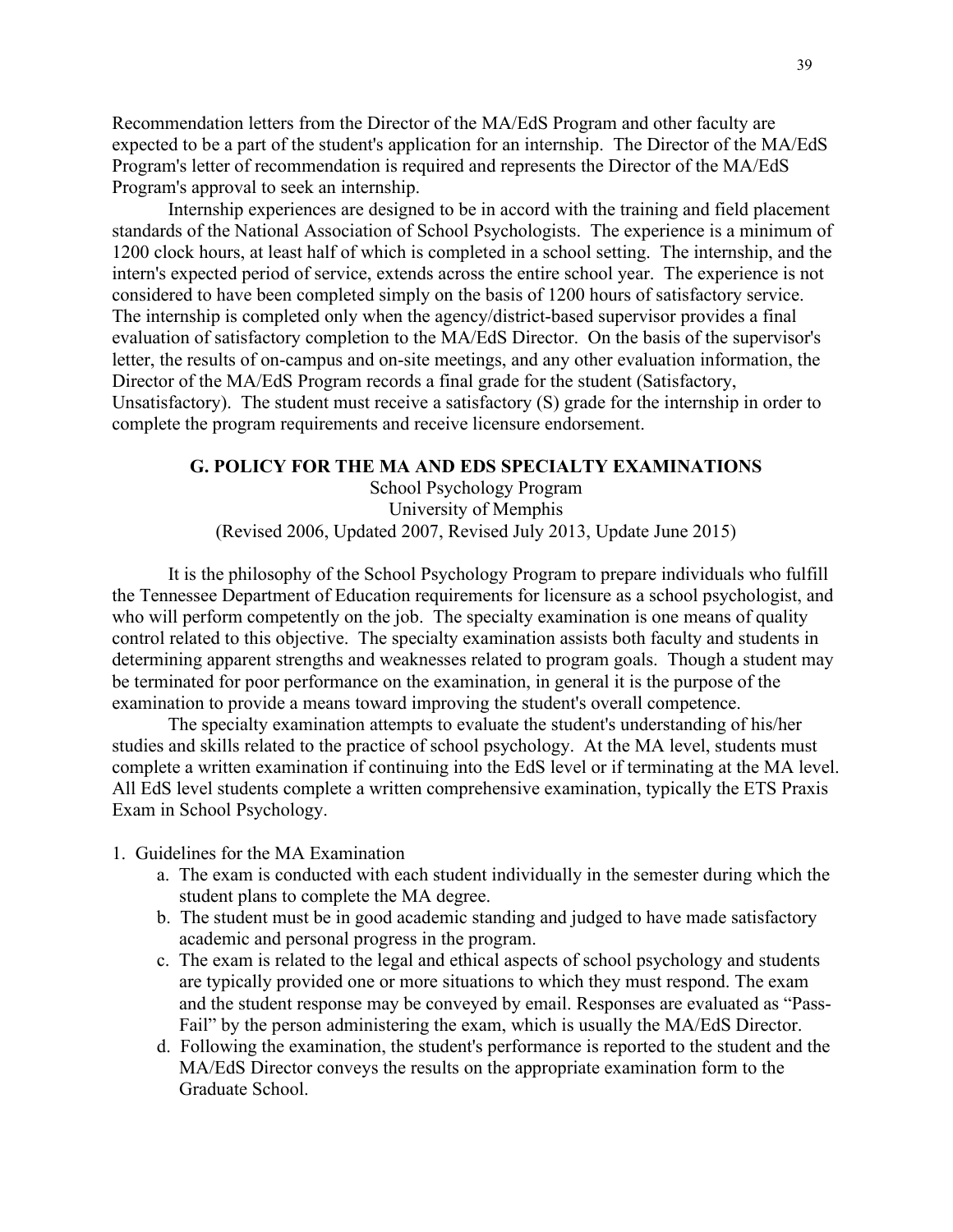#### 2. Guidelines for the EdS Examination

Beginning in 2006, the ETS Praxis Exam in School Psychology was substituted for the traditional written comprehensive examination. The examination requirement consists of both written and oral components. The written component is the ETS Praxis Exam in School Psychology. The oral component is integrated with the February intern visit to campus during which we discuss your evaluation of the program and our evaluation of your internship. In order to complete the EdS examination requirement, each student must submit an acceptable score for school psychology credentialing by the Tennessee Department of Education (currently 147 since 2014). The student will not be approved to receive the EdS degree without an acceptable score on the Praxis examination in school psychology. **Procedure**: Each student must submit to the MA/EdS Director an official written documentation of his or her acceptable Praxis score no later than one week before the Graduate School deadline for submitting comprehensive examination scores for graduation in that semester. Because the ETS refuses to send official scores to individuals (e.g., the MA/EdS Director), the student is permitted to provide a photocopy of his/her official personal results notice. The student may take the Praxis exam more than once according to the schedule set by ETS. It is recommended that students take the exam late in the first semester or early in the second semester of the internship. If the student's score is not acceptable by the deadline for that semester, the student will be required to repeat the Praxis examination and submit an acceptable score in time for graduation and at the end of the next semester.

**Exception**: For students who for whatever reason are not completing the internship but seeking to complete the EdS by substitute course work (which is very rare), they would be required to take a traditional written examination at a scheduled time during the semester in which he or she plans to graduate.

- a. The student must be in good academic standing and judged to have made satisfactory academic and personal progress in the program, including the internship.
- b. The exam covers the content of the MA/EdS degree sequences, and may consider the student's academic and personal progress, the student's assessment of career goals, and the student's evaluation of the program.
- c. The examination consists of at least six essay items, developed by a subcommittee of at least two program faculty.
- d. Following the examination, each subcommittee member reads the entire exam, votes on the student's performance on each item, and makes an overall rating of the student's performance on the exam.
- e. The ratings are gathered and recorded by the MA/EdS Director. In cases where the ratings are considerably discrepant, the Director of the MA/EdS Program will establish a meeting of the examination committee to determine an overall rating on the exam; this meeting may include a discussion with the student. Following the meeting, the committee will decide (by majority vote) if the student has passed the examination. Where ratings are in close agreement, the Director of the MA/EdS Program conveys to the student the overall rating (Pass/Fail) on the exam.
- 6. Students failing either the MA or the EdS traditional written examination may apply to take the examination a second and final time in the semester following the first administration. Failure on the second administration will result in dismissal from the program.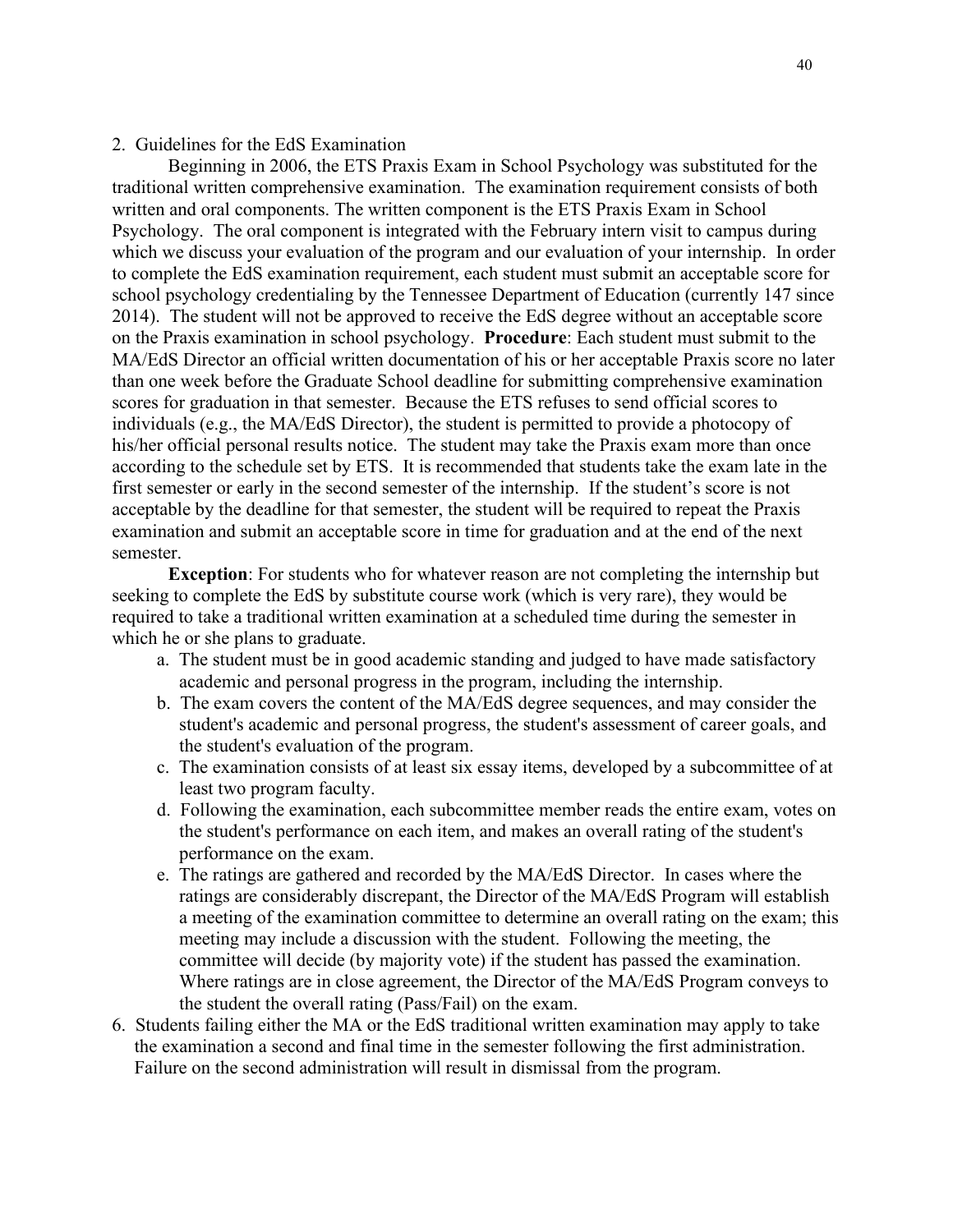#### **H. POLICY AND PROCEDURE FOR THE ENDORSEMENT OF NON-DEGREE SCHOOL PSYCHOLOGY LICENSURE STUDENTS**

#### (Effective 1998-1999, Update July, 2013)

Occasionally persons seek the assistance of the program in achieving licensure after moving to Tennessee from out of state where they were trained and/or practiced as school psychologists, or after completing degrees in fields other than school psychology. Persons already holding a credential as a school psychologist in another state are directed to seek licensure reciprocity directly through the licensure office in the TDOE. As a TDOE approved program, the University of Memphis School Psychology Program endorses for TDOE licensure only persons who have completed the MA/EdS approved program or its equivalent. The following policies shall be applied to this process:

- 1. The Director of the MA/EdS Program holds a preliminary meeting with the person to make a judgment of the person's admissibility to the program and to review previous work. The Director of the MA/EdS Program advises the person as to what will be required for admission to the program as a degree or non-degree student, and also provides a judgment regarding additional work required for endorsement. If the person concurs and chooses to go forward with the process, he/she then submits an application to enter the program as a degree or nondegree student.
- 2. The applicant's previous work shall be reviewed by the MA/EdS Director to determine what additional courses and experiences are required to reach program equivalency. In some instance, this will require enough additional work that the applicant will be asked to enroll in the MA and/or EdS degree programs. In other instances where only a few additional requirements remain, the applicant may choose to be admitted as a non-degree student.
- 3. A time limit for previous work is not imposed. However, the burden rests with the applicant to demonstrate that his/her knowledge and skills are commensurate with the expectations for current students. In the absence of such demonstration, required courses and experiences must be repeated. Competency may be achieved through repeating courses or experiences, obtaining credit by examination, validation of previous courses, presenting letters attesting to one's skills, or actual demonstration of skills through practicum.
- 4. In the process of achieving program equivalency, the person must make regular application to the program and be admitted according to the guidelines for degree seeking program students.
	- a. In addition to the usual application materials (university and departmental application forms, GRE scores, all undergraduate and graduate transcripts), the person must submit letters from previous faculty, employers, or others familiar with his/her work.
	- b. The application must include information regarding relevant education and psychology credentials already held.
- 5. The application is reviewed through the regular admission subcommittee process. If admitted to the program, the student's degree/non-degree requirements for endorsement are reviewed again by the COE program co-director.
- 6. Once admitted, the student must pursue required courses and experiences according to the residency policy. The student's work is reviewed each semester as per the policy for periodic review.
- 7. If the student is completing the MA and/or the EdS degree, he or she must complete the required annual review sessions and pass the corresponding written examination requirements.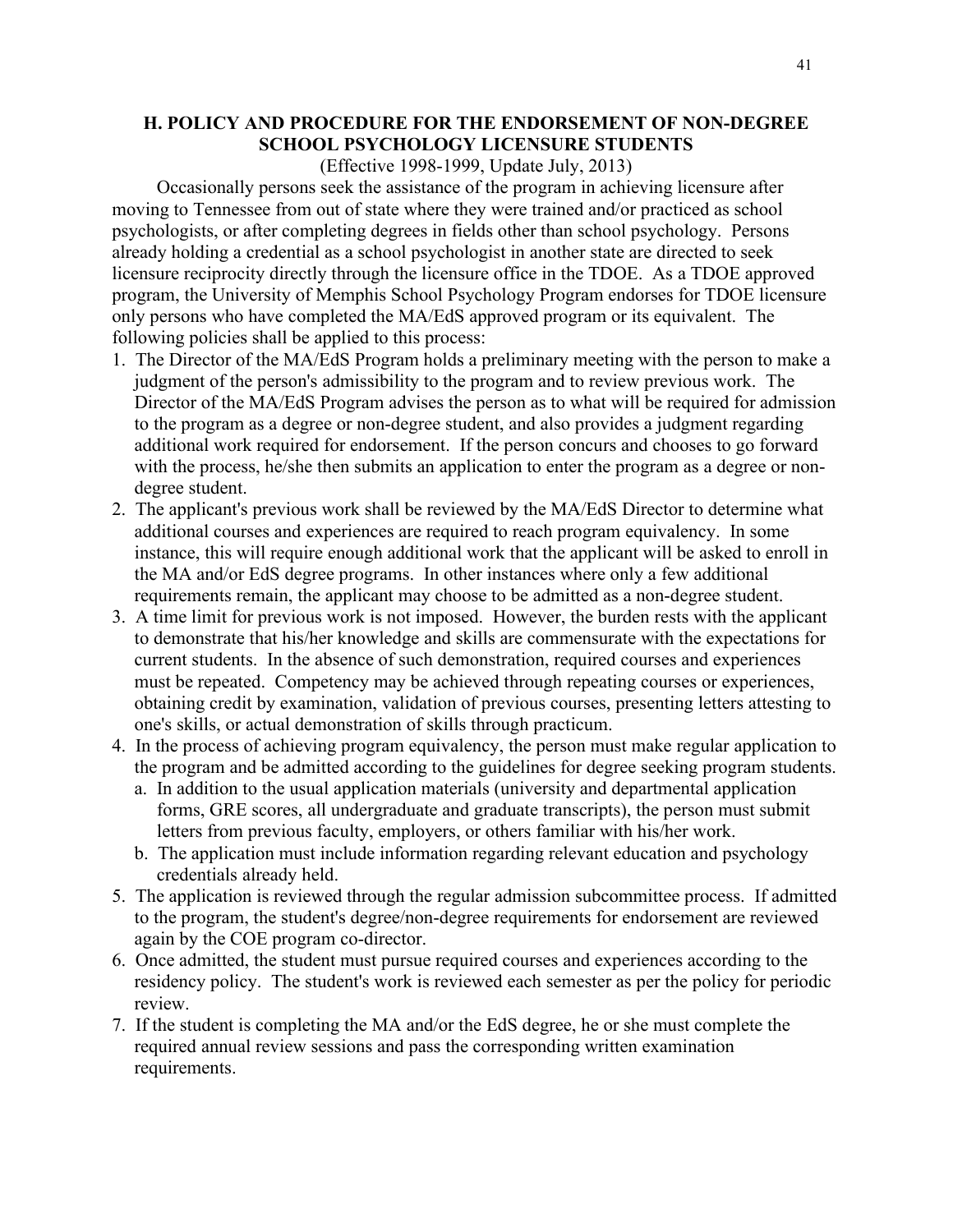- 8. Once the student's requirements are completed, the student will file for endorsement through the Office of Teacher Education & Student Support Services of the CO and the MA/EdS Director will file the final review form, as is customary for other students.
- Note: Students with prior work almost always complete the EdS degree enroute to endorsement. Thus, although the program provides for the endorsement training of students already holding an EdS or greater degree or its equivalent, it is a very rare occasion.

#### **I. POLICIES AND PROCEDURES FOR THE ESTABLISHMENT, OPERATION, AND MAINTENANCE OF THE SCHOOL PSYCHOLOGY PROGRAM COMMITTEE** (August 17, 2015, update June, 2107)

The School Psychology Coordinating Committee (SPCC) was originally established in 1975 by the Vice president for Academic Affairs to develop policy and curriculum for a jointly sponsored school psychology graduate program. The committee had representation from both the Department of Psychology (College of Arts and Sciences) and the College of Education. The original committee was appointed jointly by the Chair of the Psychology Department and by the Dean of the College of Education. The Chair and the Dean were granted joint overall authority for the School Psychology Program. Originally charged with the task of developing a program approval proposal to be submitted to the Tennessee State Department of Education, the committee's efforts resulted in the development of the present program. At a meeting of July 7, 2015 it was recommended that the SPCC be reconstituted and that the MA/EdS program be brought into the governance of the Department of Psychology with the support of the College of Education via a revised committee structure. The original SPCC, comprised of four persons from the Psychology Department, four persons from the COE, with one person from each administrative unit designated as co-director of the program, and student representation will cease to exist, effective at the beginning of the fall semester, 2015.

The new governing committee will be titled The School Psychology Program Committee (SPPC). The committee will govern the MA/EdS and the MS/PhD degree programs. The MA/EdS program will no longer be considered as jointly sponsored but rather will include curricula and policies that are developed by the core school psychology faculty and a dean's office level representative of the College of Education. In 2021-2022 the SPPC will include Drs. Sarah Irby (Interim Director of the MA/EdS Program), Beth Meisinger (Director of the PhD Program), Randy Floyd (Psychology Department Chair) and (Dr. Steve Zanskas, Dean's Faculty Fellow for the College of Education. Student members as needed will be asked to participate on the SPPC.

Like the former SPCC's authority over the MA/EdS degree program, the SPPC has policy authority over the MA/EdS and the MS/PhD degree programs. The committee ensures that its policies are consistent with the policies of the Department of Psychology while maintaining the necessary adaptations enacted in the past for the EdS degree governed by the College of Education (e.g., 30 semester hours beyond the MA degree including the internship and requirements of the overall sequence as approved by the SPPC). The following policies apply to the committee:

#### **A. Establishment of the SPPC**

1. The SPPC shall consist of the following persons: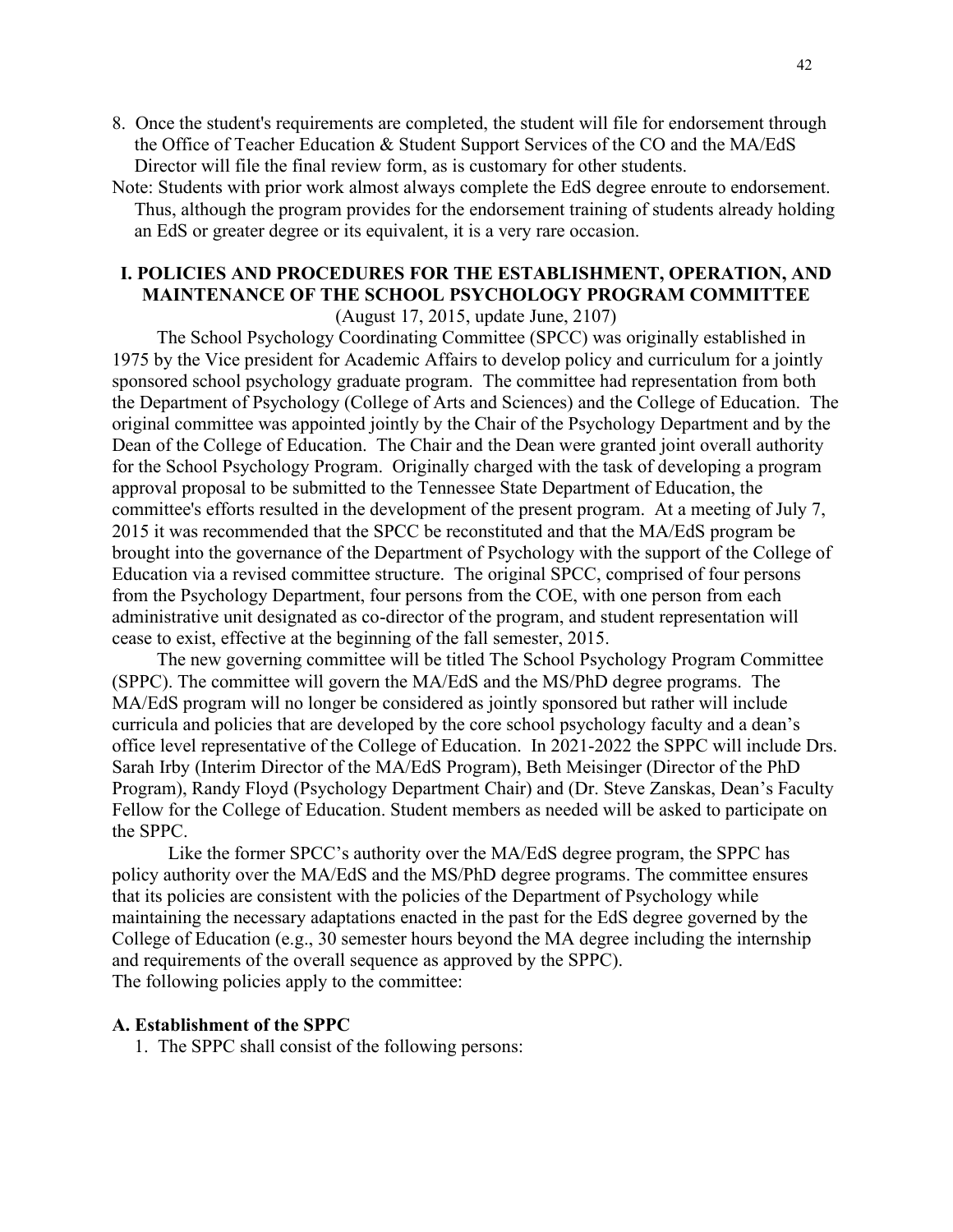- a. The core faculty of the school psychology program from the Department of Psychology, to include faculty whose primary assignment is to the MA/EdS and the PhD programs; in effect, all members of the school psychology core faculty; currently four persons.
- b. A representative from the College of Education's administration selected by the Dean of the COE and approved by the core school psychology faculty. This is usually a dean's office level person with broad understanding of the COE. At the discretion of the Dean, this person may be drawn from the areas of special education, educational psychology, or counseling.
- c. Students (e.g., from the MA/EdS level and the PhD levels of the program) may be asked to participate in the SPPC governance. The students will serve as ad hoc members, called upon as needed by the SPPC.
- d. Faculty member vacancies are replaced in a timely fashion through the same process as the original selection procedure (see A-1-a  $& b$ , and A-2).
- e. One or more practicing school psychologists may be asked to participate in the SPPC governance. These professionals will serve as ad hoc members, called upon as needed by the SPPC.
- 2. The SPPC requires a continuity of membership from year to year. Faculty selected to serve on the SPPC shall be expected to serve throughout their terms of appointment by the Department of Psychology or the College of Education. A core school psychology faculty member may choose not to serve for reasons acceptable to the SPPC and at the discretion of the SPPC a faculty member from another area of the Department of Psychology or the College of Education may be chosen to serve in that person's stead.
- 3. The SPPC Chair shall rotate annually between the MA/EdS and PhD program directors, beginning with the MA/EdS director for the period September, 2015-August, 2016 (Fagan); 2016-2017 (Floyd); 2017-2018 (Fagan), 2018-2019 (Floyd), 2019-2020 (Fagan), 2020-2021 (Meisinger), 2021-2022 (To Be Announced).

#### **B. Operating Procedures**

- 1. Meeting Times and Minutes
	- a. The SPPC shall meet at least once during each academic semester, excluding summer sessions. The meetings may be conducted through email or other electronic means.
	- b. Meeting times and dates are established by the SPPC Chair in consultation with the members of the SPPC.
	- c. Meeting locations will usually be in the Department of Psychology but may be held in the COE at the discretion of the committee.
	- d. The SPPC Chair shall announce the meeting, establish the agenda, and conduct the meeting.
	- e. Minutes of meetings are recorded by the SPPC Chair (or by a designated committee member). Minutes are disseminated and maintained by the SPPC Chair.
- 2. Business Topics

The following represent the type of business that may be brought before the committee, though the committee is not limited to these examples:

1. program admission policies or decisions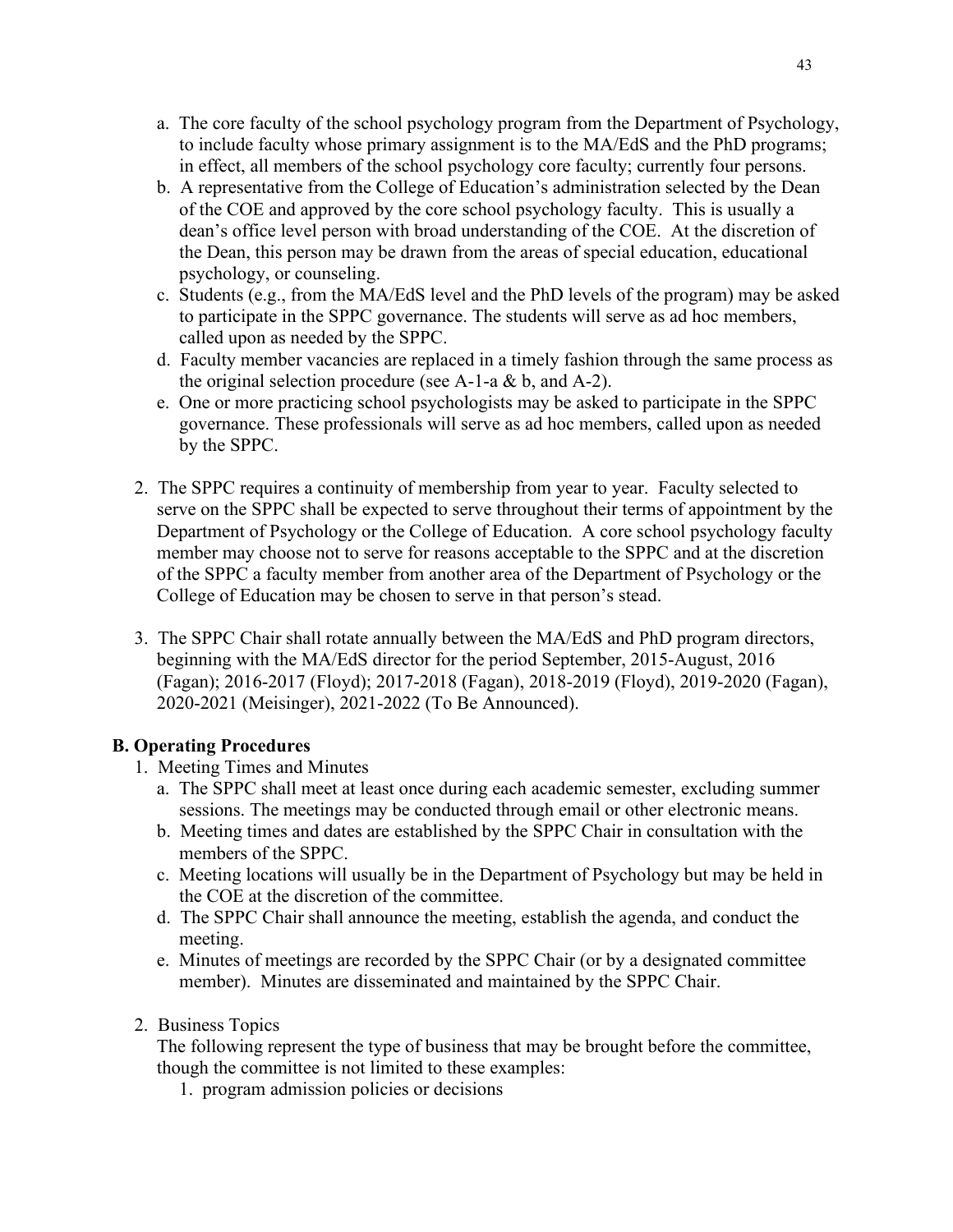- 2. retention or dismissal of students
- 3. special appeals or petitions prepared by students
- 4. curriculum policy decisions such as course additions, deletions, and substitutions (not to include day-to-day matters such as waivers)
- 5. selection of subcommittee members (e.g., admissions)
- 6. policies of the SPPC
- 7. accreditation
- 8. responsibilities of program faculty

#### **C. Decision-Making Policies**

- 1. The presence of any three members, including the Chair and two faculty shall constitute a quorum.
- 2. The committee attempts to reach decisions by consensus, avoiding the necessity of formal votes. In situations where clear consensus cannot be reached, a vote may be requested by any committee member. A simple majority of the voting members of the committee present at the meeting shall determine the decision.
- 3. Each faculty member of the SPPC has equal voting power (1 vote).
- 4. Student ad hoc members shall neither be present nor vote on deliberations related to fellow students currently enrolled in the program (e.g., examination results, appeals, retention decisions).
- 5. Ultimate responsibility for the operation of the program rests with the Chair of the Department of Psychology and policy decisions regarding the program are subject to such review.

#### **D. Subcommittees**

- 1. A Subcommittee on Admissions shall be established each year as per the policy on admissions.
- 2. If needed, a Subcommittee on Examinations shall be established as per the policy on examinations.
- 3. Additional subcommittees shall be established as judged appropriate by the SPPC.
- **E. Changes to these policies.** This governance document is reviewed annually to ensure that new policies and amendments to the document have been included. These policies may be temporarily suspended by the proper motion, second, and affirmative vote of two-thirds of a quorum present at a SPPC meeting; or the policies may be permanently changed by the proper motion, second, and affirmative vote of two-thirds of the SPPC's eligible voting members.

#### **J. RESPONSIBILITIES OF THE DIRECTOR OF THE MA/EDS SCHOOL PSYCHOLOGY PROGRAM**

(Effective 1998-1999, Updated July 2013, June 2015)

The day-to-day operation of the School Psychology Program is administered from the Department of Psychology. The director of the MA/EdS School Psychology Program is an academic appointment in the Department of Psychology, and the position is filled according to the policies and procedures of the Department of Psychology. Matters of retention, tenure and promotion are also determined by the Department of Psychology. The MA/EdS director serves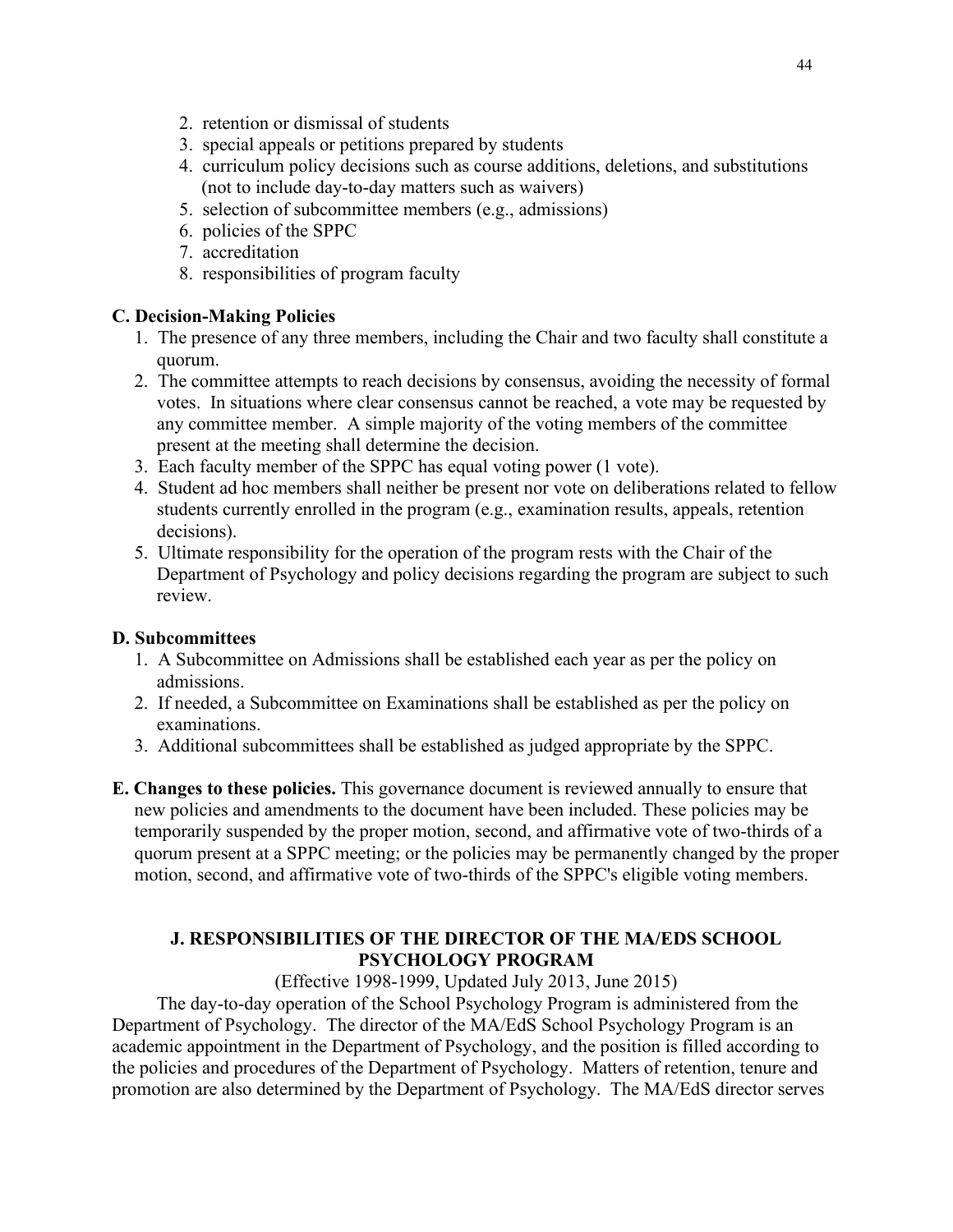as the principal representative of that program to the School Psychology Program Committee (SPPC). All matters related to the development, maintenance, and operation of the program are determined by the SPPC and directed to the MA/EdS director for appropriate action. The director represents the MA/EdS program to several constituencies including the Department of Psychology, the COE, the general university community, the Tennessee Department of Education, accreditors, other university programs, practicum and internship sites, community agencies, and the general public.

The director serves as a member of the SPPC. In this capacity, the director brings important matters before the SPPC. As the official policy making body of the program, the SPPC resolves business and establishes policies that are then put into effect by the MA/EdS director. Responsibility for the day-to-day operation of the program is delegated to the MA/EdS director by the SPPC. Specific functions related to day-to-day operation include:

- 1. Recruitment of students. This may include developing program descriptions and brochures for dissemination, visitations to other colleges and universities, career advising of potential students.
- 2. With assistance of the Admission's Secretary in the Department of Psychology, the director screens all incoming applications, removing those that do not meet minimal expectations for further review by the admissions subcommittee. Those worthy of review are forwarded by the director to the subcommittee for review, and the subcommittee's decisions are processed by the Admissions Secretary to the Graduate Office.
- 3. Reviewing program policies, curricular requirements and electives, and making recommendations for improvement to the SPPC.
- 4. Assists in advising students currently enrolled in the program as per the policy on advising.
- 5. Conducts follow-up evaluations of previous graduates, especially those in the most recent years. These evaluations are used to assist in program development.
- 6. Assists students in seeking and selecting suitable practicum, internship, and employment sites.
- 7. Assists students in seeking advanced graduate programs.
- 8. Maintains the necessary records of the program including:
	- a. correspondence with prospective students, field placement sites, practitioners, other programs, TDOE, TASP, etc.
	- b. folders of current and former students
	- c. degree plans for each student
	- d. program policies, descriptions, minutes of meetings
	- e. MA and EdS examinations, results, records
	- f. historical information about the program
	- g. accreditation records
- 9. Oversee the preparation and grading of MA and EdS exams.
- 10. Establishing and maintaining liaison relationships to various agencies. This is a central responsibility of the day-to-day operation of the program. This includes relationships with the various constituencies identified in the first paragraph above.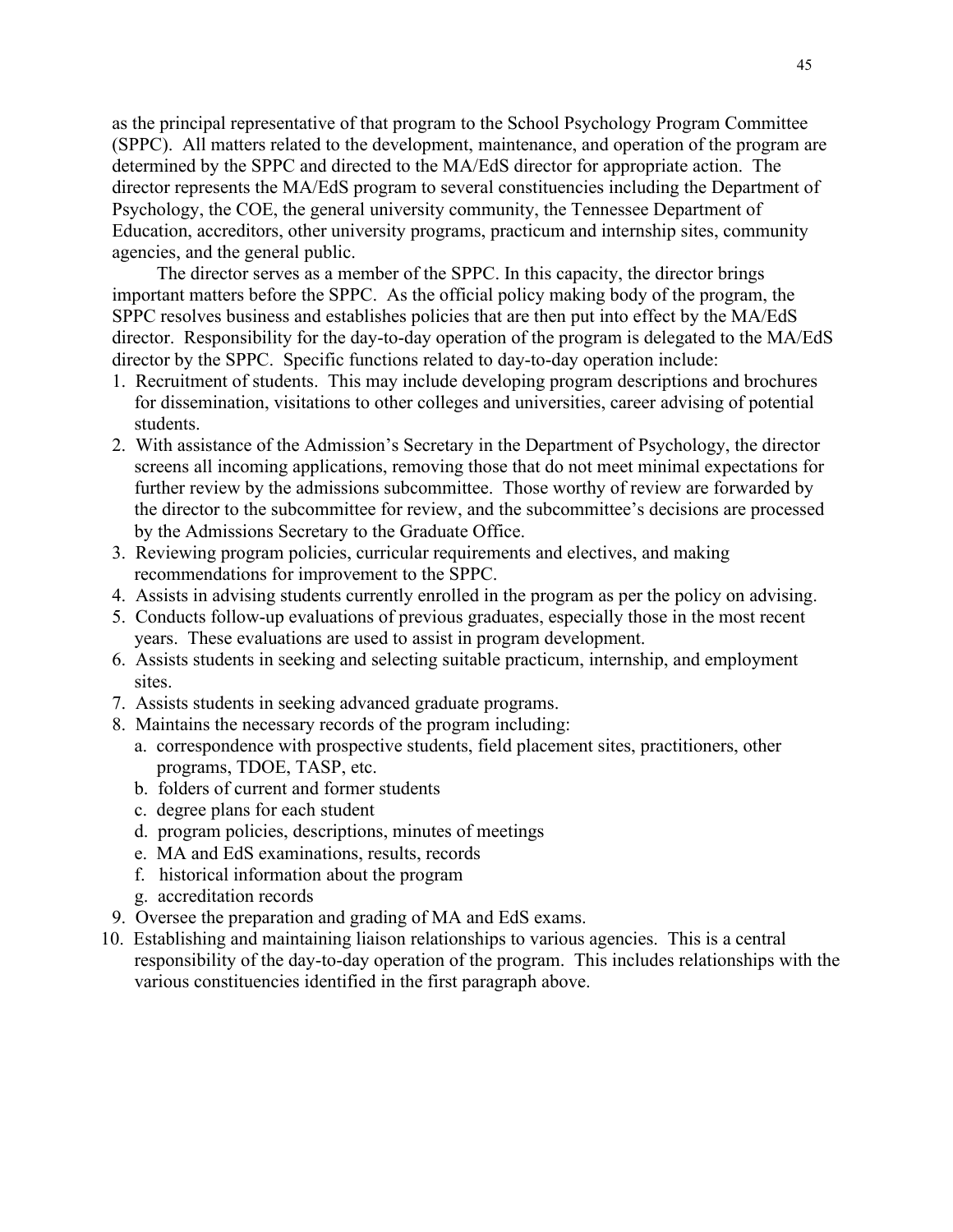#### **SCHOOL PSYCHOLOGY PROGRAM THE UNIVERSITY OF MEMPHIS** (For 2021-2022 Recommendations)

#### **Licensure Recommendation Requirements**

Degree: The Educational Specialist or higher degree (or its equivalent) including preparation specifically in school psychology. A recommendation is made only when the applicant has completed all requirements of The University of Memphis MA/EdS program or the equivalent. A person seeking licensure endorsement who has prior degrees and/or licensure from outside Tennessee will have requirements determined individually to be equivalent to the training level of the licensure requirements specified below. The review is done by the MA/EdS school psychology program coordinator. **Specific Course/Competency Areas**

|                                        |                | Specific Course/Competency Areas |     |
|----------------------------------------|----------------|----------------------------------|-----|
| <u>No.</u><br><b>Title</b>             | <b>Credit</b>  | <b>Equivalency</b>               | Met |
| Master of Arts Degree (37 hrs)         |                |                                  |     |
| PSYC 7800 Intro. School. Psychology    | 3              |                                  |     |
| PSYC 7207 Developmental Psychology*    | 3              |                                  |     |
| PSYC 7802 Ch. Disab. & Families        | 3              |                                  |     |
| PSYC 7803 Psychoed. Assessment I       | 3              |                                  |     |
| PSYC 7804 Psychoed. Assessment II      | 3              |                                  |     |
| PSYC 7614 Practicum: Schl. Psy.        | 3              |                                  |     |
| PSYC 7805 Psychological Consultation   | 3              |                                  |     |
| PSYC 7806 Interventions in Schl Psy    | 3              |                                  |     |
| SPED 7514 Applied Behavior Analysis*** | 3              |                                  |     |
| EDPR 7511 Tests & Measurements         | 3              |                                  |     |
| EDPR 7541 Stat. Methods App. Ed.       | 3              |                                  |     |
| SPED 7000 Intro. Except. Learners or   |                |                                  |     |
| <b>SPED</b> elective                   | 3              |                                  |     |
| Educational Specialist Degree (30 hrs) |                |                                  |     |
| PSYC 7301 Res. Des. & Methodology**    | $\mathfrak{Z}$ |                                  |     |
| <b>LEAD or LDSP Elective</b>           | 3              |                                  |     |
| COUN, EDPR, or SPED Elective           | 3              |                                  |     |
| COUN, EDPR, or SPED Elective           | 3              |                                  |     |
| PSYC 8807 Academic Interventions       | 3              |                                  |     |
| PSYC 8614 Practicum: Schl. Psy.        | 3              |                                  |     |
| PSYC 8812 Internship: Schl. Psy.       | $6 - 12$       |                                  |     |

\* EDPR 7111 & 7112 may be substituted for PSYC 7207.

\*\* Students may substitute PSYC 7509, EDPR 7521, 8561, or ABA Case Designs (EDPR 8581).

\*\*\* EDPR 7151 Individual Differences may be substituted for the SPED 7514 requirement.

**\_\_\_\_\_**The applicant has completed all curricular and personal/professional expectations of the MA/EdS school psychology sequence, or the equivalent for a school psychology endorsement.

Applicant: \_\_\_\_\_\_\_\_\_\_\_\_\_\_\_\_\_\_\_\_\_\_\_\_\_\_\_\_\_\_\_\_\_\_\_\_\_\_\_\_\_\_\_\_\_\_\_\_\_ Date: \_\_\_\_\_\_\_\_\_

Dr. Sarah Irby, Program Interim Director's Signature: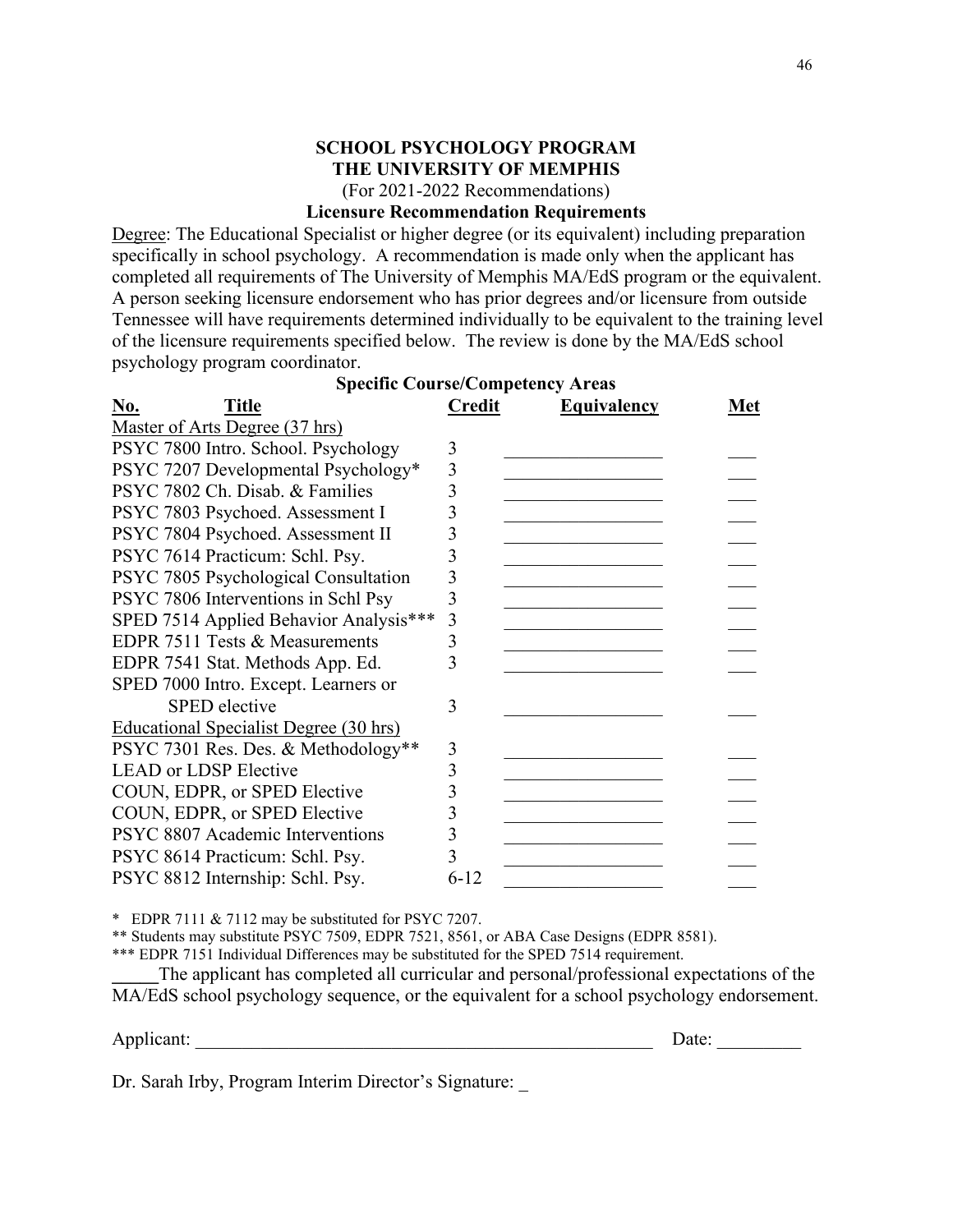|                  | * Indicates a required or preferred elective course (by permission only) |                                                      |  |  |  |  |  |
|------------------|--------------------------------------------------------------------------|------------------------------------------------------|--|--|--|--|--|
| <b>COUN 7710</b> |                                                                          | <b>Addiction Counseling</b>                          |  |  |  |  |  |
|                  | 7730                                                                     | Crisis Intervention Counseling*                      |  |  |  |  |  |
|                  | 7750                                                                     | Multicultural Counseling*                            |  |  |  |  |  |
|                  | 7531                                                                     | Group Counseling Processes*                          |  |  |  |  |  |
| ICL              | 7001                                                                     | <b>Fundamentals of Curriculum</b>                    |  |  |  |  |  |
|                  | 7003-8003                                                                | Curriculum Design & Evaluation                       |  |  |  |  |  |
|                  | 7706                                                                     | Family & Community Relations for Teachers            |  |  |  |  |  |
|                  | EDPR 7111-8111                                                           | Child Development and Education                      |  |  |  |  |  |
|                  | 7112-8112                                                                | Adolescent Development and Education                 |  |  |  |  |  |
|                  | 7121-8121                                                                | Learning and Cognition Applied to Education          |  |  |  |  |  |
|                  | 7149-8149                                                                | Seminar Cognitive Proc. Applied to Education         |  |  |  |  |  |
|                  | 7151-8151                                                                | Individual Differences in Learning*                  |  |  |  |  |  |
|                  | 7511-8511                                                                | Measurement and Evaluation*                          |  |  |  |  |  |
|                  | 7512-8512                                                                | Psychometric Theory and Educ. Application            |  |  |  |  |  |
|                  | 7521                                                                     | Introduction to Research Design and Methodology*     |  |  |  |  |  |
|                  | 7541-8541                                                                | Statistical Methods Applied to Education I*          |  |  |  |  |  |
|                  | 7542-8542                                                                | Statistical Methods Applied to Education II          |  |  |  |  |  |
|                  | 7561-8561                                                                | Qualitative Methods in Education*                    |  |  |  |  |  |
|                  | 7581-8581                                                                | Behavioral Analysis & Case Designs*                  |  |  |  |  |  |
| <b>LEAD 6000</b> |                                                                          | Found. Studies: Educ., Schooling & Amer. Soc.*       |  |  |  |  |  |
|                  | 7100                                                                     | Education & Community                                |  |  |  |  |  |
|                  | 8002                                                                     | American Society and Educational Policies            |  |  |  |  |  |
|                  | LDPS 7311-8311                                                           | Issues in Philosophy of Education                    |  |  |  |  |  |
|                  | 7350-8350                                                                | Policies & Politics Contemporary Amer. Educ.         |  |  |  |  |  |
|                  | PSYC 7207-8207                                                           | Developmental Psychology*                            |  |  |  |  |  |
|                  | 7301-8301                                                                | Research Design and Methodology*                     |  |  |  |  |  |
|                  | 7509-8509                                                                | Seminar: School Psychology (Single-Subject Research) |  |  |  |  |  |
|                  | 7614-8614                                                                | Practicum: School Psyc.(a): Assessment*              |  |  |  |  |  |
|                  | 7614-8614                                                                | Practicum: School Psyc.(b): Interventions*           |  |  |  |  |  |
|                  | 7800-8800                                                                | Introduction to School Psychology*                   |  |  |  |  |  |
|                  | 7802-8802                                                                | Children with Disabilities and Their Families*       |  |  |  |  |  |
|                  | 7803-8803                                                                | Psychoed. Assess. I (Cognitive/Achievement)*         |  |  |  |  |  |
|                  | 7804-8804                                                                | Psychoed. Assess.II (Personal/Social)*               |  |  |  |  |  |
|                  | 7805-8805                                                                | Psychological Consultation *                         |  |  |  |  |  |
|                  | 7806-8806                                                                | Interventions in School Psychology*                  |  |  |  |  |  |
|                  | 7807-8807                                                                | Academic Interventions in School Psychology*         |  |  |  |  |  |
|                  | 7812-8812                                                                | Internship: School Psychology*                       |  |  |  |  |  |
| <b>SPED</b>      | 7000                                                                     | Introduction to Exceptional Learners*                |  |  |  |  |  |
| <b>SPED 7514</b> |                                                                          | Introduction to Applied Behavior Analysis            |  |  |  |  |  |

**Numbers and Titles of Required and Elective Courses** (7/21)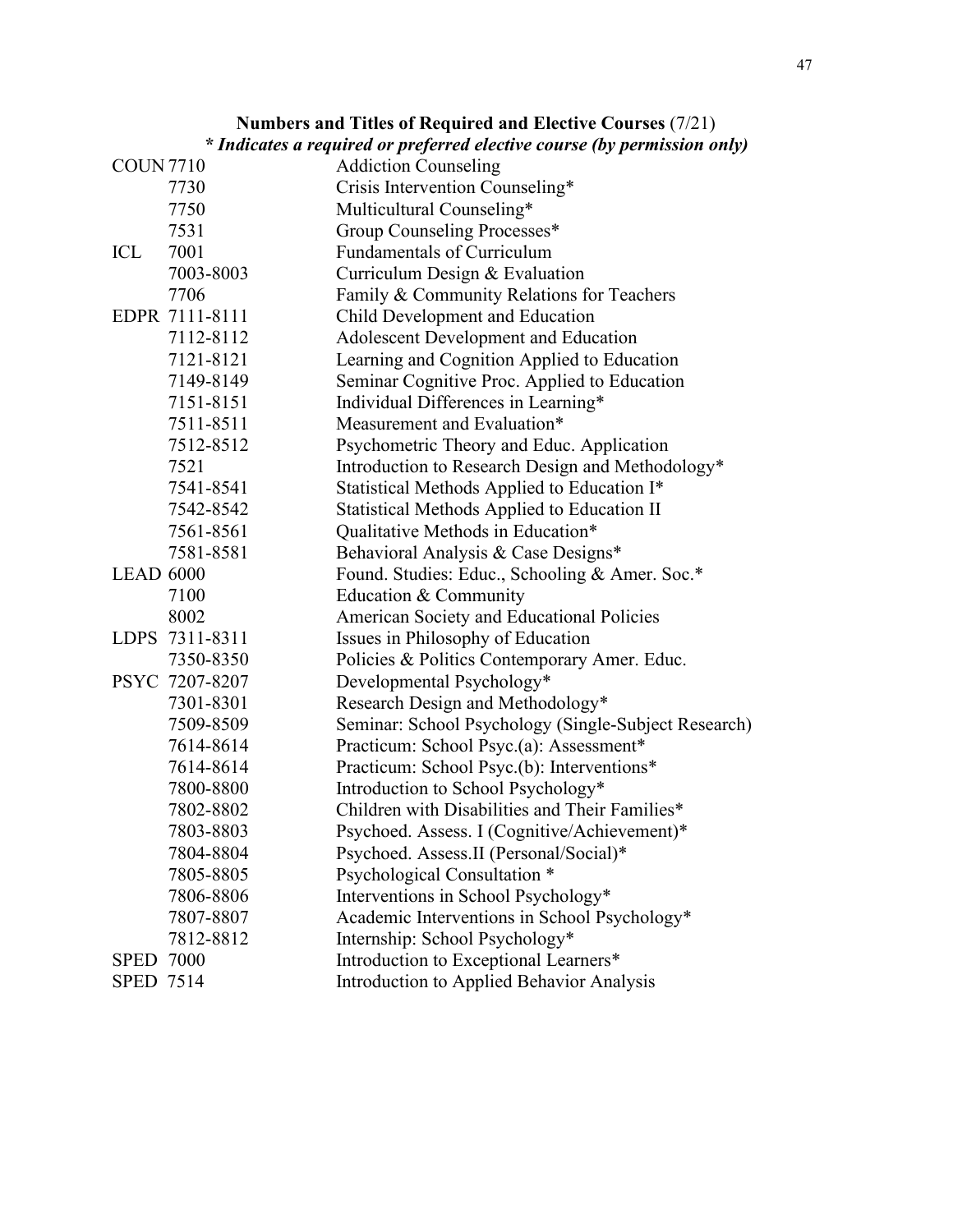#### **External Evaluations of the Program**

The School Psychology Program is externally reviewed by several agencies at different intervals. The Southern Association of Schools and Colleges provides a review of all UM academic programs. The University Graduate School and University Board of Regents require a review of graduate programs every ten years unless a program is approved by a national accreditor. The National Association of School Psychologists (NASP) in conjunction with the Council for the Accreditation of Educator Preparation (CAEP) approves programs on a several year cycle. Our program holds NASP Full Approval through December 31, 2024. The CAEP accredits education units on a similar cycle and the College of Education was visited and accredited in 2016. The Tennessee State Department of Education team visited at the same time and accredited our program without stipulations. In addition, the program routinely receives feedback from students and supervisors through semester advising, periodic evaluations, MA and EdS examinations, and follow-up surveys of graduates. Our PhD School Psychology Program was first accredited by the American Psychological Association in fall 2014 and that is active through 2021; the program is currently under review for reaccreditation.

**Graduate Student Organizations:** Graduate students in all programs are represented in departmental governance by the **Graduate Student Coordinating Committee (GSCC)** comprised of representatives from each of the programs. The 10 student representatives (one from school psychology) have three votes in most departmental matters and participate in several activities; the GSCC representatives do not vote on matters reserved for the Tenure and Promotion Committee and matters related to other students. Students are encouraged to actively participate in the GSCC. For further information see the *Psychology Department Governance Policy* and the *Department of Psychology Graduate Program Handbook*. School psychology students also belong to the **School Psychology Association (SPA)** and are expected to participate in this group. In addition to regular meetings and inservice programs, the SPA members serve as mentors to new students.

**Employment Assistance Resources:** Toward the end of the internship, students are assisted in their search for employment. The program maintains a bulletin board of employment opportunities and announcements located outside room 109 and job opportunities are routinely shared by email. Students are introduced to a variety of on-line employment resources in the technology portion of PSYC 7800 Introduction to School Psychology. For example, they are exposed to the APA's PsycCareers [\(http://www.apa.org/careers/psyccareers/\)](http://www.apa.org/careers/psyccareers/) website, the NASP's Career Center [https://nasponline-jobs.careerwebsite.com,](https://nasponline-jobs.careerwebsite.com/) the Online Psychology Career Center [\(http://www.socialpsychology.org/career.htm\)](http://www.socialpsychology.org/career.htm), and the *Chronicle of Higher Education* [\(https://chroniclevitae.com\)](https://chroniclevitae.com/). Employment notices also appear in the APA *Monitor on Psychology* and the NASP *Communiqué.* State association and state department of education websites are also helpful (e.g., https://tasponline.org/Job-Announcements). Jobs are also posted on the websites for the Council of Directors of School Psychology Programs [\(www.cdspp.net\)](http://www.cdspp.net/), and of the Trainers of School Psychologists [\(https://tsp.wildapricot.org/\)](https://tsp.wildapricot.org/). Faculty are readily available to assist graduates during employment on matters of practice or pursuing additional employment positions. Students are also encouraged to attend state and national conventions where job opportunities are often listed. All students are expected to request letters of recommendation from program faculty as well as from internship supervisors and others familiar with their preparation.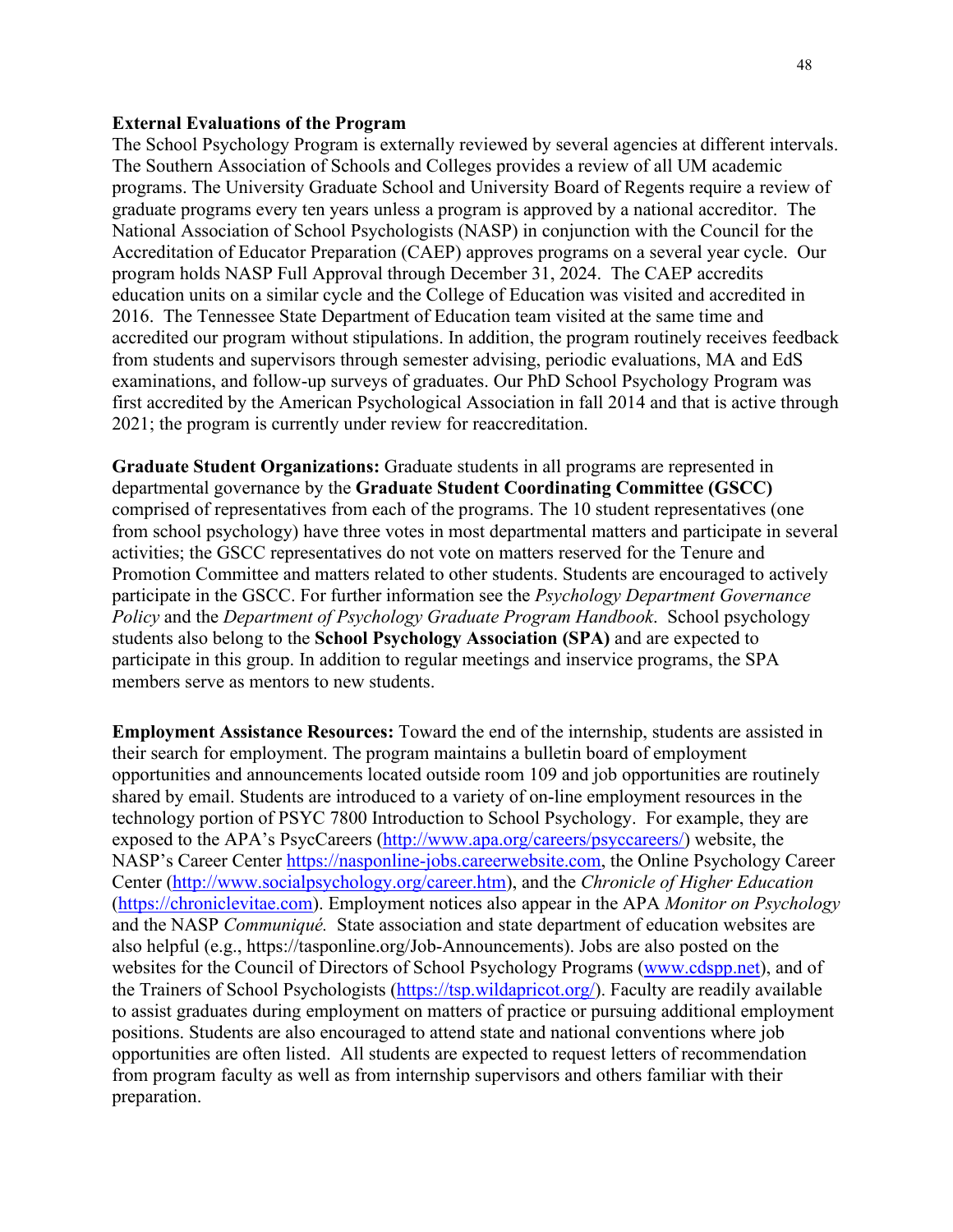**Student Awards**: The School Psychology Program Director's Award is issued to an MA/EdS student who demonstrates outstanding performance in, and service to, the school psychology program. The award, sponsored by Dr. Craig M. Brown in Honor of Dr. Andrew W. Meyers, carries a stipend and is announced at the annual spring luncheon. A similar award is given by the director of the PhD program. The program also participates in the annual William Ballard Award competition coordinated by the Tennessee Association of School Psychologists, recognizing outstanding doctoral and non-doctoral students. A number of travel awards are offered by the University's Graduate Student Association: [\(http://www.memphis.edu/gsa/travel\\_funding.php\)](http://www.memphis.edu/gsa/travel_funding.php), and the Psychology Department chair has made available funds each year to support travel for psychology graduate students. Travel assistance is also available through funds provided to the School Psychology Program by Norman and Carmelita Teeter.

**Annual Orientation Meeting:** All newly admitted students are expected to attend the orientation meeting held by the Psychology Department during the week prior to the start of fall semester classes. The one-day meeting includes a welcoming speech by the department chairman, introduction of program directors and office staff, department and campus tours, research group and program meetings, advising, finalizing assistantship contracts, lunch, and a social gathering. An announcement is sent to students informing them of the event. The UM Graduate School holds its orientation during the same week.

**Financial Assistance:** As the present time there are no assistantships specifically assigned to MA/EdS students. All PhD students are in funded assistantships for 20 hours per week which carry tuition waivers; MA/EdS students will occasionally contract for 10 hrs. per week but may not get tuition waivers. The department business manager assists students in completing the contract and provides information on specific contractual expectations, funding amounts and payments. During the first year students on departmental assistantships attend a weekly colloquium on Friday afternoon. Assistantships or other financial support may be available through the College of Education, The Campus School, The Lipman Early Childhood School and Research Institute, UM Disability Resources for Students Office, the Graduate School, or local community agencies and schools. Students are encouraged to contact these resources and a list may be available from the MA/EdS Director. Students on assistantships that require 20 hours per week of service are not expected to be employed in other capacities during their training. Other forms of financial assistance (e.g., student loans) may be explored through the UM Office of Student Financial Aid.

**Full-Time Status**: All students are expected to pursue graduate work on a full-time basis (a minimum of 9-12 sem. hrs. each semester) unless approved for a lesser amount by the MA/EdS Director (See MA/EdS Residency Policy). Ordinarily students pursue 12 hours per semester in order to complete the program over three years. Though rare, some students pursue their studies while holding part-time employment. Many of the courses are offered once per week and in the afternoon or evening but times cannot be changed to meet the needs of every student. In addition, many courses are offered only once each year and are in a sequence (e.g., assessment, intervention, and practica). Not enrolling in the proper sequence will delay the student's progress by one year. It is the student's responsibility to balance employment and other activities with the requirements of the program.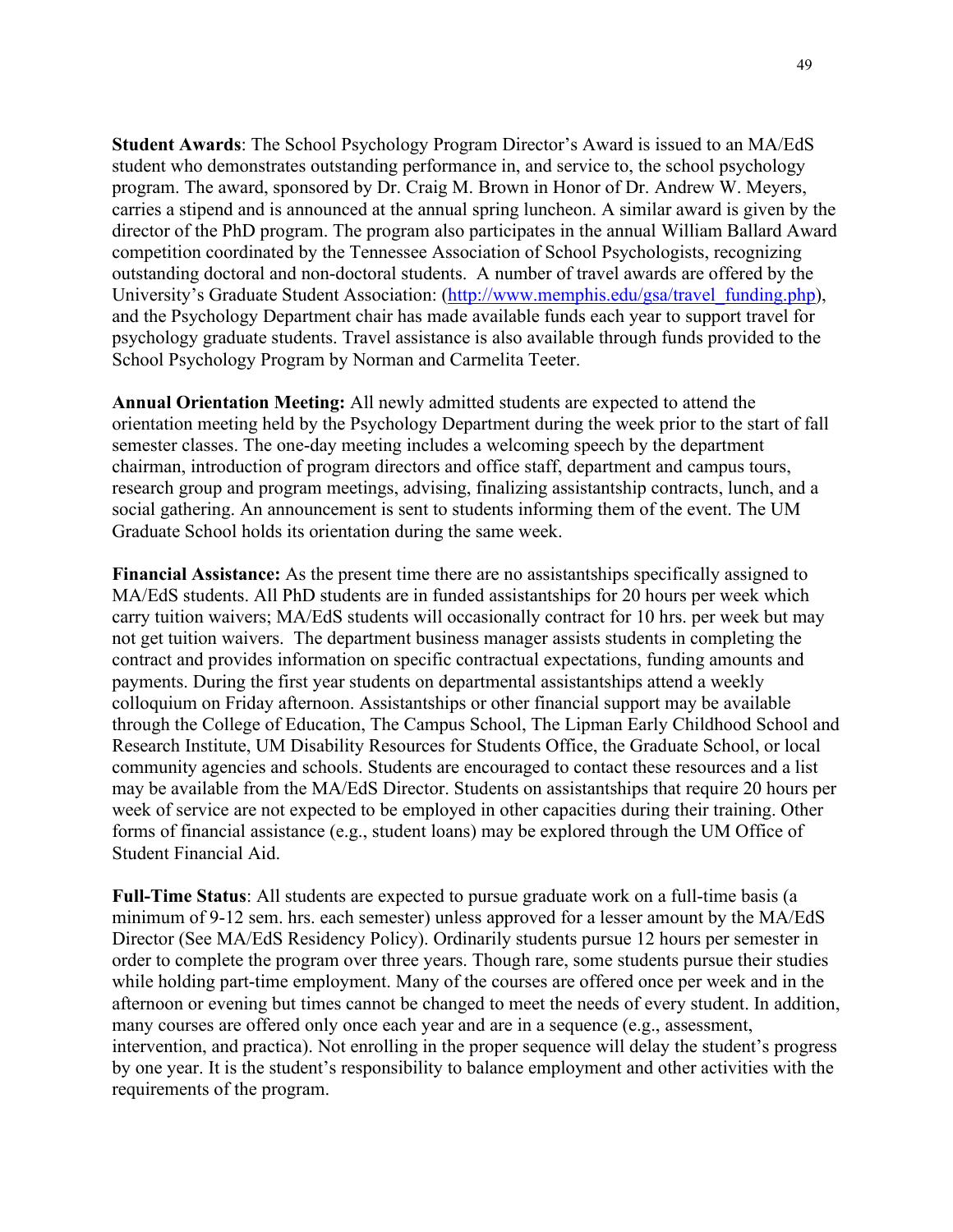**Commencement:** The UM now has separate graduation ceremonies by colleges. School psychology students receiving the Master of Arts, Master of Science, or the Doctor or Philosophy degree will attend the College of Arts and Sciences ceremony. Those receiving the Educational Specialist degree will attend that of the College of Education. Please be alert to the Graduate School deadlines for filing for graduation and other information about the date and location of commencements.

#### **Becoming a Professional School Psychologist**

- A. **Importance of Ethics and Standards**: Throughout the graduate program, all students are expected to become familiar with, and behave in accordance with, the ethics and standards of state and national associations for school psychologists. These documents are provided and reviewed in the introductory courses, and their contents evaluated at different points in the program. Appropriate professional behavior is an important part of satisfactorily completing school psychology programs. In order to receive the program director's endorsement and recommendation for credentialing and/or employment it is insufficient to have merely completed the academic requirements. All students are to have additionally demonstrated their knowledge of, and conformity to, ethics and practice guidelines throughout all aspects of the program.
- **B. Professional Association Memberships**: All students are encouraged to join and actively participate in state and national professional associations. The Southwest TN Regional Representative(s) of TASP visits the program during the first semester to discuss school psychology in Tennessee and TASP membership. Information about other state and national groups is routinely provided in PSYC 7800/8800. Students are also encouraged to attend local meetings of SWTASP, state conferences, and national conferences. Presentations of their research and professional practices at these meetings are strongly encouraged. As a result of these efforts, almost all students are members of the state association, many of the national associations, and many are active participants in their conventions. All students are expected to join a state and national association by the end of the internship. In recent years, the generosity of Norman and Carmelita Teeter has financed the TASP memberships of all students as well as registration fees to state and national conventions.
- **C. Becoming Nationally Certified or Board Approved:** Upon completion of the program and internship, students are strongly encouraged to become nationally certified through the NASP, and in the case of doctoral students, board approved through the process of the American Board of School Psychology. Students are introduced to these credentials and their requirements during the first semester of training in PSYC 7800/8800.
- **D. Acquiring Practice Credentials:** All students are expected to obtain state education and/or other credentialing in school psychology following graduation. Students should initiate the process of licensure endorsement in school psychology in TN during the first semester of the internship. Students must contact the teacher licensure office in the College of Education (COE) through which all endorsements are routed for TDOE credentialing. At the end of training, the program director completes a licensure endorsement form that is filed with the COE as part of this process (see p. 48). Those seeking employment outside TN should contact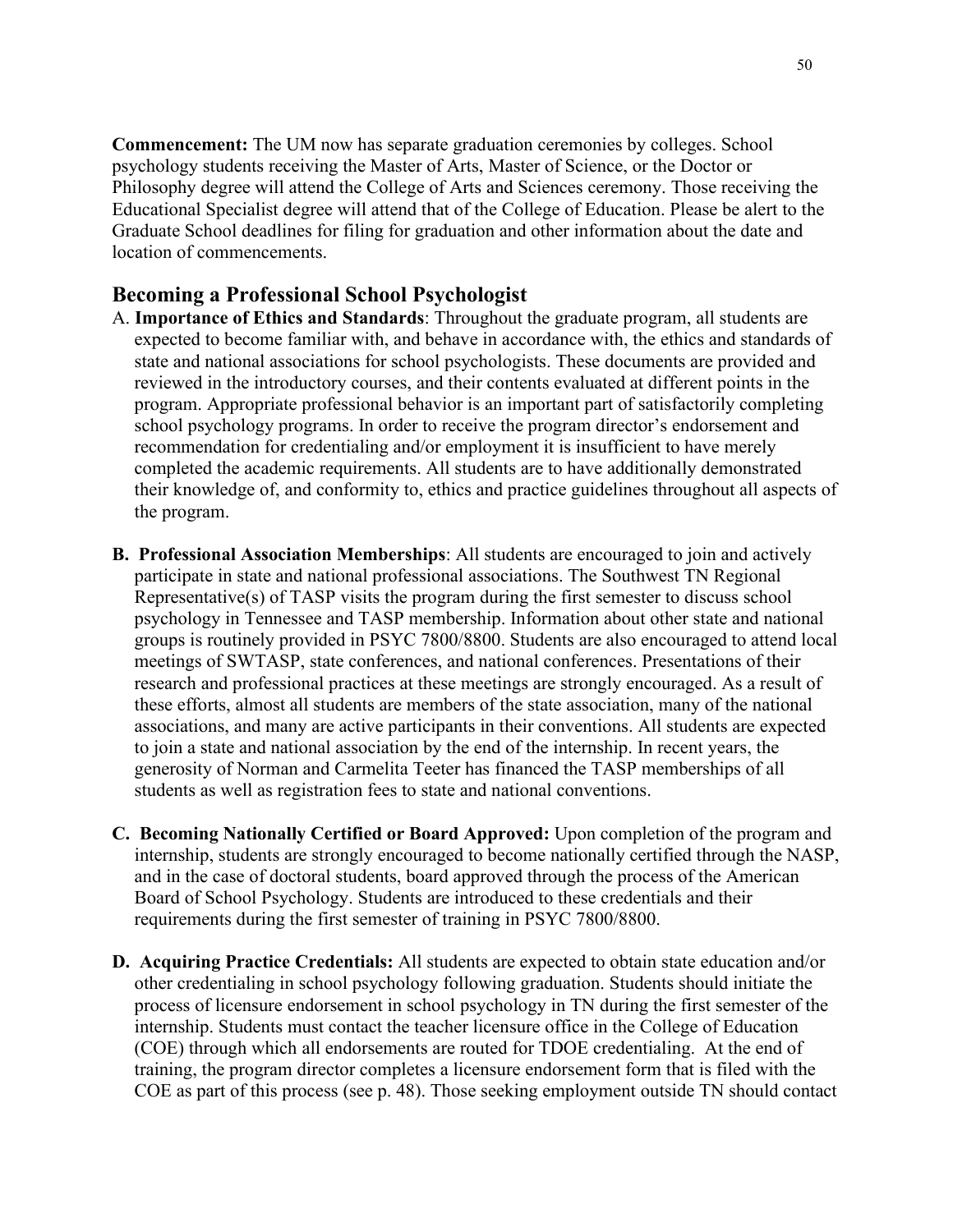the appropriate agencies in those states at least six months in advance of seeking such employment.

**E. Continuing Professional Development and Outreach:** The School Psychology Program encourages continuing professional development (CPD) of its current and former students as well as area school psychologists. During the program, students are expected to participate in research group and other presentations on campus and to attend local and state conferences. In some instances, conference presentations may be substituted for reading requirements in a course. The program also assists the CPD of area school psychologists by having faculty or invited professionals make presentations and by facilitating programs developed by area school psychologists. The program provides outreach efforts by disseminating research findings and presentations to the Southwest TASP membership. The TASP newsletter routinely carries program information that alerts school psychologists across the state to the activities of the UM and other programs.

## **Appendix A: Guidelines for Preparing the Annual Student Evaluation of Performance and Portfolio Summary (SEPPS)**

An annual review is conducted at the end of the first and second years of training. For MA/EdS students this will not necessarily involve a face-to-face meeting. Students completing their internship are evaluated through a separate process. Beginning with the first semester each student is to initiate and maintain a personal portfolio. The portfolio should include items that reveal your competence, progress, and how you are meeting the goals of the program and each NASP Competency Domain; the portfolio is organized to include areas for information and products related to each domain. The portfolio includes a curriculum vitae. An important adjunct to the portfolio is the annual Student Evaluation and Performance Portfolio Summary (SEPPS). The forms are distributed each spring in advance of the annual reviews. The format of the annual review includes progress in courses and future course plans, field experiences, professional development, research, and program evaluation. In completing the SEPPS, the student is encouraged to provide responses that are keyed to specific documents in the portfolio that provide evidence for the response area. An array of contributions from course content, experiences, placements, etc., are to be identified in responding to each area. For example, responses to diversity competencies can include ethnicity as well as disability, religion and gender preferences, ages, SES, and geography. An important aspect of the portfolio will be for you to integrate your experiences to demonstrate how you are having a positive impact on children, families, schools, or the community. Assignments to that effect may be embedded in your practica and internship.

The portfolio is evaluated during your annual evaluation session and is regularly updated throughout your program of studies. Students will be asked to use the portfolio as a means of demonstrating their progress during annual evaluations and their competence across the NASP domains; it is also helpful in seeking internship and employment. In May, students will be notified of the schedule for evaluations and the student's portfolio reviewer. The portfolio, including the SEPPS form, must be turned in to your designated evaluator at least one week in advance of the deadline specified in the May announcement. At the same time, a copy of the SEPPS form is also provided to all other faculty members of the annual evaluation committee (Drs. Irby, Floyd, Meisinger, and Zanskas). Based on the SEPPS and portfolio program faculty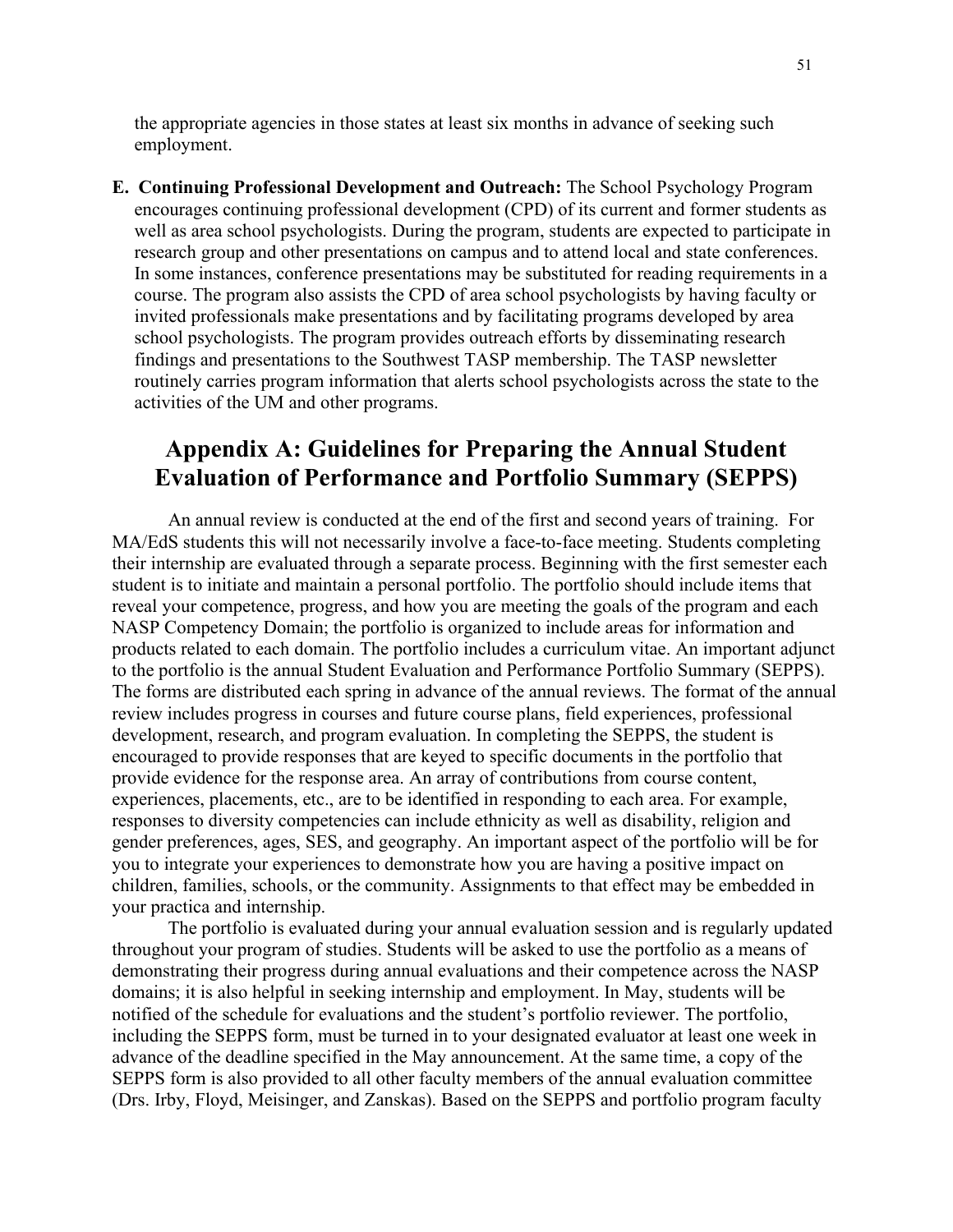provide ratings across the NASP domains of training and practice as well as in the areas of impact on children, working with a culturally diverse society, progress in the program, and goals for the upcoming year. Together, these ratings will provide a description of your progress throughout the program. The faculty ratings will reflect their assessments of progress based on the portfolio and any other assessments that relate to the NASP domains at the time of the annual review. First-year students are encouraged to seek the assistance of their student mentor in organizing their portfolios.

#### **Portfolio Format**

The portfolio should be in a hard-cover binder, include a table of contents, and be organized around the NASP competency areas, or if preferred around items of evidence for the competency areas. In this manner, the portfolio reflects each area of the competency discussions of the SEPPS form. For example, SEPPS competency area 1: Data-Based Decision Making and Accountability would have the narrative in the SEPPS form and the portfolio would include assessment projects and materials from the PSYC 7803 class. The narrative specifies the portfolio evidence that demonstrates one's competency. Evidence pertaining to more than one competency area can be cross-referenced in the narrative. For each competency area a student describes his/her development (limited to 100 words each year) and provides evidence of competency (limited to one item).

#### **Recommended Products for the Student Portfolio**

#### **First-Year Products for the Portfolio**

Student Curriculum Vita

Transcripts of grades (unofficial and obtained online)

Student Evaluation and Performance Portfolio Summary (SEPPS)

PSYC 7800 Products (Who's Who, Topic Presentation, Visit To School Psychologist)

PSYC 7803 Diversity Issues Project

PSYC 7804 FBA Project

PSYC 7807 Interventions Project

Professional Experience log and evaluations for fall and spring semesters

PSYC 7614a Practicum case studies (made anonymous) from SCS or other placements PSYC 7614a Practicum log, supervisors' evaluations

Evidence of professional development (e.g., conferences attended or presentations given) Evidence of research participation (faculty research lab, Child & Family meetings) Thesis proposal, if applicable

List the types of technology with which you are competent (e.g., assessment tools, word processing, scoring programs, power point, statistical programs)

#### **Second-Year Products for the Portfolio**

Updated Student Vita 1<sup>st</sup> Annual evaluation letter from program director Transcripts of grades (unofficial and obtained online) Student Evaluation and Performance Portfolio Summary (SEPPS) for Year 1 and 2 PSYC 7805 Consultation Project (making a difference in student growth) PSYC 7806 Intervention/Treatment Plan PSYC 8614b Presentation (Home-School Collaboration) PSYC 8614b Counseling Group Treatment Plan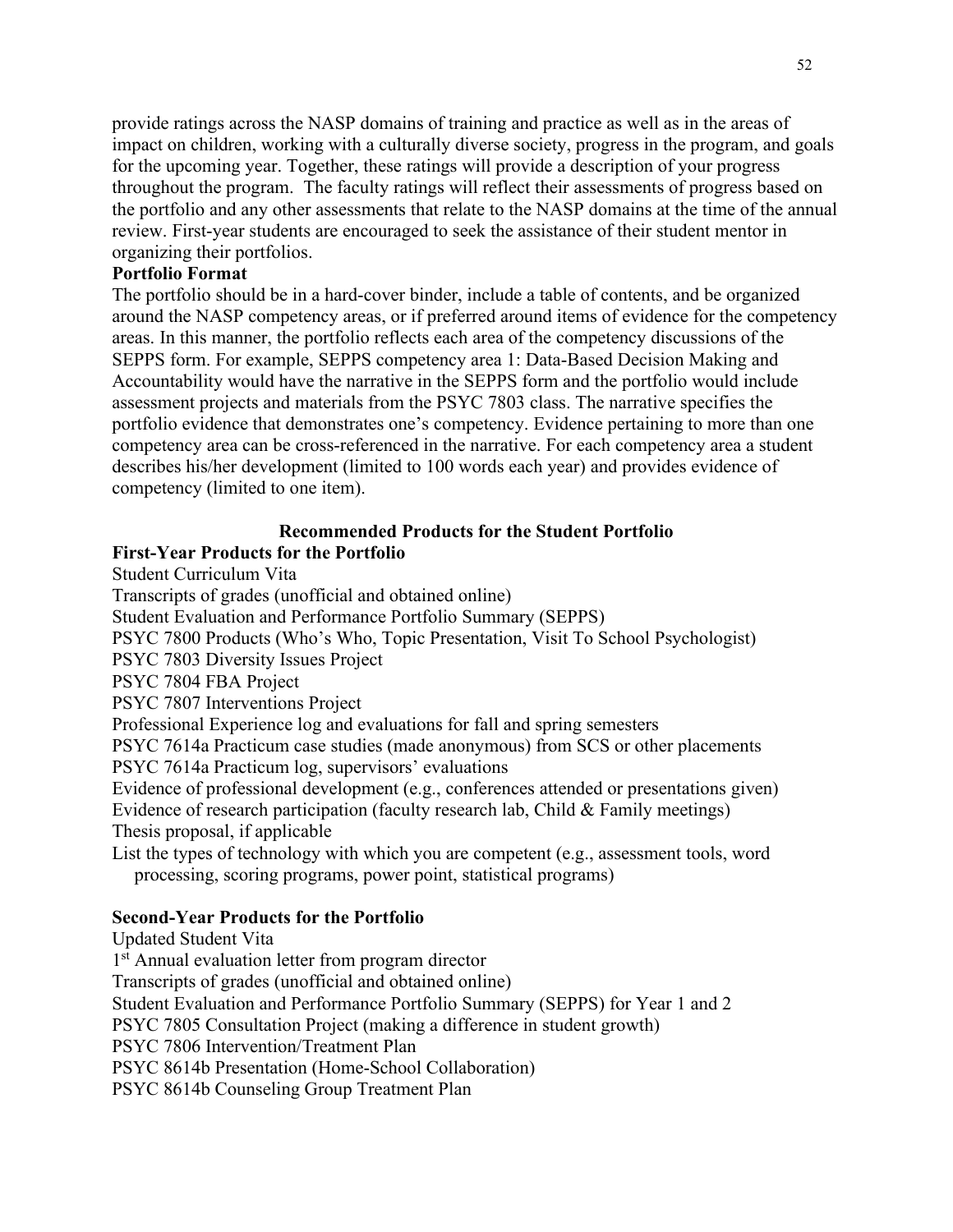PSYC 8614b Practicum experiences, logs, supervisor evaluations, personal evaluations Projects and reports from SPED, COUN, EDPR elective courses

Evidence of professional development (e.g., conferences attended or presentations given)

Evidence of research Participation (poster presentation handouts, manuscripts)

Thesis proposal and dissertation proposal, if applicable

MA Ethics Examination and degree completion

List the types of technology with which you are competent (e.g., assessment tools, word processing, scoring programs, power point, statistical programs)

## **Third-Year Products Added to the Portfolio for Seeking Employment Interns do not participate in the on-campus SEPPS and portfolio review.**

Student Vita

2<sup>nd</sup> Annual evaluation letter from program director

Transcripts of grades (unofficial and obtained online)

PSYC 8812 Internship Plan and Monthly Logs

PSYC 8812 Internship Evaluation done by Faculty Supervisor (Case Studies & Research Project)

PSYC 8812 Internship Evaluations done by Field Supervisor(s)

Praxis Examination Scores

Evidence of professional development (e.g., conferences attended, or presentations given)

Evidence of research Participation (poster presentation handouts, manuscripts)

Thesis proposal and dissertation proposal, if applicable

List the types of technology with which you are competent (e.g., assessment tools, word processing, scoring programs, power point, statistical programs)